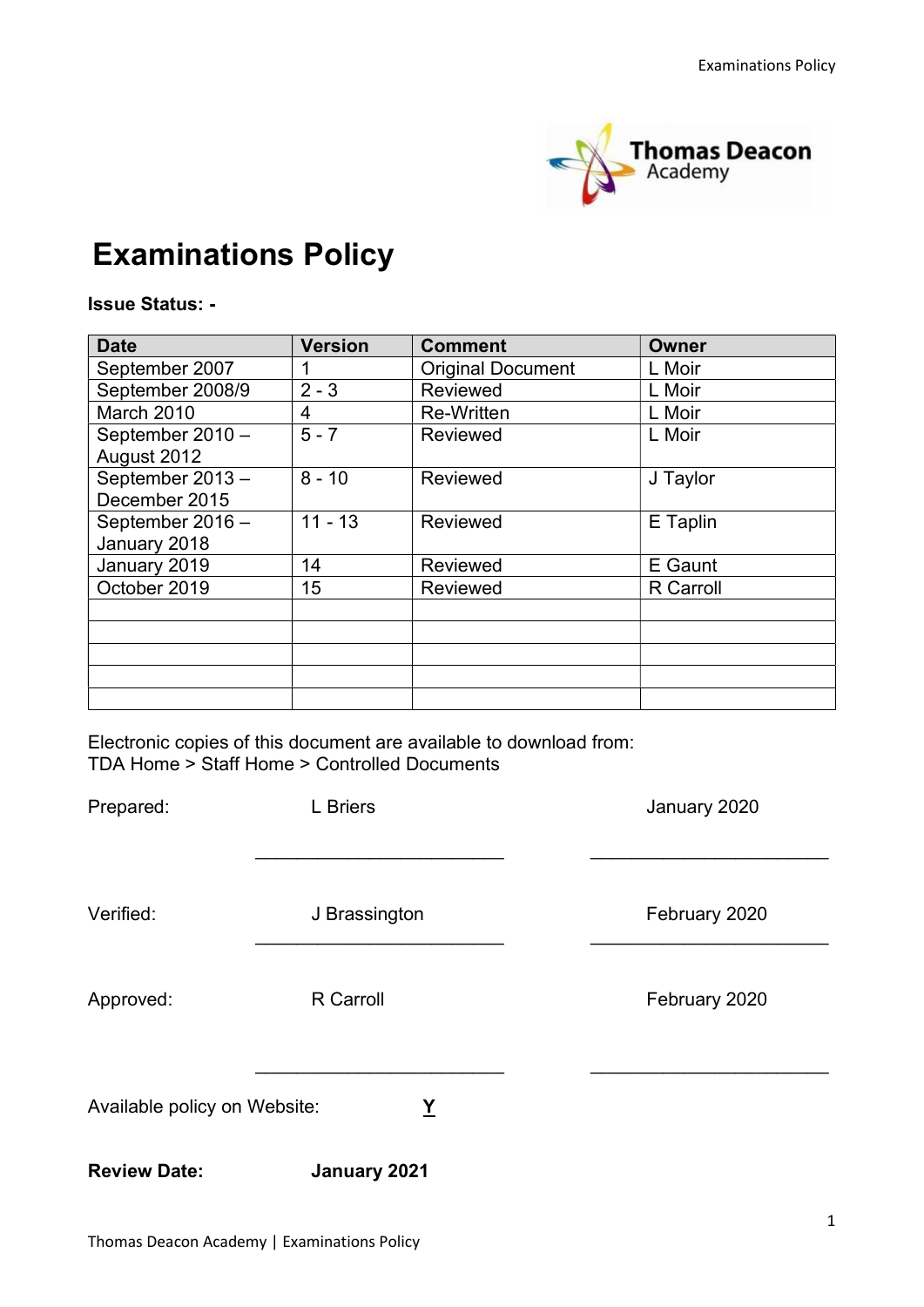# **Contents**

|                |                                                                 | Page           |
|----------------|-----------------------------------------------------------------|----------------|
|                |                                                                 | No:            |
| $\overline{2}$ | <b>Exam Responsibilities</b>                                    | $\overline{4}$ |
| 3              | <b>Exam Seasons and Timetables</b>                              | 11             |
| 4              | Entries, Entry Details, Late Entries, Registrations and Retakes | 12             |
| 5              | <b>Exam Fees</b>                                                | 14             |
| 6              | The Disability Discrimination Act, Special Needs and Reasonable | 15             |
|                | <b>Adjustments/Access Arrangements</b>                          |                |
| 7              | <b>Managing Invigilators and Exam Days</b>                      | 17             |
| 8              | <b>Students, Exam Clashes and Special Consideration</b>         | 19             |
| 9              | <b>Non Examination Assessments</b>                              | 21             |
| 10             | <b>Appeals</b>                                                  | 25             |
| 11             | <b>Internal Verification</b>                                    | 28             |
| 12             | <b>Malpractice</b>                                              | 29             |
| 13             | <b>Results, Enquiries about Results and Access to Scripts</b>   | 30             |
| 14             | <b>Certificates</b>                                             | 33             |
| 15             | <b>Emergency Procedures due to adverse weather conditions</b>   | 34             |
| 16             | <b>Emergency Evacuation Procedure</b>                           | 35             |
| 17             | <b>General Data Protection Regulation policy GDPR</b>           | 38             |
| 17             | <b>Other Relevant Policies</b>                                  | 39             |
|                | <b>Appendix 1: Examples of Malpractice</b>                      | 40             |
|                | <b>Appendix 2: GCSE Controlled Assessment Risk Management</b>   | 42             |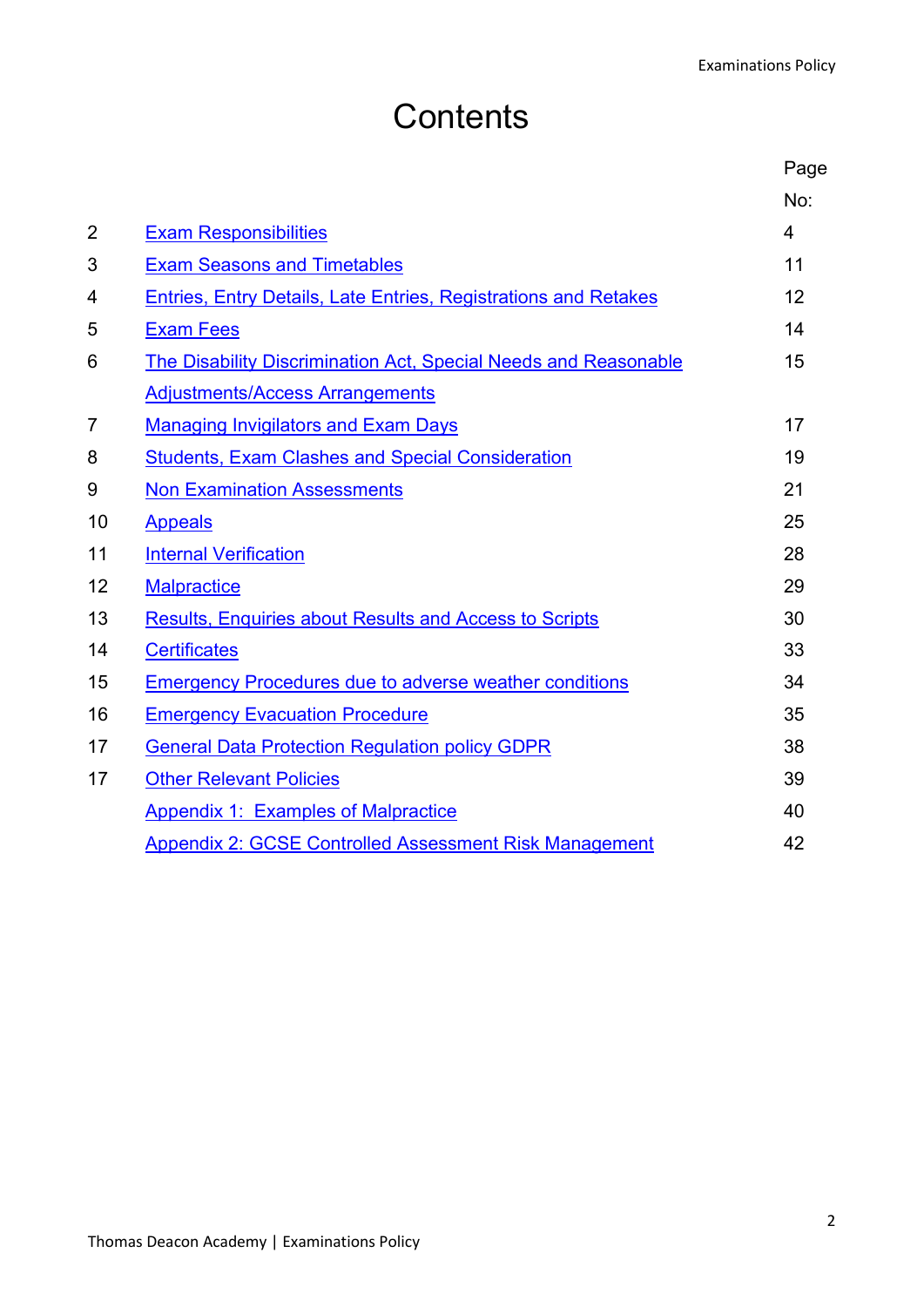- 1.1 The purpose of this exam policy is:
	- a) to ensure the planning and management of exams is conducted efficiently, effectively and in the best interest of students, whilst maintaining the integrity and security of the exam/assessment system at all times according to JCQ and awarding body regulations, guidance and instructions.
	- b) all aspects of the exam process are documented, supporting the exams contingency plan and other relevant policies, procedures and plans are signposted
	- c) all exams and assessments are conducted in accordance with JCQ and Awarding Body regulations, guidance and instructions
	- d) to ensure the operation of an efficient exam system with clear guidelines for all relevant staff.
- 1.2 It is the responsibility of everyone involved in the Academy's exam processes to read, understand and implement this policy.
- 1.3 This exam policy will be reviewed regularly and at least once per year by the Exams Officer and approved by the Academy Executive Team. A hard copy will be kept in the Exams Office, electronic copies will be available on the Academy's internal intranet and the public website.
- 1.4 For the purpose of this policy the term:

Head of Centre is accountable to the awarding bodies for ensuring the Academy is compliant with published JCQ regulations and awarding body requirements to ensure the integrity and security of examinations/assessments at all times. This is usually the Principal/Head of School.

student denotes all exam candidates or learners, regardless of year group. Exams Office refers to the Academy's examination office under the leadership of the Examinations Officer

Internally assessed work refers to coursework, non-examination assessments

#### KEY:

ATS – Access to Scripts

- EAR Enquiry About Results
- Exam Links Usually either the Head of Department or the Subject Leader
- GCSE General Certificate of Secondary Education (KS4)
- GCE General Certificate of Education (KS5)
- HLTA Higher Level Teaching Assistant
- HOD Head of Department
- HRT Human Resources Team
- IV Internal Verification
- JCQ Joint Council for Qualifications
- SEND Special Education Needs and Disabilities
- SL Subject Leader
- TDA Thomas Deacon Academy
- TDET Thomas Deacon Educational Trust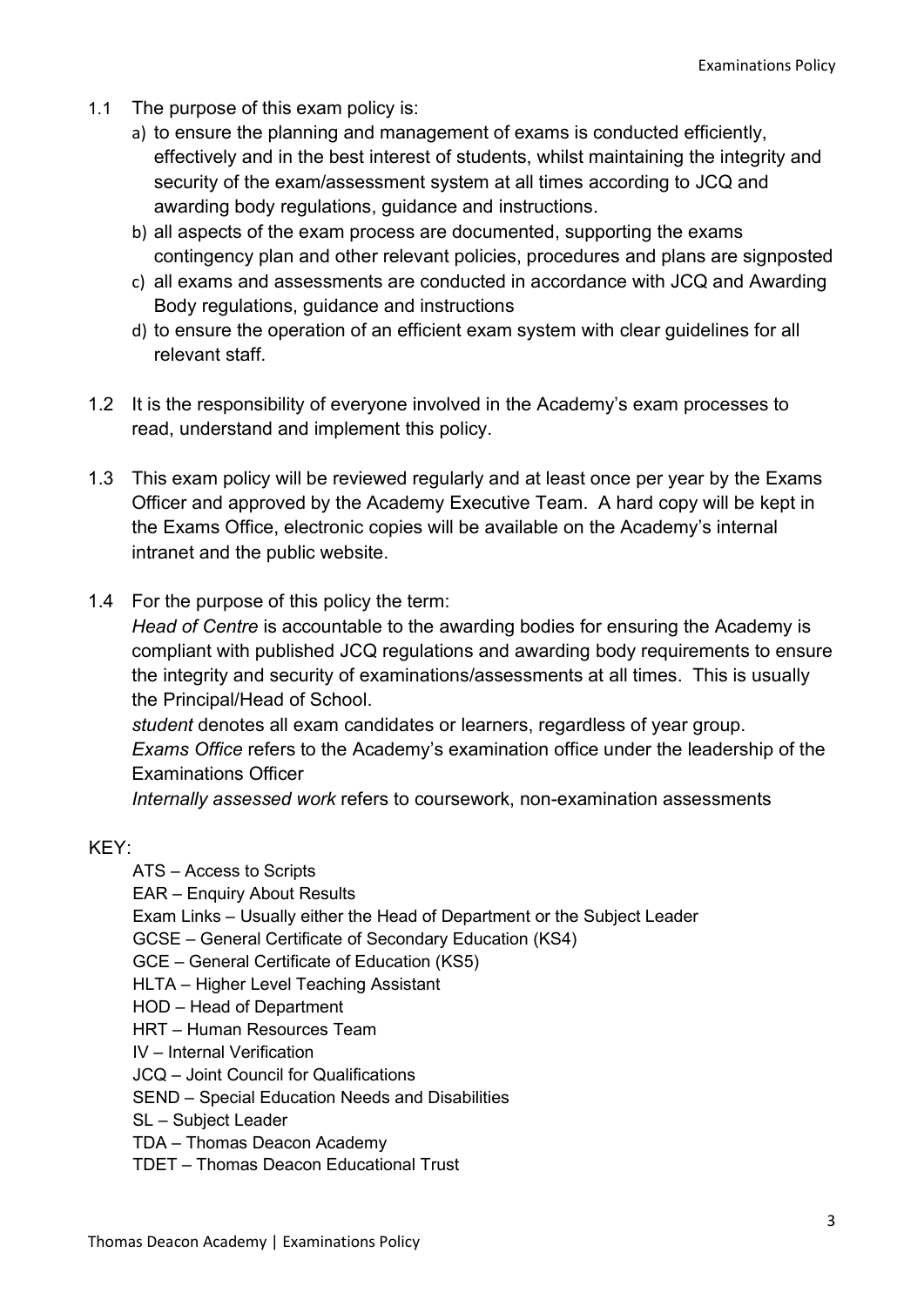## EXAM RESPONSIBILITIES

- 2.1 Overall responsibility for the Academy as an exam centre is held by the Principal. The Vice Principals has operational day to day responsibility which includes:
	- a) Organisation of teaching and learning.
	- b) External validation of courses followed at Key Stage 4/Post 16.
	- c) Advice on appeals and re-marks.

A summary of staff responsibilities is listed below.

### Head of Centre (HOC)

- 2.2 The HOC is responsible to the awarding bodies for ensuring the centre is compliant with the published JCQ regulations and awarding body requirements in order to ensure the security and integrity of the examinations/assessments at all times. They may not appoint themselves as the examinations officer, these are two distinct and separate roles. The HOC
	- a) Ensures the Academy has appropriate accommodation to support the size of the cohorts being taught for all examinations and assessments, including accommodation for students requiring access arrangements.
	- b) Ensures venues for conducting exams meet the requirements of JCQ and the awarding bodies.
	- c) Takes responsibility for ensuring the National Centre Number Register annual update (administered on behalf of JCQ by OCR) is responded to each year
	- d) Ensures staff attends appropriate training events to enable the exam process to be effectively managed and administered.
	- e) Ensures a named member of staff acts as the Special Educations Needs and Disability Co-ordinator. That there is also a written process in place to not only check the qualifications of the centre appointed assessor but the correct procedures are followed as per JCQ publication Access Arrangements and Reasonable Adjustments,
	- f) Ensures the Exams Officer receives appropriate support from relevant centre staff and enables the EO to attend appropriate training and other events in order to facilitate the effective delivery of exams and assessments within the centre (as example, EO networking events and relevant events offered by awarding bodies, MIS providers and other external providers)
	- g) Ensures a teacher who teaches the subject being examined, or a member of staff who has had overall responsibility for the student's preparation for exams, is not an invigilator during the timetabled written examinations or on screen tests.
	- h) Ensures confidentiality and security within the examination process is compliant with and managed according to JCQ and awarding bodies regulations.
	- i) The location of the centre's secure storage facility in a secure room is solely assigned to examinations for the purpose of administering secure exam materials. Access to the secure room and secure facility is restricted to the authorised 2-4 key holders.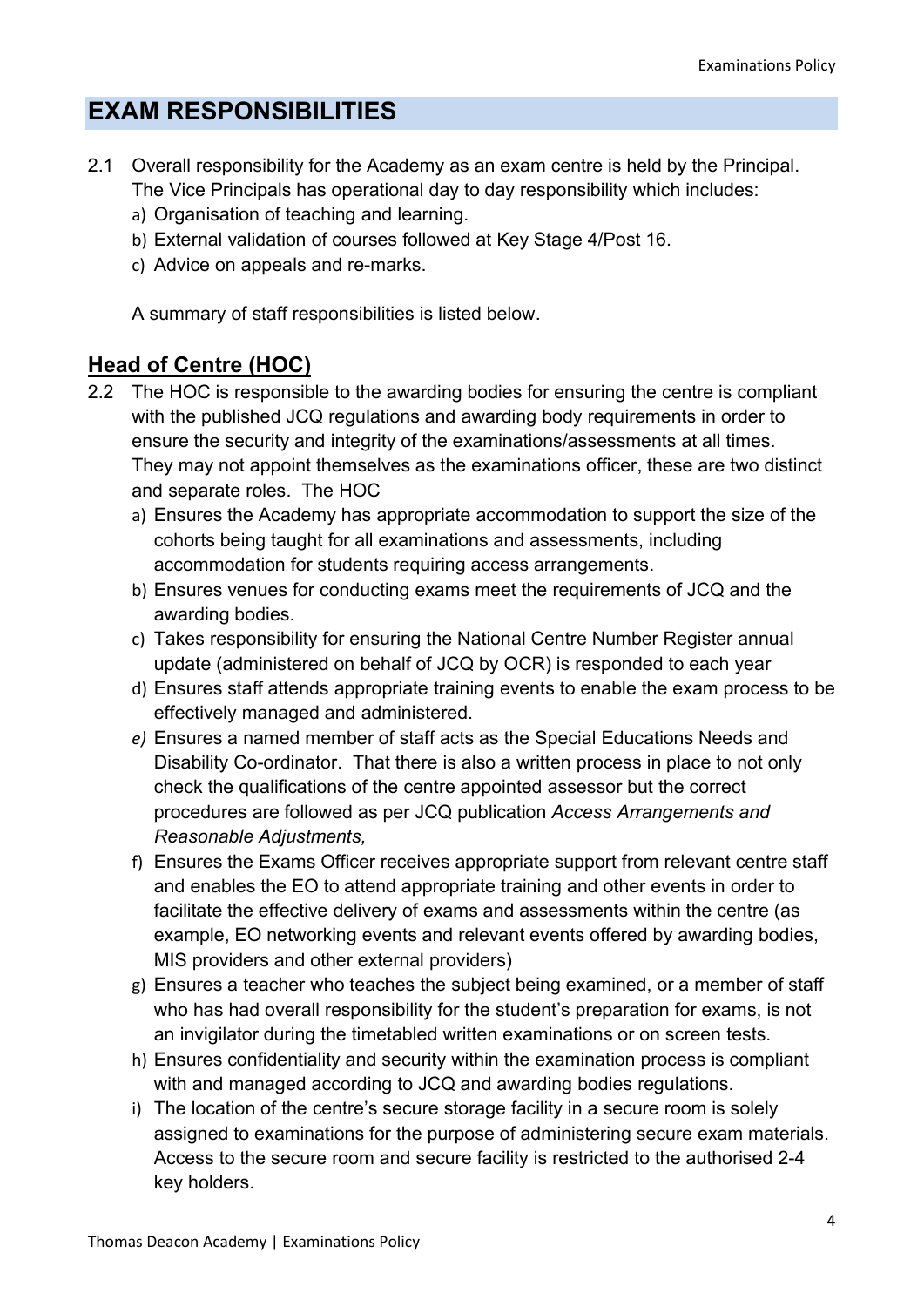- j) Appropriate arrangements are in place to ensure that confidential materials are only delivered to authorised members of centre staff.
- k) Ensure appropriate steps are taken where a student being entered for exams is related to a member of centre staff.
- l) Ensure members of centre staff do not forward e-mails and letters from awarding bodies or JCQ without prior consent to third parties or upload such correspondence onto social media sites.
- m) Ensure members of staff do not advise students/parents/carers to contact awarding bodies/JCQ directly.
- n) Takes all reasonable steps to prevent the occurrence of any malpractice before, during and after examinations have taken place.
- o) Ensures all suspicions or actual incidents of malpractice in line with the JCQ publication Suspected Malpractice in Examinations and Assessments are investigated and reported to the appropriate awarding body. Copies can be found on the Staff Portal in the 'Exams' section.
- p) Ensures all policies and risk management processes/contingency plans and procedures relating to examinations are in place and adhered; see section 24 "Other Relevant Policies".
- q) Ensures the Academy has a Data Protection Policy in place that complies with General Data Protection Regulation and Data Protection Act 2018 regulations.
- r) Ensures the centre's Disability Policy demonstrating compliance with relevant legislation is in place and details the processes followed in respect of identifying the need for, requesting and implementing access arrangements.
- s) Ensures irregularities are investigated and informs the awarding bodies of any cases of alleged, suspected or actual incidents of malpractice or maladministration, involving a student or a member of staff, are reported to the awarding body immediately

## Exams Officer (EO)

- 2.3 The Exams Officer is the person appointed by the HOC to act on behalf of, and be the main point of contact for, the centre in matters relating to the general administration of awarding body examinations and assessments. The Exams Office also manages the administration of formal internal exams and Is familiar with, understands and implements the annually updated JCQ publications ensuring all key tasks are undertaken and key dates and deadlines met.
	- a) Supports the HOC in ensuring that awarding bodies are informed of any declaration/conflict of interest involving students and relevant members of centre staff before the published deadline for entries.
	- b) Advise HODs, SLs, teachers, class tutors and other relevant support staff on external exam timetables and application procedures as set by the various awarding bodies.
	- c) Oversee the production and distribution to staff and students of an annual calendar for all exams in which students will be involved and communicates regularly with staff concerning imminent deadlines and events.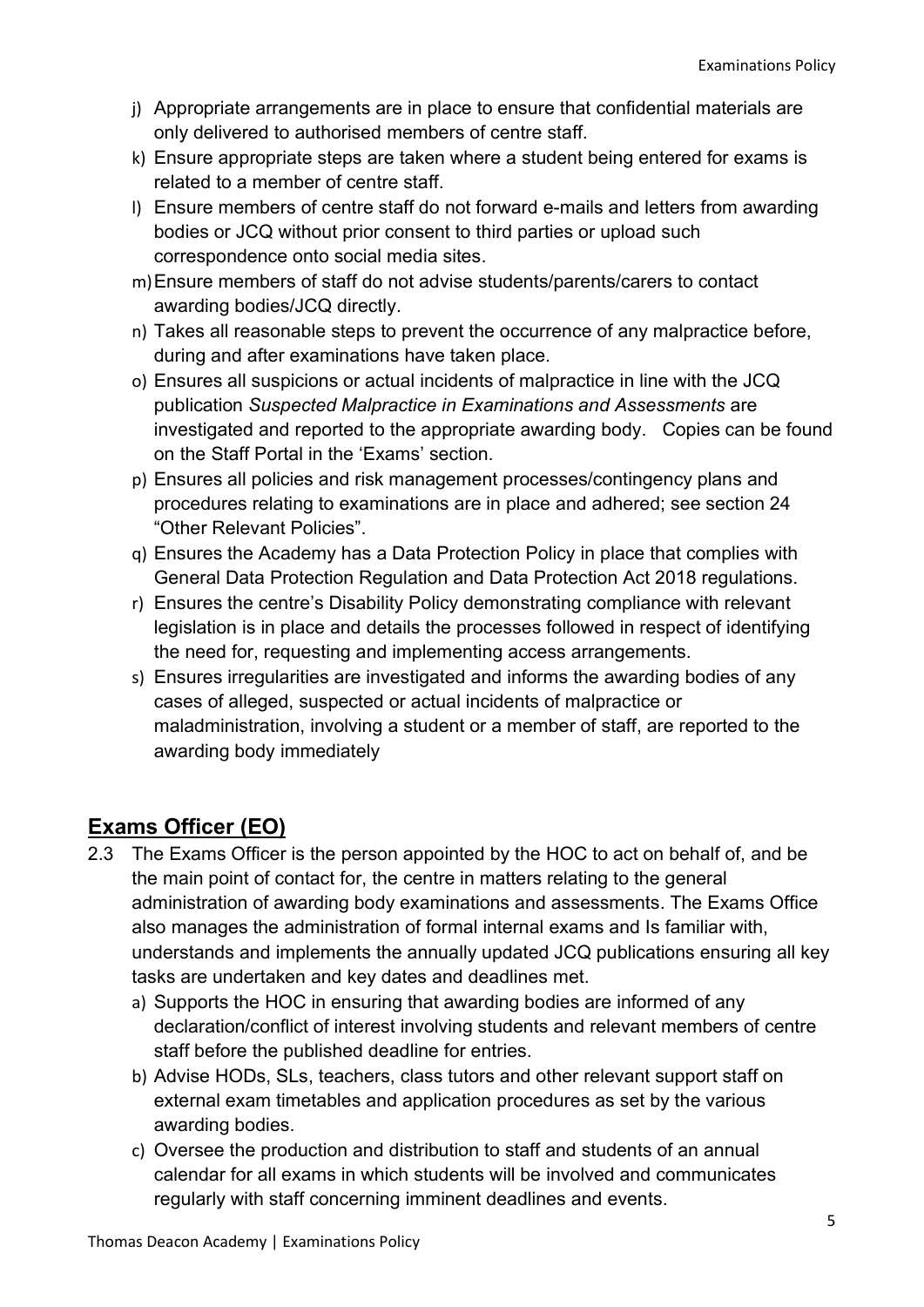- d) Ensure that students and their parents are informed of and understand those aspects of the exam timetable that will affect them.
- e) Consult with Exam Links to ensure that necessary internal assessments are completed on time and in accordance with JCQ guidelines.
- f) Provide and confirm detailed data on estimated entries.
- g) Receive, check and store all exam papers and completed scripts securely.
- h) Dispatches scripts/internal assessments as instructed by JCQ and the awarding bodies
- i) Administer access arrangement and special consideration applications in line the JCQ Access arrangements and special considerations regulations and guidance relating to students who are eligible for adjustments in examinations.
- j) Identify and manage exam timetable clashes.
- k) Account for income and expenditure relating to all exam costs/charges.
- l) Responsible for appraisal and coaching of the exam team.
- m) Manage the process for recruitment, training and monitoring of a team of exam invigilators responsible for the invigilation of exams and maintaining accurate records of training given.
- n) Liaise with the SEND Co-ordinator to ensure invigilators are made aware of the Equality Act 2010 and are trained in disability issues.
- o) Provide documentation for each exam venue for invigilators, ensuring students with access arrangements are identified on the seat plans.
- p) Prepare and present exam reports, as and when required, to the Academy Executive Team and VP Team
- q) Provide exam results data to the Data Team for statistical data reporting.
- r) Submit students' internal assessment marks, track dispatch and store materials required by the awarding bodies correctly and on schedule.
- s) Arrange for dissemination of exam results and certificates to students and process, in consultation with SLT, any appeals/enquiries about result requests.
- t) Maintain systems and processes to support the timely entry of students for their exams
- u) Evaluate effectiveness of exams and invigilation service.
- v) Approves relevant access rights for teaching staff to awarding bodies secure extranet sites
- w) Supports the HOC in ensuring that awarding bodies are informed of any declaration/conflict of interest involving students and relevant members of centre staff before the published deadline for entries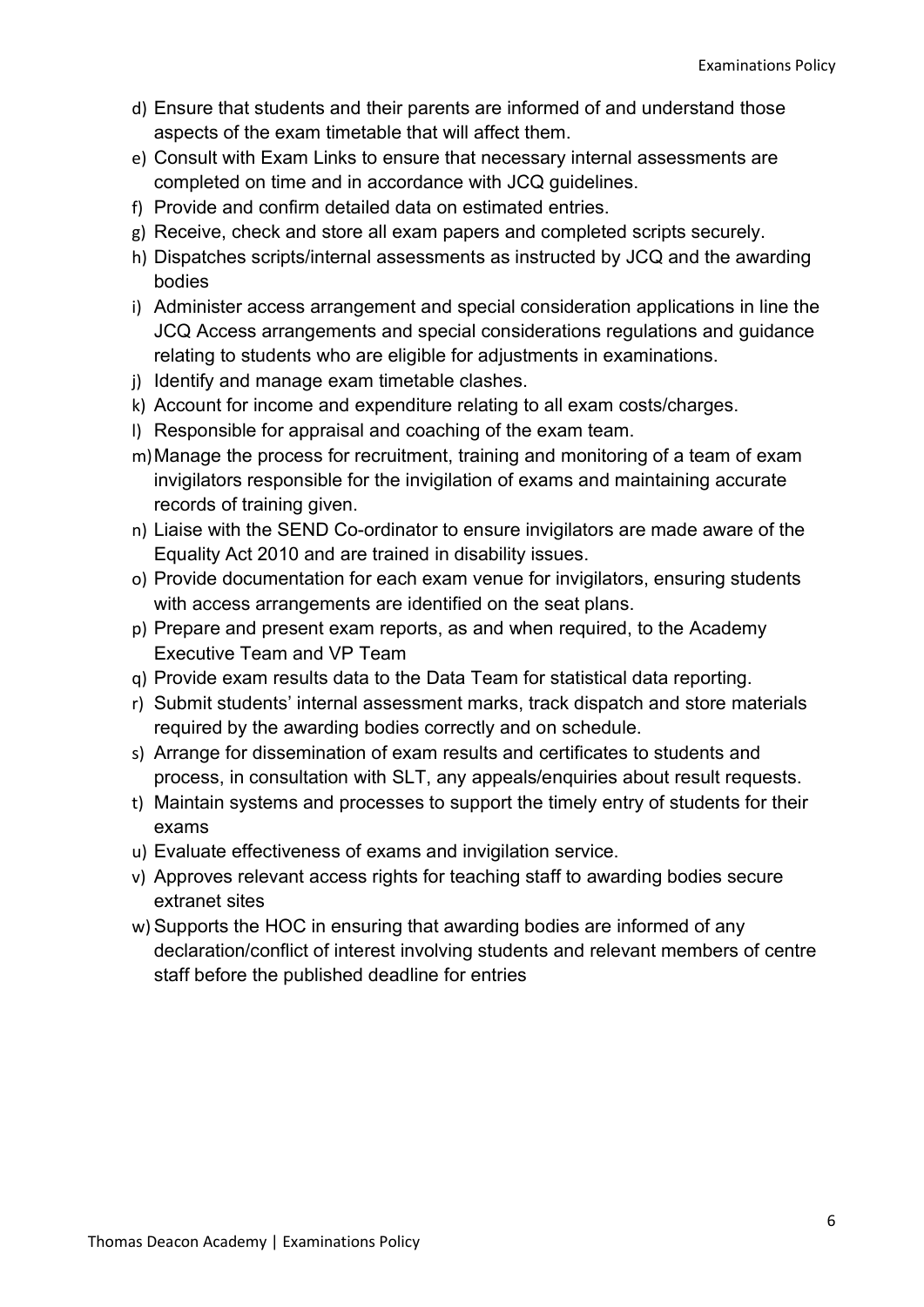## Vice Principals (VP)

- 2.4 The VP's are familiar with the content, refer to and direct relevant centre staff to annually updated JCQ publications.
	- a) Hold HODs to account for adherence to examination procedure and policy
	- b) Liaise with HODs in the guidance and pastoral oversight of students who are unsure about exam entries or amendments to entries.
	- c) Ensure appropriate internal moderation, standardisation and verification processes are in place.
	- d) Ensure an internal appeals procedures relating to internal assessment decisions is in place for a student/parent/carer to appeal against and request a review of the centre's marking.
	- e) Ensure a policy for the management of controlled assessment is in place for new GCE and GCSE qualifications which include components of non-examination assessments.
	- f) Ensure irregularities are investigated and any cases of suspected malpractice reported to the awarding body as required.
	- g) Are involved in post-results procedures.
	- h) Ensure relevant support is provided to the Exams Office in recruiting, training and deploying a team of invigilators. If contracting supply staff as invigilators or to facilitate an access arrangement, they are competent, fully trained and understand what is and what is not permissible.

## Quality Nominee (Pearson Edexcel BTEC Programmes only)

- 2.5 The role of the Quality Nominee is to oversee the operation of Pearson Edexcel BTEC courses across the Academy.
	- a) Liaise with the exams office on student registrations and certification.
	- b) Work with programme area leaders on internal verification, National Standards Sampling and Centre Risk Assessments.
	- c) Ensure quality and consistency across programme areas.
	- d) Review of policy and practice in line with Edexcel's requirements and guidelines.
	- e) Ensure all documents are in the SL/HODs subject folder.

## Heads of Department (HODs)

- 2.6 HODs have a responsibility to
	- a) Ensure teaching staff undertake key tasks, as detailed in this policy, with the exams process and meet internal deadlines set by the Exams Officer and SEND Co-ordinator.
	- b) Hold SL to account for completion of exam link role.
	- c) Ensure teaching staff:
		- keep themselves updated with awarding body subject and teacher-specific information to confirm effective delivery of qualifications
		- attend relevant training courses and events to ensure they have the necessary skills and knowledge to conduct set tasks, assess, mark and authenticate students work.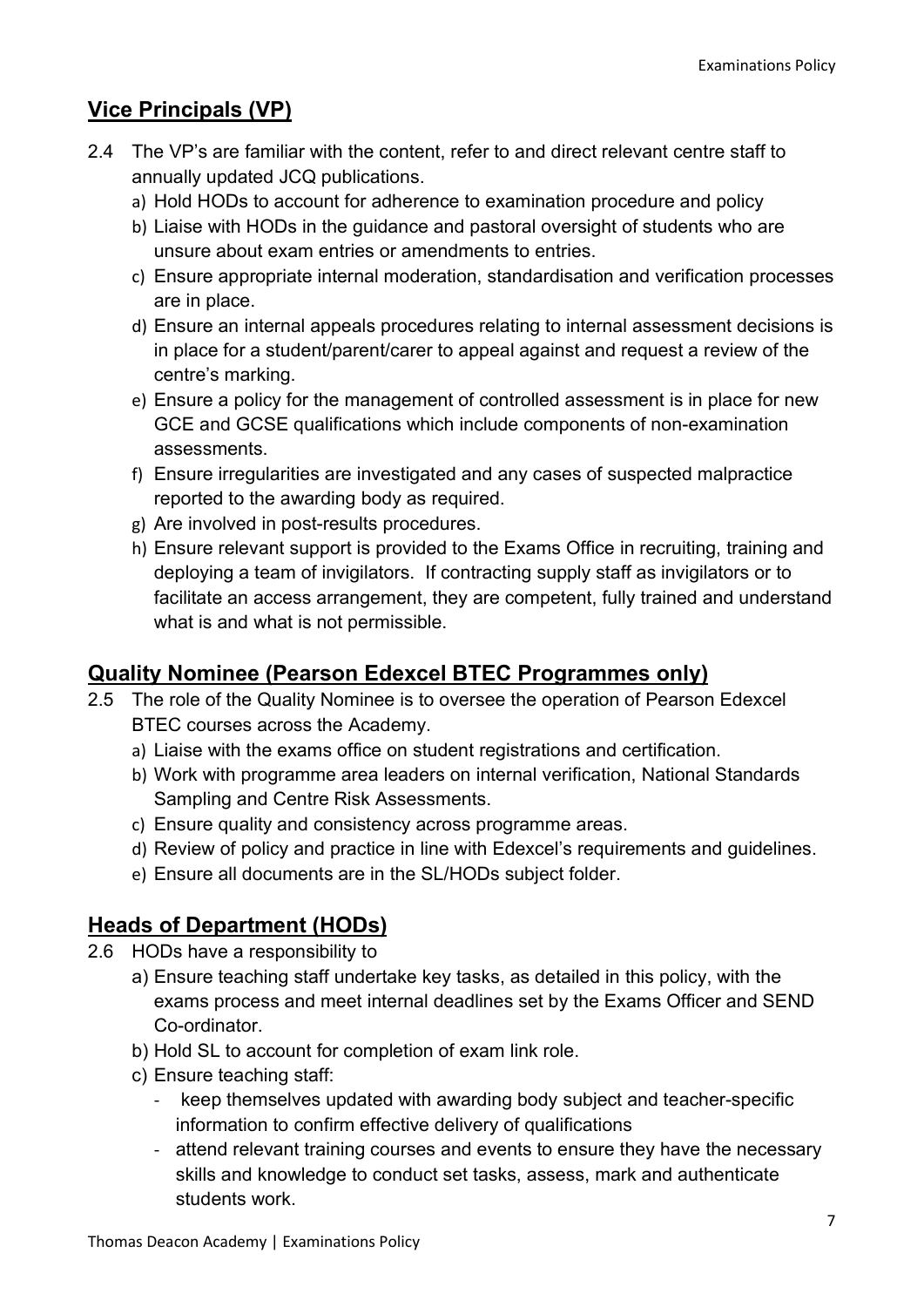- d) Ensure achievement of coursework deadlines and data submission deadlines
- e) Hold overall responsibility for ensuring that the requirements of examination specification are met within subjects in their department area

## Exam Link / Subject Leaders (SL)

- 2.7 Primary role is to act as liaison for all exam matters such as entries, forecast grades, internal assessments and results between the exams office and their designated subject area.
	- a) At the start of every academic year, notify the exams office of all external qualifications being taught in their department/subject area.
	- b) Adhere to deadlines as set by the exams office.
	- c) Accurate completion of exams entry, forecast grade and internal assessment documents as required by the exams office and the awarding bodies.
	- d) Ensure that Internal Assessment/Controlled Assessments are with the exams office for despatch to the awarding body/moderator within the designated time frame.
	- e) Communicate expectations around assessment and examination to team and ensure subject staff adhere to these.

## **Teachers**

- 2.8 Teachers are
	- a) Responsible for referral of students with possible access arrangement requirements to the SEND Co-ordinator. This should be undertaken as soon as possible after the start of the course.
	- b) Ensure appropriate instructions for conducting internal assessment are followed.
	- c) Ensure students are aware of JCQ and awarding body information on producing work that is internally assessed.
	- d) Declare any conflict of interest involving themselves or family members to the HOC/Exams Officer.

## SEND Co-ordinator

- 2.9 The SEND Co-ordinator is responsible for:
	- a) Identification and testing of students' requirements for access arrangements in conjunction with HLTA overseeing exam concessions.
	- b) Liaises with teaching staff to gather evidence of normal way of working of an affected student to determine their eligibility for arrangements or adjustments for access arrangements.
	- c) Completion of JCQ application forms, data protection notices and evidence for access arrangements to be passed to the exams office for processing.
	- d) Provision of additional support to help students achieve their course aims.
	- e) Ensures staff appointed to facilitate access arrangements are appropriately trained and understand the rules of the particular arrangements. Keeps detailed records of content of training provided and attendance. If contracting supply staff to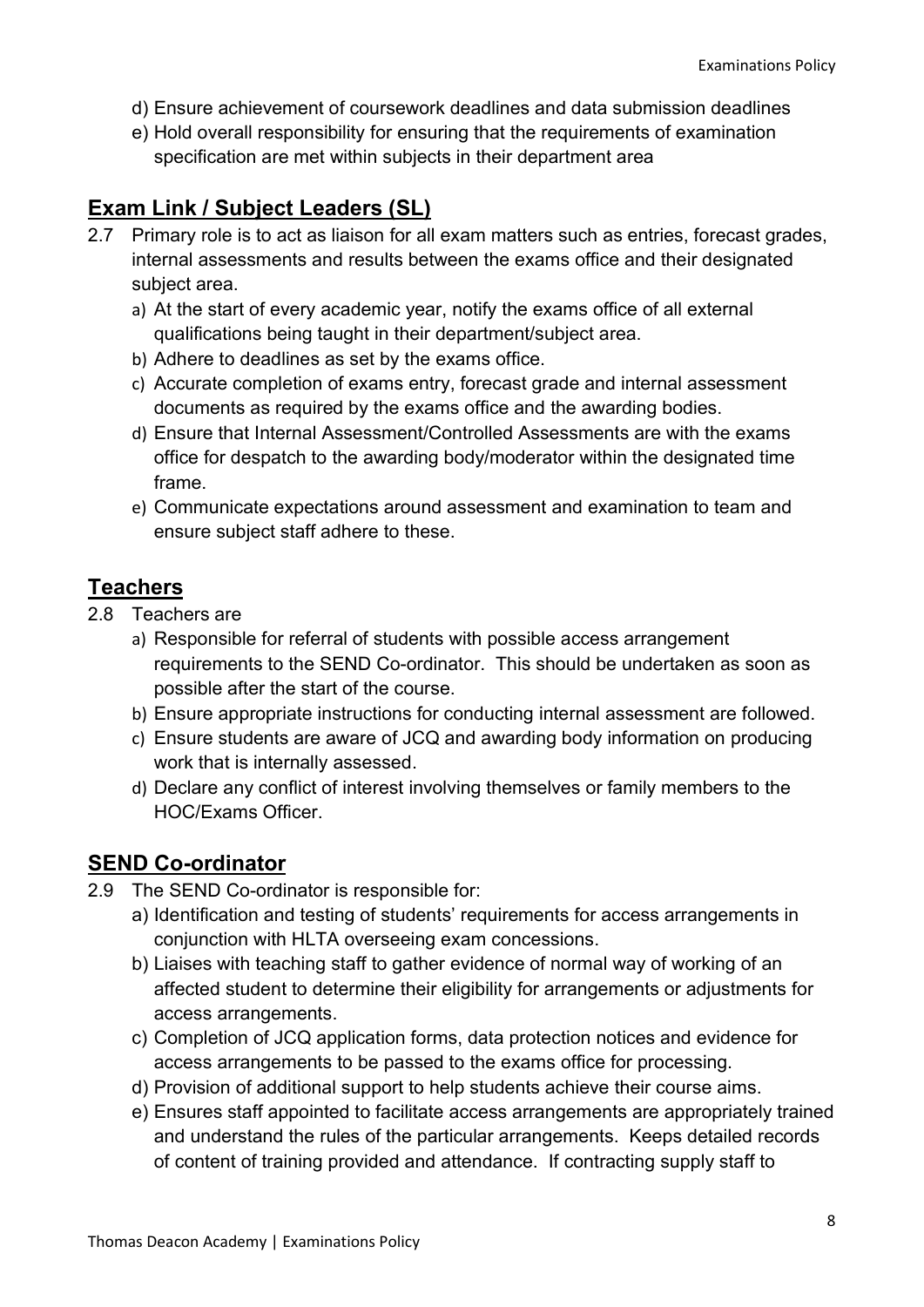facilitate an access arrangement, they are competent, fully trained and understand what is and what is not permissible.

- f) Reviews and contributes to relevant sections of examinations policies to ensure they are kept up to date and in line with changes to regulations relating to their job responsibilities.
- g) Ensures invigilators are made aware of the Equality Act 2010 and are trained in disability issues.
- h) Meet with the JCQ Inspector when requested to provide documentary evidence regarding access arrangement students and address any questions the inspector may raise.

## Lead Invigilator / Invigilators

- 2.10 They are required to
	- a) Attend training, update, briefing and review sessions as required.
	- b) Provide information as requested on their availability to invigilate.
	- c) Sign a confidentiality and security agreement and confirm whether they have any current maladministration/malpractice sanctions applied to them.
	- d) Ensure all requirements in the JCQ Instructions for the Conduct of Examinations booklet are met at all times.
	- e) Report any suspected malpractice to the Exams Officer immediately.
	- f) Declare any conflict of interest regarding family members taking exams
	- g) Collection of all exam papers/scripts, in the correct order, at the end of the exam and their return to the Exam Office.

### **Students**

- 2.11 Students, when undertaking examinations courses
	- a) Understand internal assessment regulations, complete and authenticate their work according to staff instructions and JCQ regulations.
	- b) Are responsible for knowing their exam timetables and attending exams promptly.
	- c) Must bring photographic ID with them to every exam.
	- d) Are required to remain in the exam room for the full duration of the published exam time; any additional time allowances are taken at the discretion of the student.
	- e) Behave in a responsible and appropriate manner throughout the duration of the exam, in line with the instructions for the conduct of Examinations. Will have the opportunity to produce a written statement involving any reported cases of suspected malpractice

## Reception/Facilities Staff

- 2.12 Receptions/Facilities staff roles are to
	- a) Support the exams office in the receipt and dispatch of confidential exam materials and follow the requirements for maintaining the integrity and confidentiality of the exam materials i.e. completing log of all confidential information received from receipt to signature upon delivery to the exams office.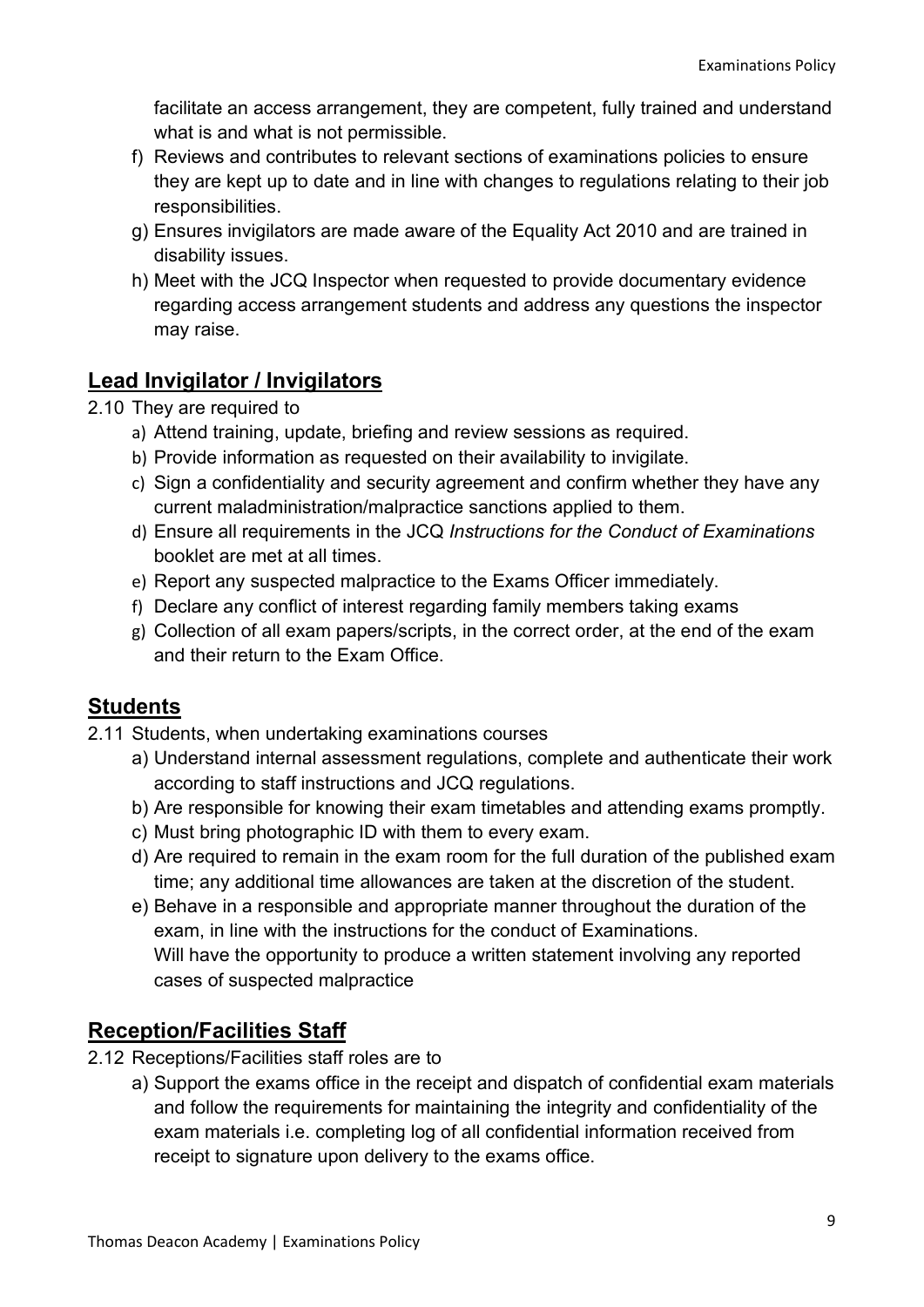b) Support the exams office in relevant matters relating to exam rooms and resources.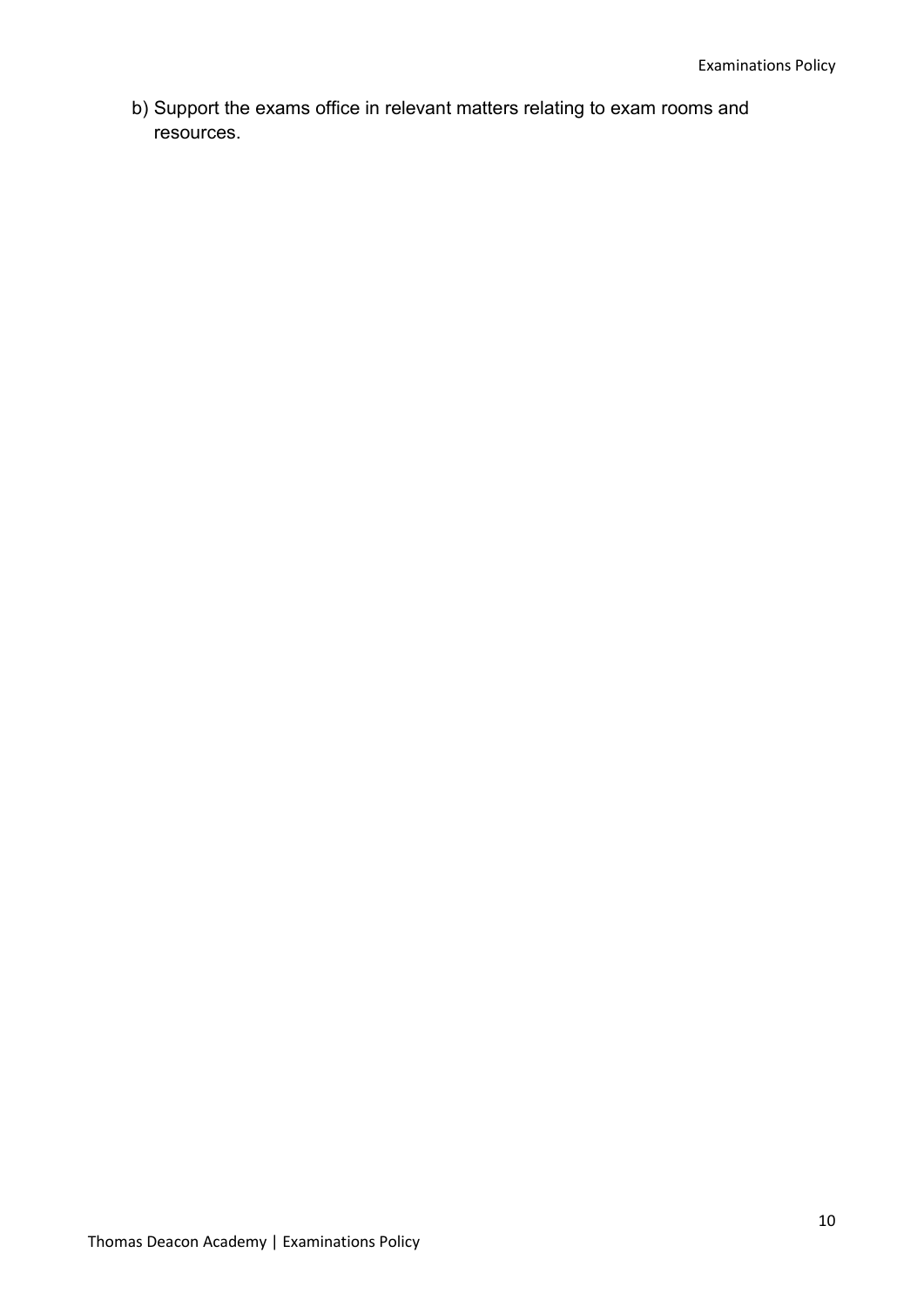## EXAM SESSIONS AND TIMETABLES

### Exam Sessions

- 3.1 Internal Exams are the responsibility of the Vice Principals. These will be
	- a) scheduled throughout the year as determined by a VP.
	- b) held during normal taught lesson time and will not impact on other lessons unless otherwise specified by a VP.
- 3.2 Each subject area is responsible for:
	- a) producing and marking suitable exam papers/scripts.
	- b) organising internal exams within the classroom during normal timetabled lessons where necessary.
	- c) notifying students of the date/times of the internal exam when held within timetabled lessons.
- 3.3 For internal exams that are being held outside of timetabled lessons, the subject area is still responsible for producing and marking suitable exam papers. The Exams Office is responsible for:
	- a) organising the timetable for internal exams.
	- b) booking suitable venues for the exams to take place.
	- c) notifying students of the date/times of these exams.
	- d) organising invigilators to administer the exams.
- 3.4 All internal exams will be held under external exam conditions. Access Arrangements will be provided for students as per the external exam provisions.
- 3.5 External Written Exams are scheduled in primarily in November (GCSE Maths and English re- sit exam only), January, May and June; dates and times are set by the awarding bodies and cannot be changed.
- 3.6 On Screen External Exams are scheduled throughout the year as determined by the teacher and specification requirements and in agreement with the exams office.
- 3.7 Exam Key dates for exams are published on the internal staff/student portal and public TDA website at the start of each year.

### **Timetables**

- 3.8 The exams office will circulate the exam timetables for exams to students and staff. The VP and EO will inform students/parents any contingency day awarding bodies may identify in the event of national or local disruption to exams.
	- a) The master timetable will be published on the internal staff/student portal and the TDA public website.
	- b) Individual student written examination timetables will be published directly to students.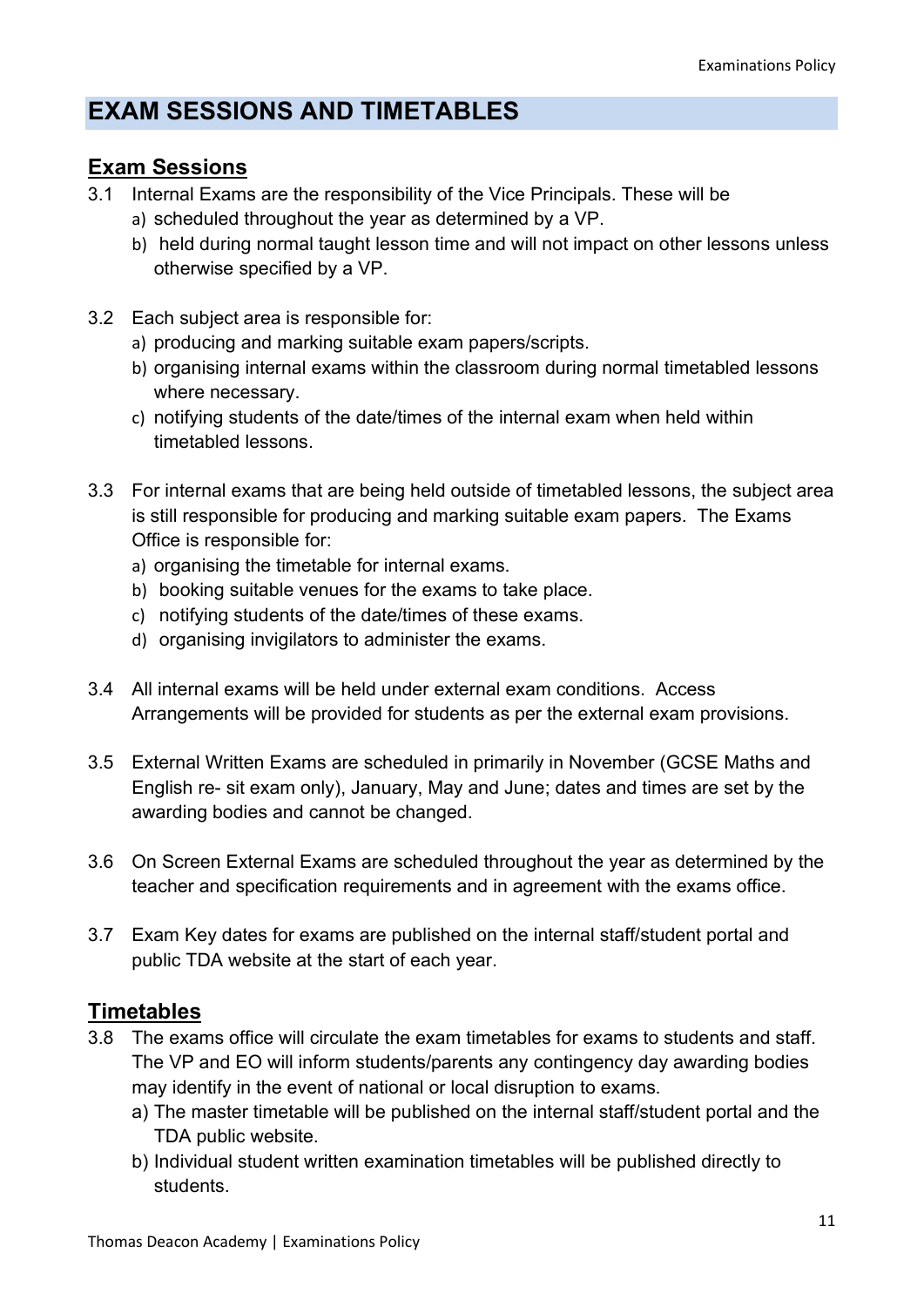## ENTRIES, ENTRY DETAILS, LATE ENTRIES, REGISTRATIONS AND RETAKES

### Registrations

- 4.1 For those programmes of study that require student registration (for example, BTECs, Edexcel Applied courses and Cambridge National/Technical), it is the responsibility of the Subject Leader to:
	- a) provide the exams office with a list of student registrations within the agreed deadlines and conforming to the awarding body requirements.
	- b) make each student aware of their registration status.
	- c) inform the exams office of any withdrawals, transfers or changes to student details
	- d) ensure certificate/unit claims are timely and based solely on internal verified assessment records
- 4.2 The Exams Officer is responsible for notifying the awarding bodies of: a) initial registrations and notifying the awarding body of any subsequent changes.
	- b) certification/unit award claims.
- 4.3 The Post 16 Team is responsible for providing details and results of students transferring between specifications or awarding bodies at the start of each academic year. The Exams Officer is responsible for submitting a Transfer of Credit application to the relevant awarding body where necessary.

### Entries

- 4.4 Students are selected for their exam entries by the SLs, verified by HODs. Students are generally entered for exams at the end of the course, i.e. Year 11 or 13. Some vocational courses will require individual unit entries throughout the course. Early GCSE entries or one year AS entries will only be made at the discretion of the Vice Principal.
- 4.5 If a student or parent has an issue with exam entries, they must raise this with the appropriate HOD. Subject entries and change of tier will only be accepted from the appropriate SL or HOD. Students may not be withdrawn from a subject without prior permission from the Vice/Deputy Principals for KS4 students or the Head of Sixth Form for Post 16 students.
- 4.6 Entry deadlines are circulated to SLs and HODs via email within the first term.
- 4.7 If students currently on roll wish to be entered for exams outside of the curriculum taught at the Academy, these will only be accepted with the approval of the relevant HOD and the Head of House.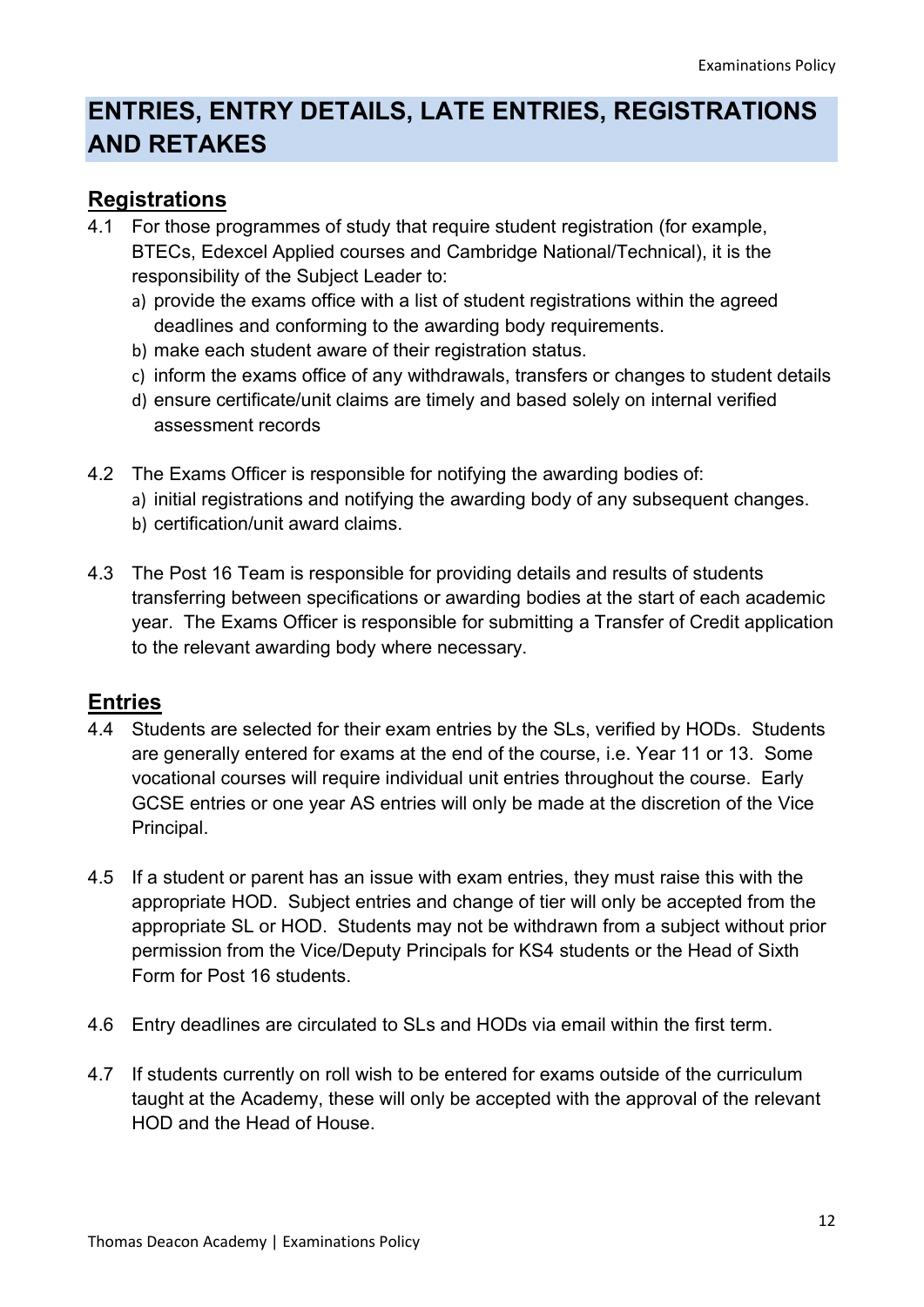4.8 Members of staff wishing to be entered for examinations should find another centre to accept them as a private student. As per JCQ regulations, they can only be entered at the Academy as a very last resort if they cannot find another centre.

### Late Entries

4.9 Late entries must be authorised by VP and any additional fees incurred will be debited from the appropriate departmental budget.

### Retakes

- 4.10 Retake decisions will be made in consultation with HODs, SLs and Exams Officer and are subject to the awarding bodies regulations.
- 4.11 KS5 students must complete and submit an Exam Retake Form, paying for these examinations themselves.

### Private Candidates

- 4.12 The Academy is an open centre for the Cambridge Assessment University Admission Tests. Private candidates will be accepted regardless of whether they are, or were, students of the Academy.
- 4.13 For all other qualification examinations, the Academy will only accept private retake entries from former Thomas Deacon Academy students.
	- a) The former student must have been off roll for no more than 12 months from the date of the examination series.
	- b) Private entries will only be accepted for written exams previously undertaken at the Academy. In all instances, private entries will not be accepted for coursework, practical or oral components.
	- c) Entries are available by the awarding bodies and entry is made before the first entry deadline date; late entries will not be accepted.

(Also see Section 5: Exam Fees)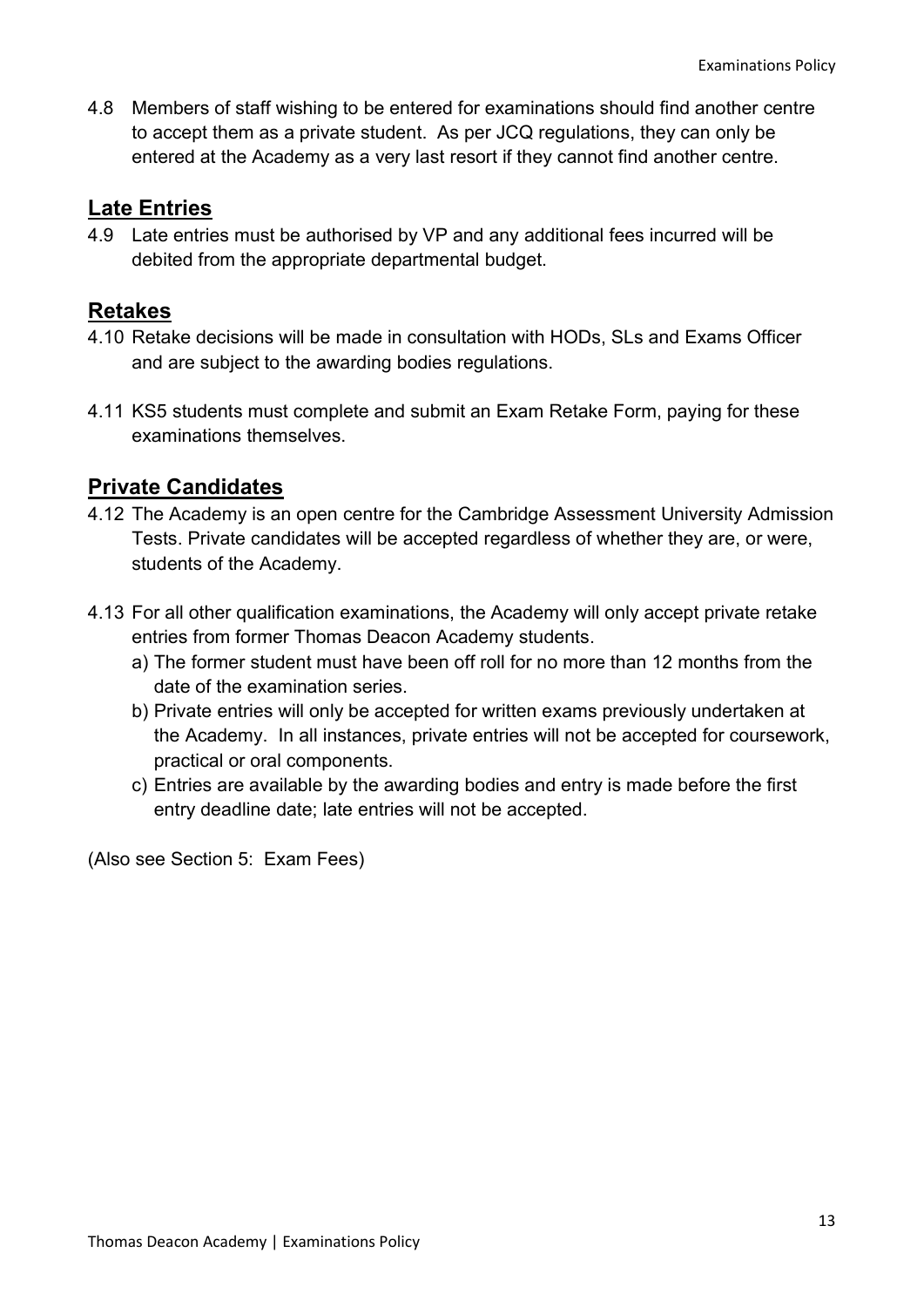## EXAM FEES

- 5.1 Initial GCSE, AS, A2 and On-Screen testing registration and entry fees are paid for by the Academy.
- 5.2 Students or departments will not be charged for changes of tier or withdrawals made by the proper procedures, or alterations arising from administrative processes, provided these are made within the deadline dates. Any fees incurred after the published deadline dates may be charged directly, either to the student or the departmental budget, dependant on circumstances.
- 5.3 Reimbursement may be sought from students, or their parents, if they fail to sit an exam or meet the necessary internal assessment requirements.
	- a) Private candidates will be subject to a session administration fee in addition to subject entry fees. Any costs in relation to access arrangement provision will also be payable e.g. re-testing to determine need for an arrangement, fee for the approved assessor or cost of invigilator if an individual room is required.
	- b) Post 16 students will pay the fees for any retake entries and any university admission tests undertaken at the Academy.
- 5.4 Students pay for an enquiry about a result, should the Academy not uphold the enquiry and the student insists on pursuing the enquiry (also see Section 11: Enquiries About Results).
- 5.5 Students must pay for the return of exam scripts. In the event that SLs request a student's script for teaching purposes, this will be paid for by the Academy. (See Section 13: Access to Scripts).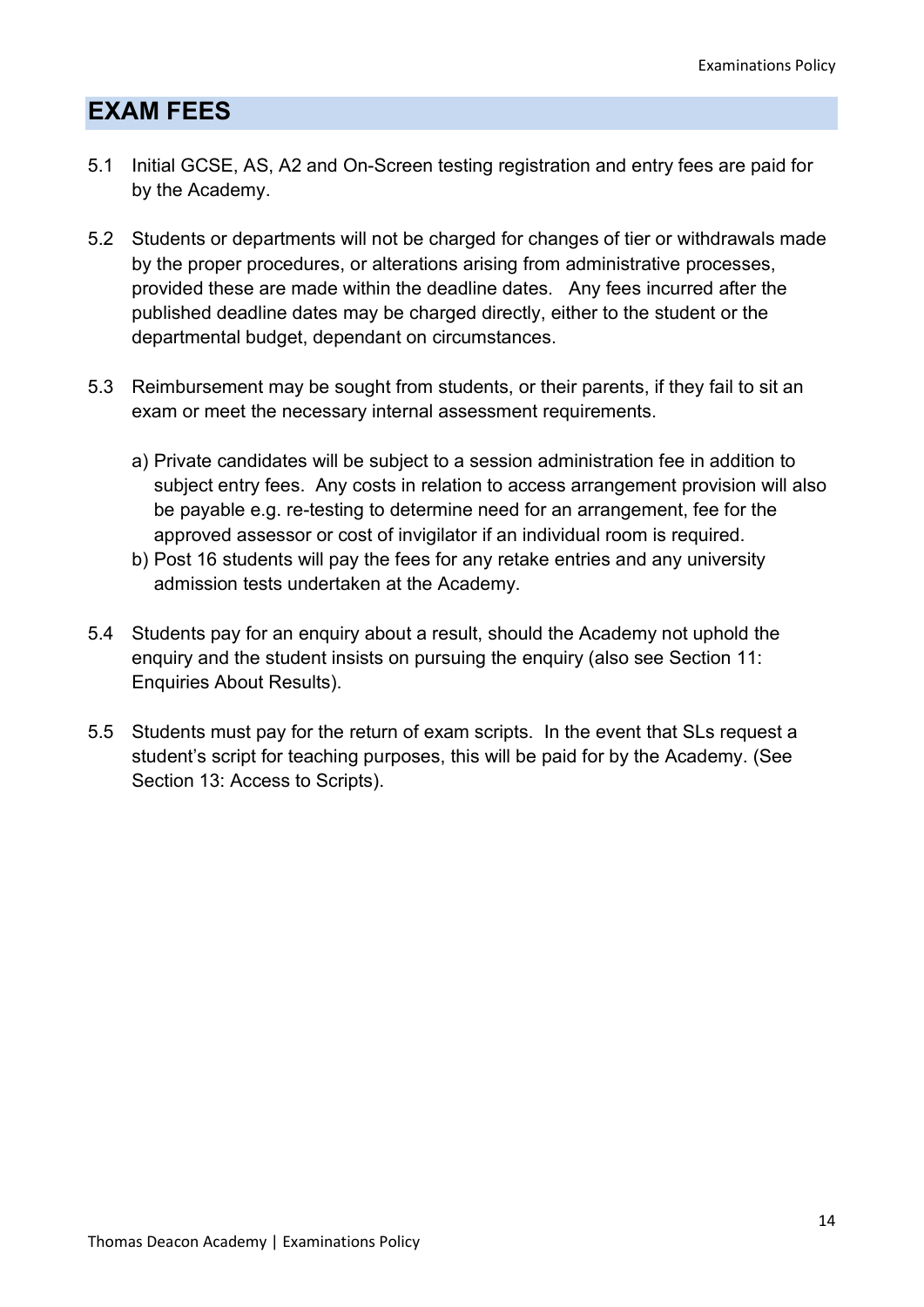## THE DISABILITY DISCRIMINATION ACT, SPECIAL NEEDS AND REASONABLE ADJUSTMENTS

- 6.1 The Thomas Deacon Academy is committed to enabling all students to fulfil their potential. In order to support any student during any assessment, the Academy recognises it is vital to possess accurate and current data. In terms of identifying which students are entitled to support, information is collated from several sources, examples are:
	- a) Primary feeder school and Key Stage 2 assessments
	- b) EP reports
	- c) Information as contained in the SEND file
	- d) Current test data, including RA scores and interpretation by the SEND Coordinator
	- e) Information contained within their statement of need/Educational Health Care Plan
	- f) GP, Occupational Therapy and Neuro-Developmental advice
- 6.2 From this data and from any subsequent referrals, the SEND Co-ordinator will facilitate a series of other assessments in relation to eligibility for examination Access Arrangements. These include:
	- WRAT and PATOSS testing
	- Dyslexia Screener

#### Equality Act 2010

6.3 All Thomas Deacon Academy exam staff will meet the requirements of the Equality Act 2010 as defined in the JCQ publication Access Arrangements and Reasonable Adjustments and the Disability Equality Duty (DED) introduced in 2006.

#### Additional Educational Needs

6.4 A student's SEND requirements are determined by the SEND Co-ordinator who will keep subject staff informed of key information.

### Reasonable Adjustments (Access Arrangements)

- 6.5 Making special arrangements for students to take exams is the responsibility of the SEND Co-ordinator and the Exams Officer.
	- a) The SEND Co-ordinator and their team will be responsible for determining if a student is eligible for reasonable adjustment/access arrangements as laid down by the JCQ Access Arrangements, Reasonable Adjustment and Special Consideration manual.
	- b) Where students meet the requirements, a completed application form and supporting evidence must be forwarded to the exams office.
	- c) The exams office is responsible for processing applications to the awarding bodies and notifying the SEND Co-ordinator of the outcomes.
	- d) The SEND Co-ordinator will inform students and parents of the outcomes.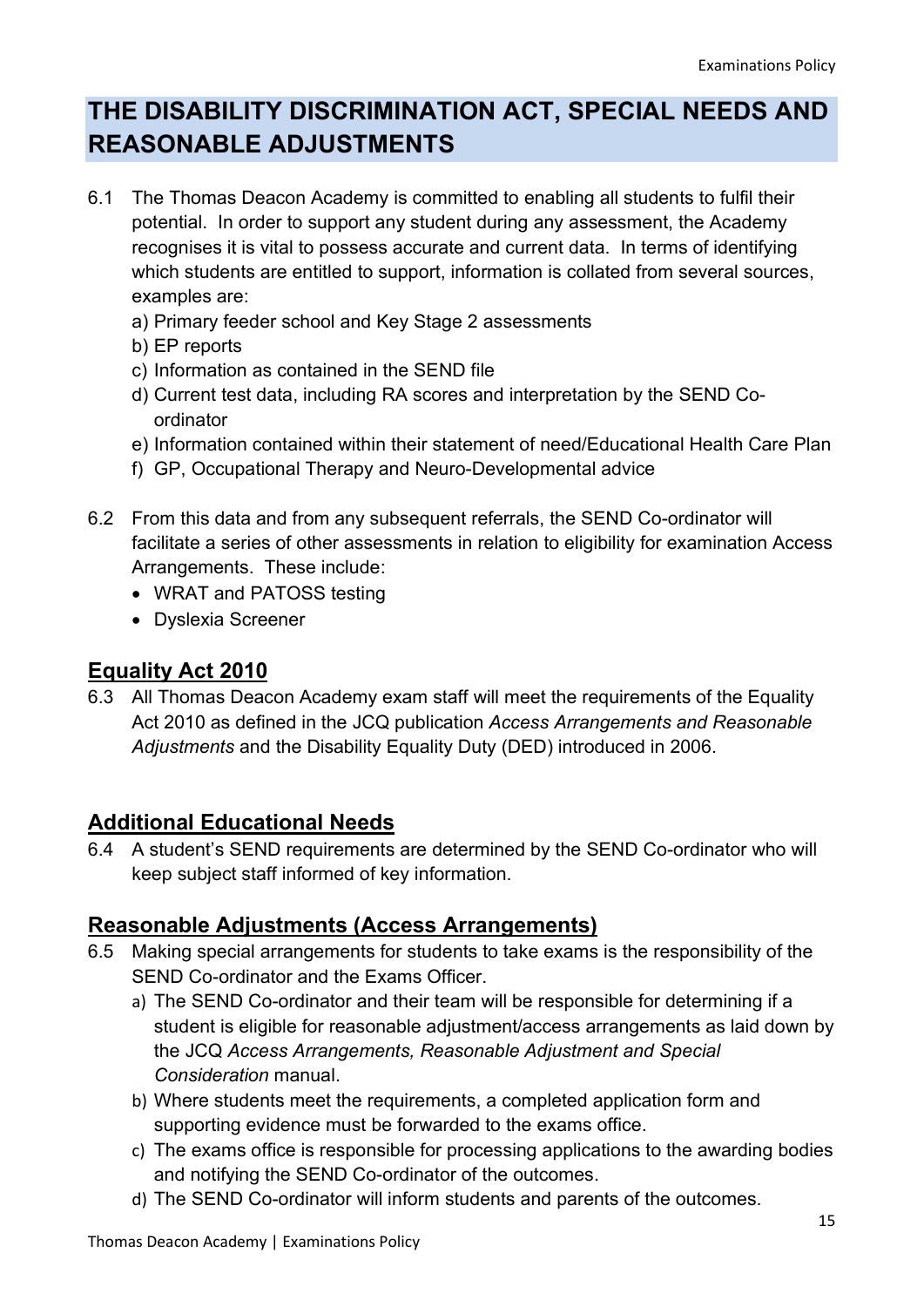- e) Records of successful applications are kept within the exams office for centre inspections and a report will be available for staff on SIMS.
- f) Rooming and invigilation of examinations for access arrangement students is the responsibility of the exams office. The JCQ Access Arrangements, Reasonable Adjustment and Special Consideration and Instructions for Conduct of Exams manuals will be adhered to.
- g) Ordering modified/enlarged papers from the awarding bodies for external exams is the responsibility of the exams office.
- h) Arranging adult support for access arrangement students is the responsibility of the SEND Co-ordinator and HLTA overseeing exam access arrangements.
- 6.6 The SEND Co-ordinator is responsible for allocating appropriately trained centre staff to facilitate access arrangements for students in exams and assessment, ensuring they meet JCQ requirements and fully understand the rules of the particular access arrangement. A full training record will be kept of all training, briefing and update meetings held by the SEND Co-Ordinator.
- 6.7 The SEND Co-ordinator ensures appropriate arrangement, adjustments and adaptations are in place to facilitate access to exams/assessments for students where they are disabled within the meaning of the Equality Act, unless a temporary emergency arrangement is required at the time of the exam.
- 6.7 Please also refer to the Access Arrangements Policy.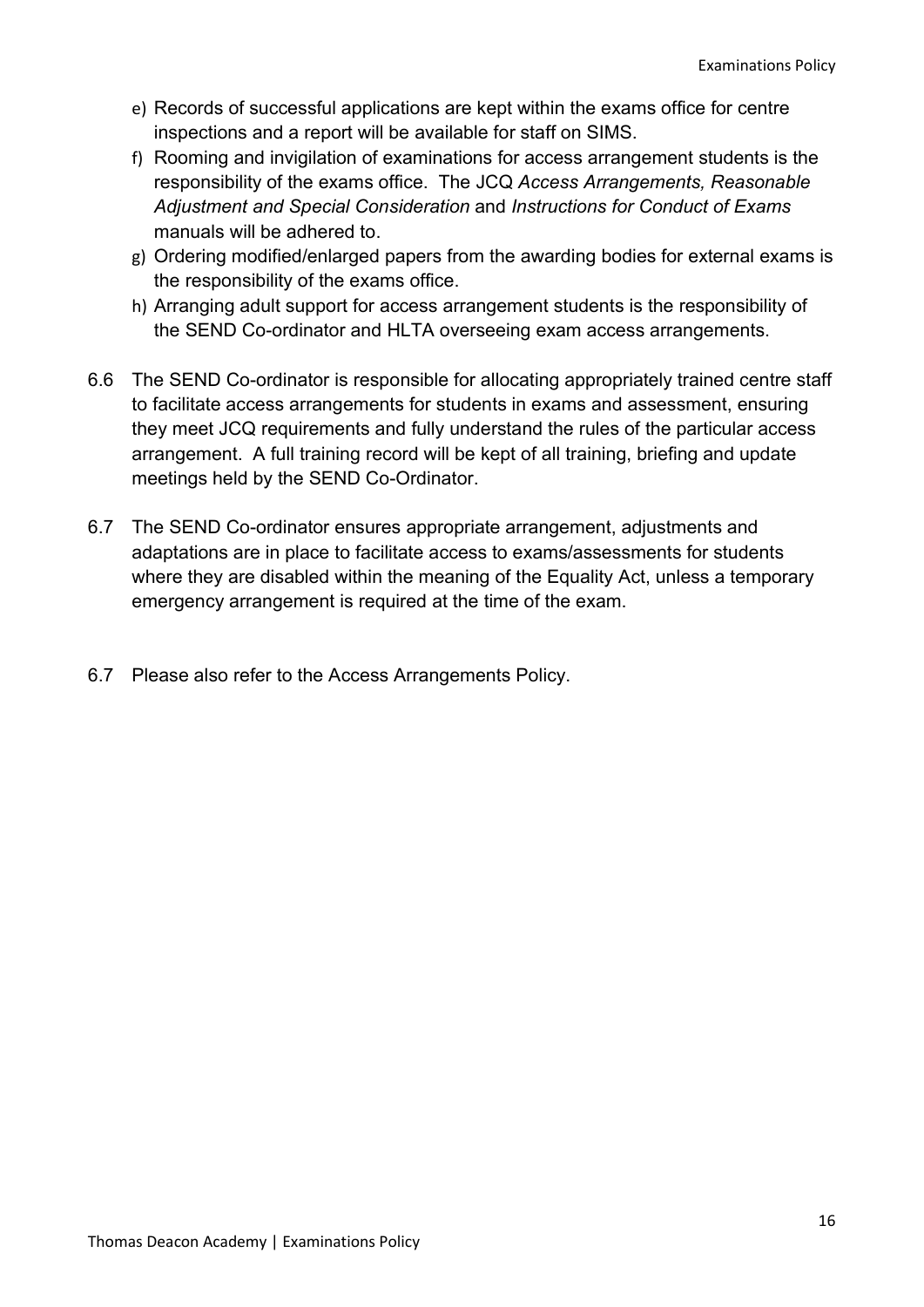## MANAGING INVIGILATORS AND EXAM DAYS

### Managing Invigilators

- 7.1 External staff are used to invigilate external examinations. If contracting supply staff are to act as invigilators, or to facilitate an access arrangement, they must be competent and fully trained, understanding what is and what is not permissible.
- 7.2 Recruitment of invigilators is the responsibility of the Exams Officer; rates of pay are set by the Human Resources Team (HRT). Securing the necessary paperwork for working at the Academy is the responsibility of the HRT.
- 7.3 Invigilators are timetabled and training is organised by the exams office to ensure compliance with JCQ regulations. Training records and attendance are logged and kept on file. Training on whole school issues, such as Child Protection, is organised in conjunction with HRT.
- 7.4 The Exams Officer, in conjunction with the HRT, is responsible for investigating any suspected invigilator malpractice.

### Exam Days

- 7.5 The exams office will book all exam rooms after liaison with other users and make the question papers, other exam stationery and materials available for the Lead Invigilator.
- 7.6 The facilities staff is responsible for setting up the allocated rooms in accordance with the exams office instructions.
- 7.7 To avoid potential breaches of security, prior to removing exam papers from the secure facility two members of the exam team will check the day, date, time and unit/component information. The EO will check these details with the Lead/Invigilator before papers are taken to the exam venue. As an additional check, before any exam packets are opened in the exam room, the Lead and an Invigilator must check and sign the green sheet to confirm they have the correct papers.
- 7.8 Invigilators are responsible for ensuring all students have photographic ID before being allowed entry to the exam room. The Lead Invigilator will start all exams in accordance with JCQ guidelines.
- 7.9 Subject staff may be present in the exam room only in accordance with the JCQ 'Notice to Centres – the people present in the examination room' regulations.
- 7.10 Exam papers must not be read by invigilators, subject staff or removed from the exam room before the end of the session. The Lead Invigilator must return all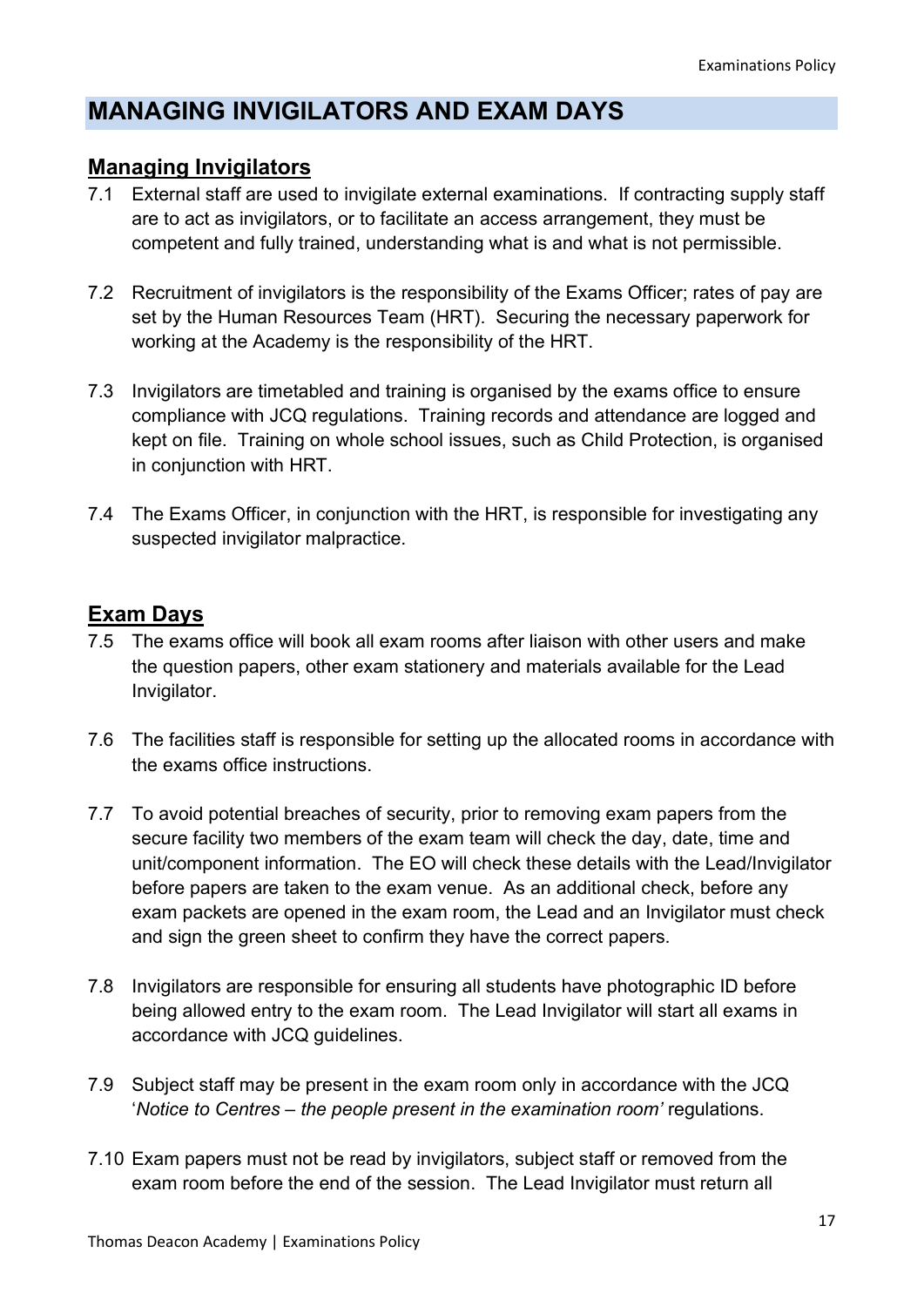materials to the exam office; papers will be distributed to Exam Links by the exams office. Despatch of exam scripts is the responsibility of the exams office.

- 7.11 Where a difficult/unplanned situation arises during an exam, a member of the exams office must be notified at the earliest opportunity.
- 7.12 All students must have photographic ID; invigilators will not allow entry to the exam room without this.
- 7.13 The attendance and a further ID check will be taken by invigilators in the exam room to ensure students are seated in the correct seat/receive the correct paper.

#### Late/Absent students

- 7.13 Confirmation of attendees, students arriving late and students absent from each exam venue will be reported to the exams office as soon as possible after the start of the exam.
- 7.14 All absent students will be reported as follows:
	- a) KS3/4 student
	- Central admin for internal exams
	- **Individual house administrators for external exam**
	- b) Post 16 students
	- Sixth Form Team
- 7.15 All late students will be dealt with in accordance with the JCQ guidelines. Students arriving less than 1 hour after the published start time will be allowed entry to the exam venue. For external exams, if resources, facilities and staffing permit, the full time allowance will be given.
- 7.16 Students arriving more than 1 hour after the published start time or after students have been dismissed from the exam for less than one hour, will not be permitted to take the exam.

#### Food/Drink

- 7.17 Students are only permitted to bring in a small bottle of water to the exam room, this must be in a clear transparent bottle with all labels removed. Food is not permitted.
- 7.18 Students who have a known medical problem, can bring any necessary equipment into the exam room i.e. epi-pens, inhalers, diabetic testing strips/glucose tablets etc. the exams office must be notified beforehand so invigilators can be notified.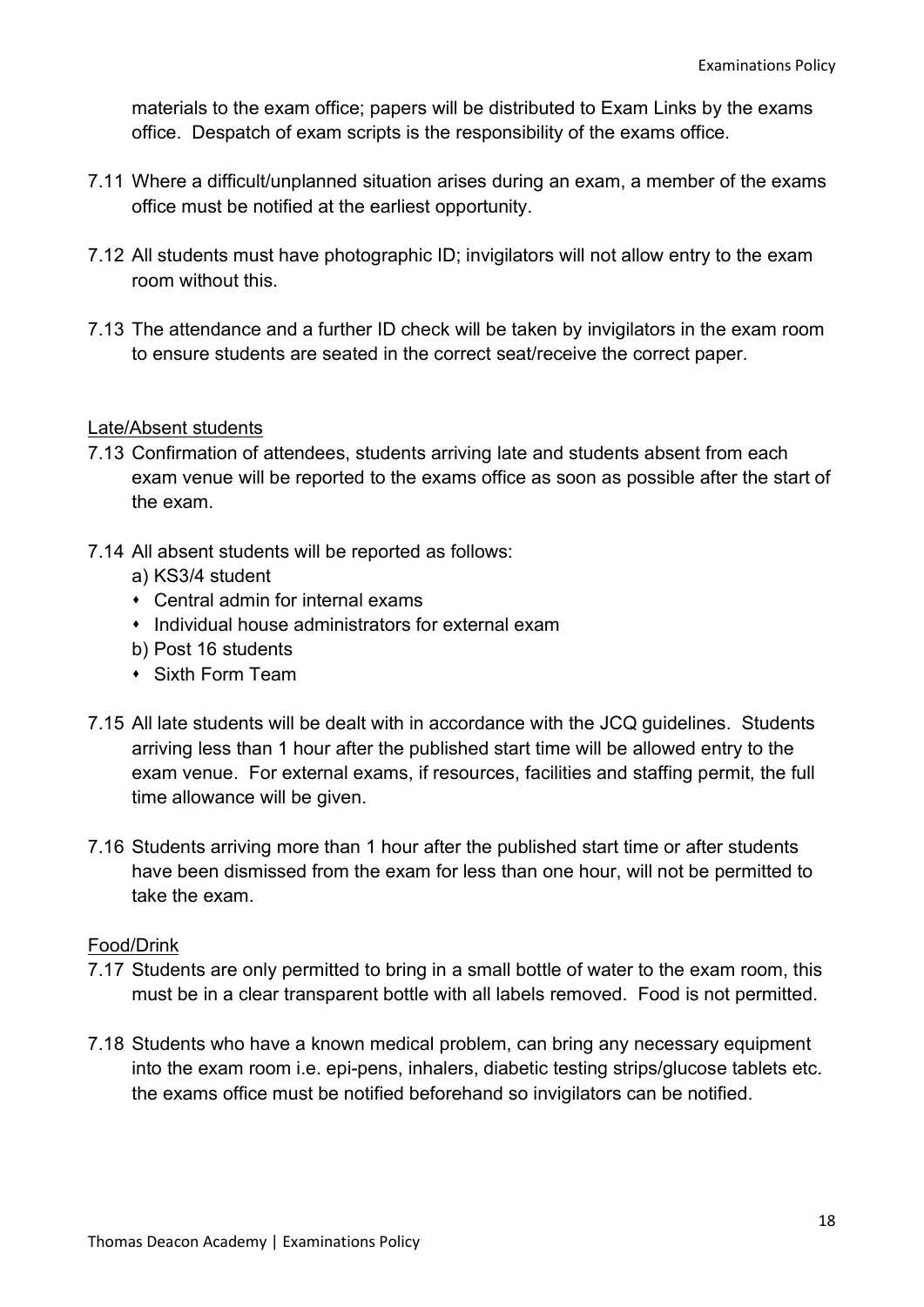## STUDENTS, EXAM CLASHES AND SPECIAL CONSIDERATION

### **Students**

- 8.1 The Academy's published rules on acceptable dress and behaviour apply at all times.
- 8.2 Students' personal belongings remain their own responsibility and the Academy accepts no liability for their loss or damage; lockers are provided for all students.
- 8.3 Students will only be admitted to the exam room if they have photographic ID to prove their identity.
- 8.4 Disruptive students are dealt with in accordance with the JCQ guidelines and the Academy's own policies; they may only stay for the full exam time at the discretion of the Lead Invigilator, Exams Officer or member of Senior staff providing they are not causing a disturbance to other students. The decision to remove a student from the exam room lies with the Exams Officer/SLT
- 8.5 Students may leave the room for genuine purpose and are required to return immediately to the exam room; they must be accompanied by an invigilator or nominated member of staff at all times.
- 8.6 Students must stay for the full scheduled exam time; they are not permitted to leave the exam early.
- 8.7 The responsibility to be at the correct exam venue and on time, lies with the individual student at all times. The Lead Invigilator will report any absentees to the exam office as soon as possible after the start of the exam session. This information will be forwarded by the Exams Office to the appropriate member of staff to attempt to contact the student.

## Clash Students

- 8.8 The exams office will be responsible for
	- a) notifying individual students of exam clash arrangements
	- b) organising the supervising escorts
	- c) identifying a secure venue and arranging overnight stays.

#### Special Consideration

8.9 Should a student be ill before an exam, suffer bereavement or other trauma, be taken ill during the exam itself or otherwise be disadvantaged or disturbed during the exam, then it is the student's responsibility to alert the exams office to that effect as soon as possible.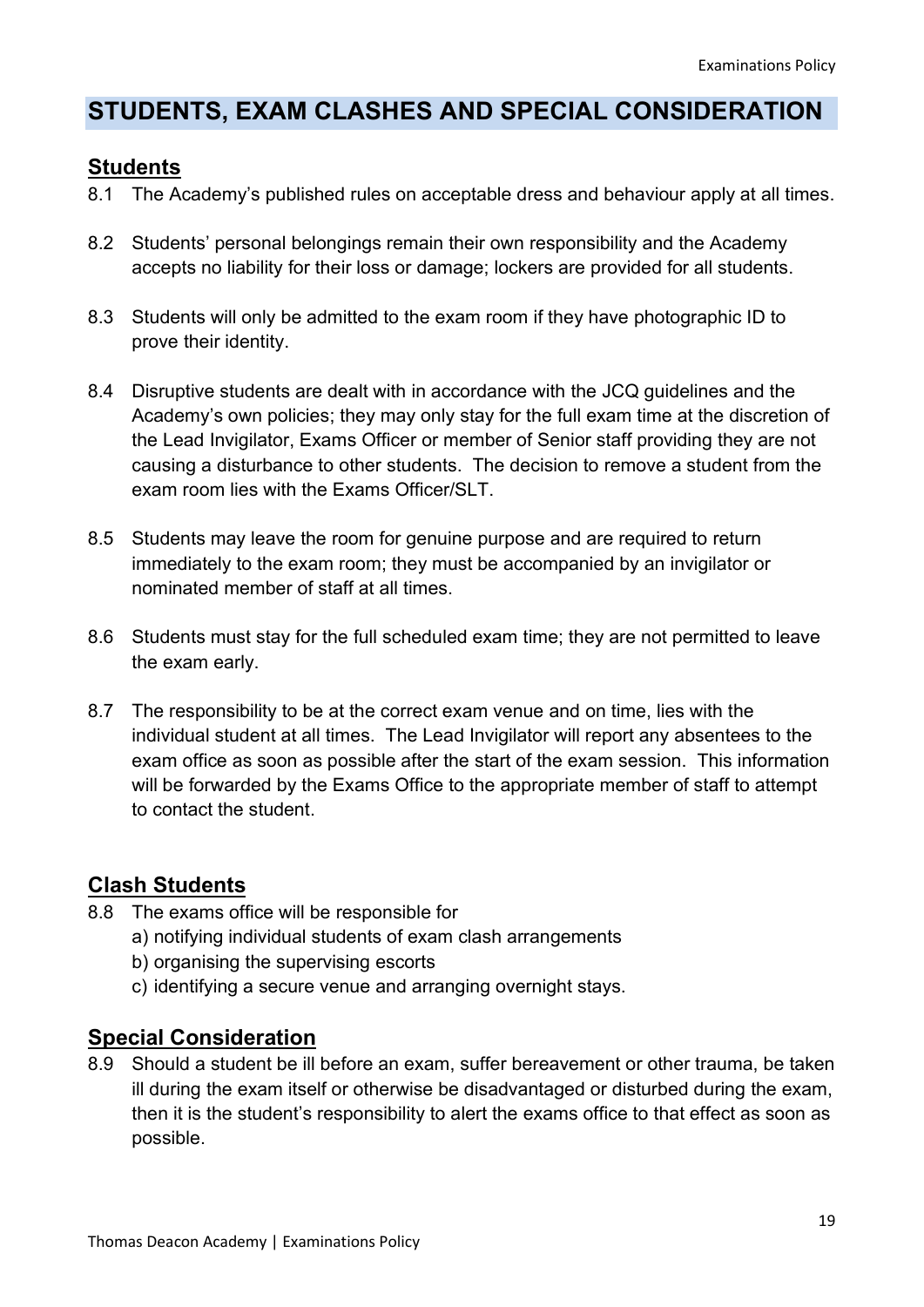- 8.10 Applications for special consideration must meet the requirements of the awarding body, as laid down in the JCQ Access Arrangements, Reasonable Adjustments and Special Consideration manual. The student must support any special consideration claim with appropriate evidence within three days of the exam, for example by providing a doctor's letter.
- 8.11 The exams office will make the application for special consideration to the relevant awarding body within seven days of the last subject exam.
- 8.12 The outcome of the application lies with the awarding bodies.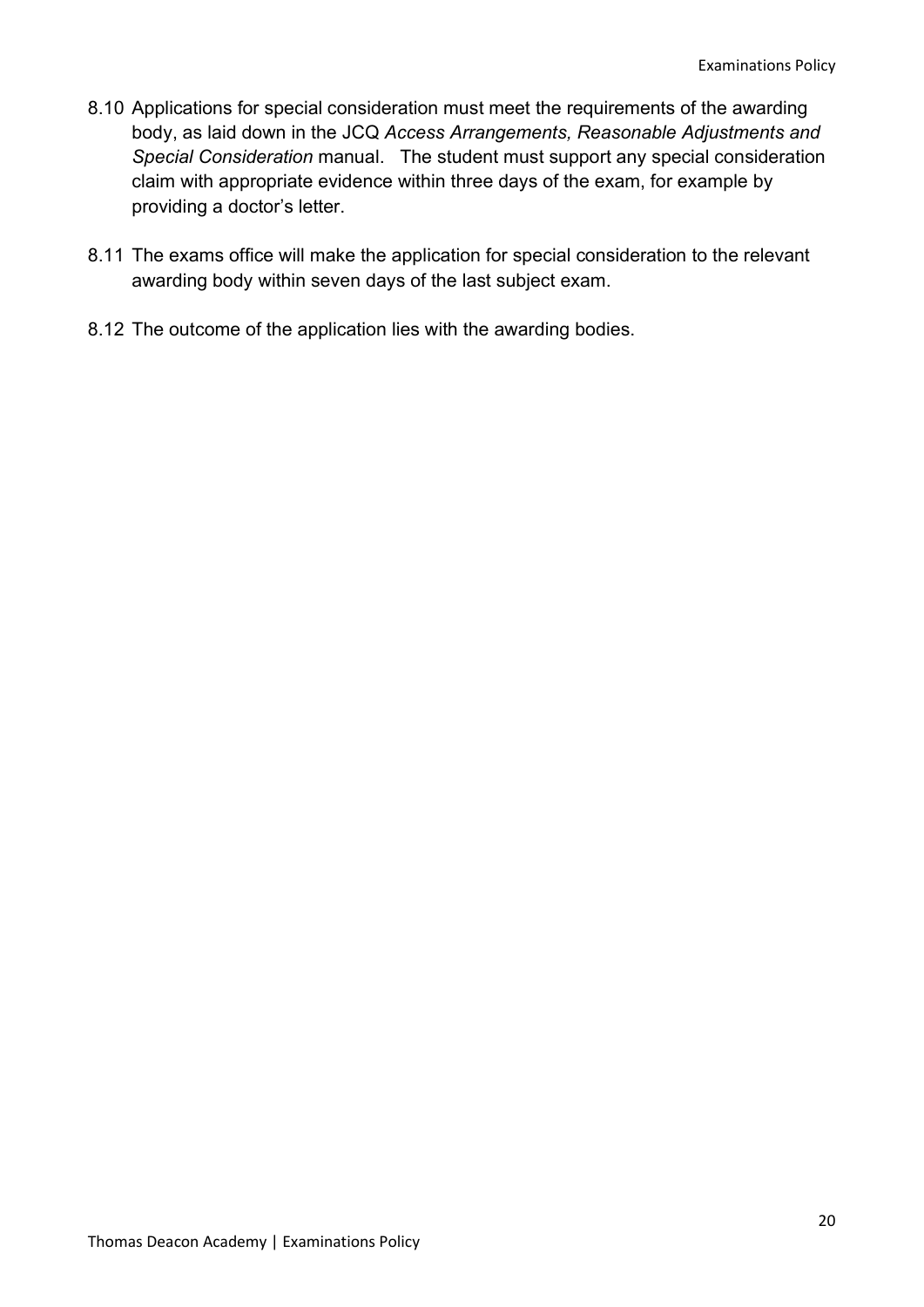## NON EXAMINATION ASSESSMENT (NEA)

- 9.1 Non Examination Assessments are examination assessments, taken under exam conditions but marked by teaching staff and sent to the awarding body for moderation. Previously known as controlled assessments/coursework.
- 9.2 Students who have to prepare portfolios should do so by the individual subject deadline dates as given by subject teachers. The Academy will ensure that students are provided with assignments fit for purpose, enabling them to produce appropriate evidence for assessment. Resources will be provided to ensure that assessments can be performed accurately and appropriately.
- 9.3 Students' work will be assessed using only the published assessment and grading criteria. The internal moderation process will ensure that assessment decisions are impartial, valid and reliable. It is the duty of subject leaders to ensure that all internal assessment sampling is with the exams office ready for dispatch at the correct time and within agreed deadline dates as required by the awarding body. The exams office is responsible for the despatch to the moderator, keeping records including recipient details and the date sent.
- 9.4 Accurate and detailed records of assessment procedures, decisions and internal verification decision will be maintained and kept by each subject area to minimise the opportunity for malpractice and appeals. All moderator/verification reports will be monitored by the Heads of Departments and Vice Principals who will ensure any remedial action is undertaken as required.

#### 9.5 Head of Centre

- a) Provides a signed declaration as part of the National Centre Number Register Annual Update to confirm awareness of and that relevant centre staff are adhering to the latest version of NEA regulations
- b) Provides fully qualified teachers to mark non-examination assessments.
- c) Ensures the centre's non-examination assessment policy is fit for purpose
- d) Ensures the centre's internal appeals procedures clearly detail the procedure to be followed by students (or their parents/carers) appealing against internal assessment decisions (centre assessed marks) and requesting a review of the centre's marking
- e) Ensures where a teacher teaches his/her own child, a conflict of interest is declared to the awarding body and the marked work of the child submitted for moderation, whether it is part of the moderation sample or not
- f) Ensures any irregularities relating to the production of work by students are investigated and dealt with immediately, either internally, or reported to the awarding body if the authentication statement has been signed by the student.

#### 9.6 Vice Principals

g) Are accountable for the safe and secure conduct of NEA's, including endorsements, ensuring they comply with JCQ guidelines and awarding bodies' subject-specific instructions.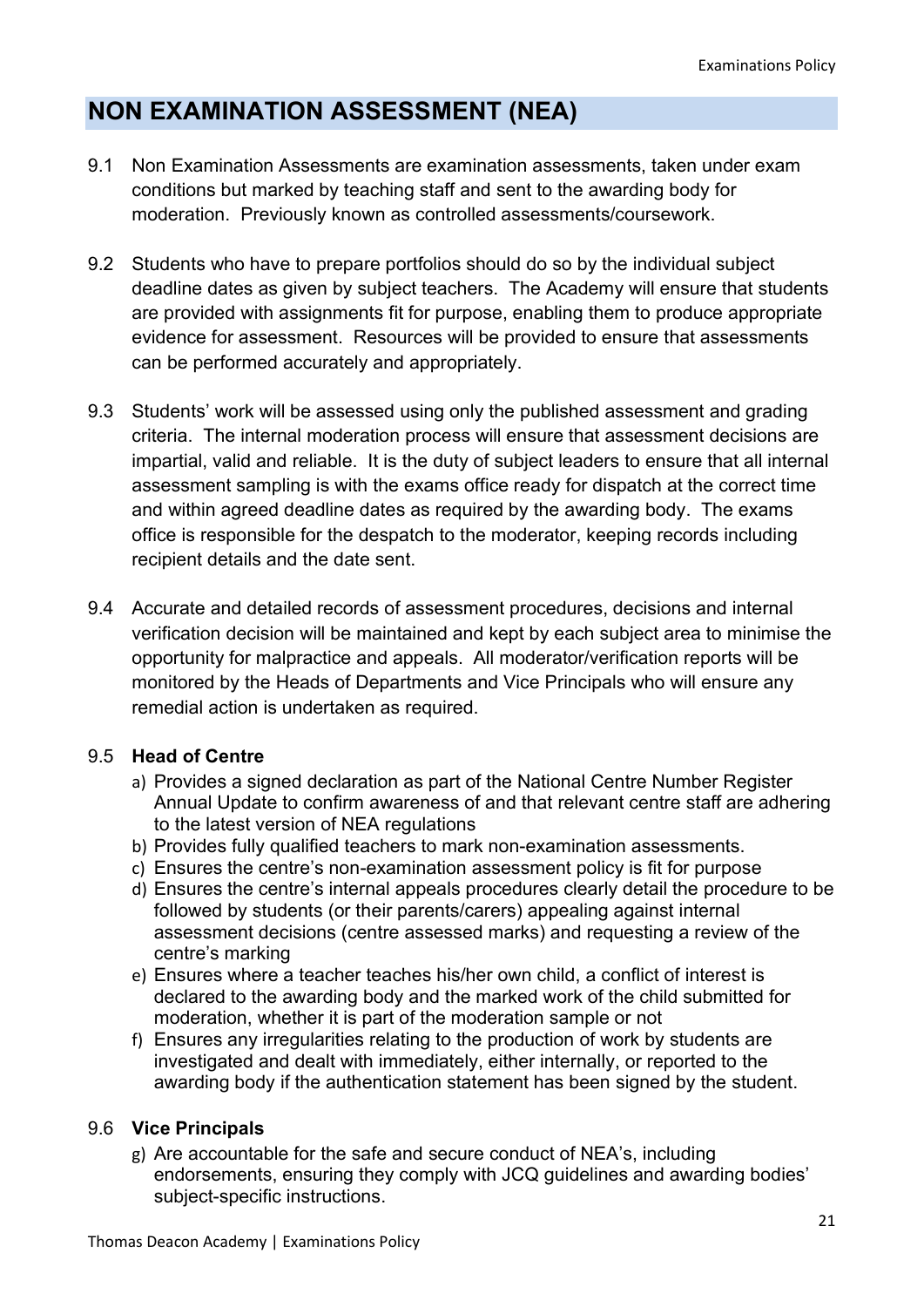- h) At the start of the academic year, begin co-ordinating with Heads of Departments to schedule assessments.
- i) Ensure teaching staff have the necessary and appropriate knowledge, understanding, skills and training to set tasks, conduct task taking and to assess, mark and authenticate students' work.
- j) Map overall resource management requirements for the year. As part of this, resolve:
	- Clashes/problems over timing or operation of assessments
	- Issues arising from the need for particular facilities (rooms/IT networks/time out of school etc).
	- Ensure all staff involved have a calendar of events.
	- Create, publish and update an internal appeals policy for controlled assessments.

#### 9.7 Heads of Department

- a) In agreement with the Vice Principal, decide on the awarding body and specification for their subject area.
- b) Ensure teaching staff have the necessary and appropriate knowledge, understanding, skills and training to set tasks, conduct task taking and to assess, mark and authenticate students' work.
- c) Ensure appropriate internal moderation, standardisation and verification processes are in place and adhered to.
- d) Ensure individual teachers fully understand their responsibilities with regard to NEA's, awarding body specifications and are familiar with relevant teachers' notes and any other subject specific instructions.
- e) Hold Subject Leaders/teachers to account for compliance with JCQ guidelines and awarding bodies' subject-specific instructions.
- f) Where appropriate, develop new assessment tasks or adapt sample awarding body assessment tasks to meet local circumstances, in line the awarding body's specification and control requirements.

#### 9.8 Head of Department / Subject Leaders

- a) Ensure assessments comply with JCQ guidelines and awarding bodies' subjectspecific instructions.
- b) Ensure internal standardisation of marking of all teachers involved in assessing NEAs.
- c) Have a clear policy regarding all aspects of conducting/teaching, marking, verifying and appealing NEA's.
- d) Ensure that individual teachers understand their responsibilities with regard to assessments.
- e) Ensure that individual teachers understand the requirements of the awarding body's specification and are familiar with the relevant teachers' notes, and any other subject specific instructions.
- f) Obtain confidential materials/tasks set by awarding bodies in sufficient time to prepare for the assessment(s) and ensure that such materials are stored securely at all times.
- g) Ensure that students and supervising teachers sign authentication forms on completion of every assessment.
- h) Post-completion, retain students' work securely until the closing date for enquiries about results. In the event that an enquiry is submitted, retain students work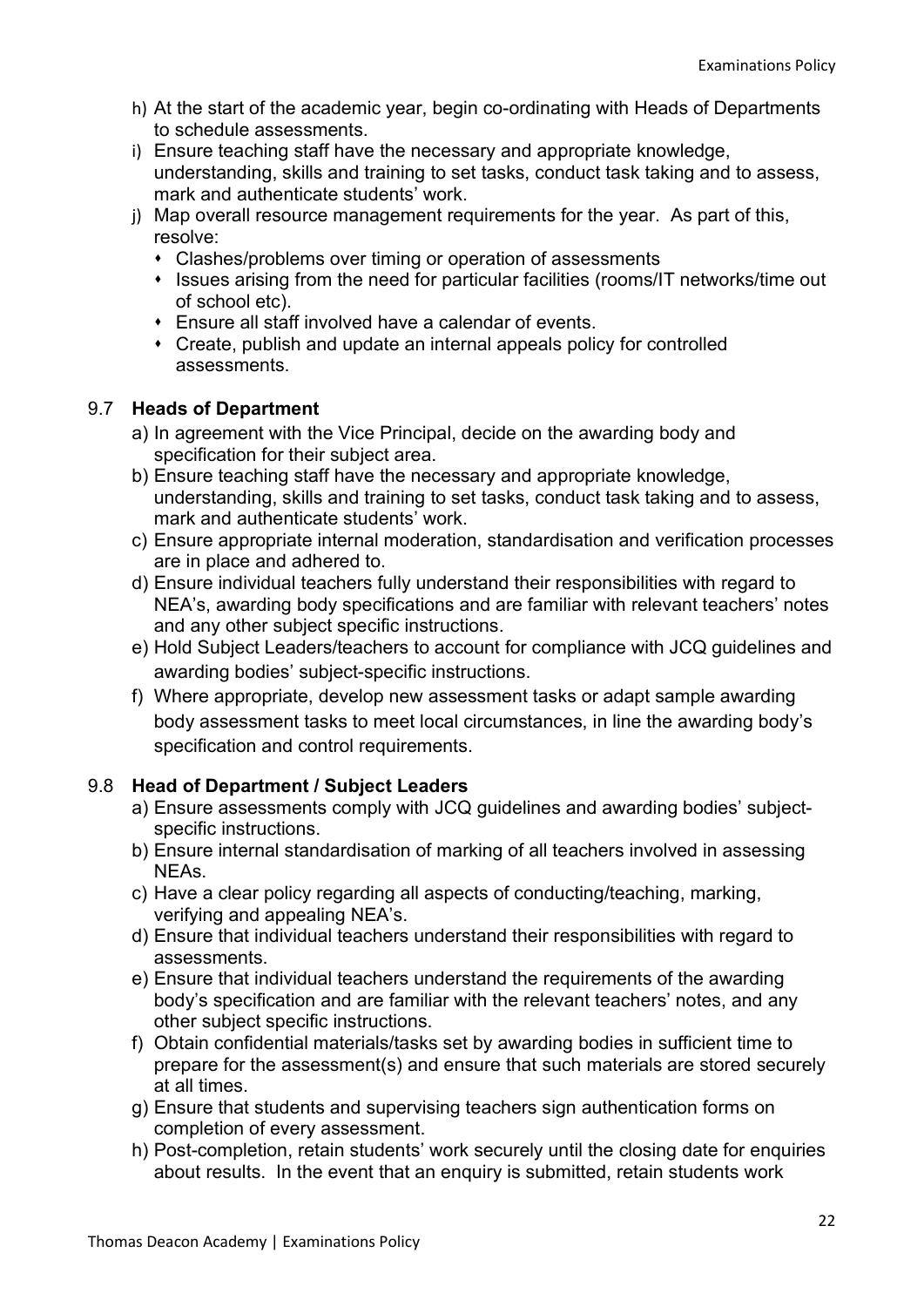securely until the outcome of the enquiry and any subsequent appeal has been conveyed to the Head of Centre.

i) Liaise with the SEND representatives on the administration and management of access arrangements for students for internal assessments.

#### 9.9 Teaching Staff

- a) Understand and comply with the awarding body regulations i.e. JCQ publications.
- b) Understand and comply with the awarding body specification for conducting assessments/endorsement, including any subject-specific instructions, teachers' notes or additional information on the awarding body's website.
- c) Supervise assessments/endorsements at the specified level of control.
- d) Undertake the tasks required under the regulations, only permitting assistance to students as the specification allows.
- e) Will not provide students with model answers or outlines/heading specific to the task
- f) Ensure students are aware of JCQ and awarding body information for students on producing work that is internally assessed and the consequences of malpractice.
- g) Ensure student's sign authentication forms on completion of an assessment.
- h) Mark and assess internally assessed components/endorsed components using the mark schemes provided by the awarding body.
- i) Inform students of their marks before submission to the exams office and notify them of their right to appeal/request a review of marking if the assessment, grading and internal moderation process has not been adhered to.
- j) To provide copies of materials to students, when requested, to assist them in considering whether to request a review of the marking of their assessment.
- k) Submit marks through the Subject Leader/Exams Office to the awarding body when required, keeping a record of the marks awarded.
- l) Keeps signed student declarations on file until the deadline for requesting reviews of results has passed or until any appeal, malpractice or other results enquiry has been completed, whichever is later
- m) Keep abreast of the students eligible for access arrangements in their class and implement the access strategies throughout the course. Where a student's work has been facilitated by a scribe or practical assistant, the relevant completed cover sheet is securely attached to the front of the work and sent to the moderator in addition to the sample requested.
- n) On the exceptional occasions where assessment cannot be conducted in the classroom, arrange suitable accommodation where assessment can be carried out.
	- Where work may be completed outside of the centre without direct supervision, that the work produced is the student's own.
- o) Ensure appropriate arrangements are in place to keep the work to be assessed and any preparatory work, secure between formally supervised sessions, including work that is stored electronically.
- p) Where there may be doubt about the authenticity of the work of a student or if malpractice is suspected, follows the awarding body/JCQ authentication procedures and malpractice information and informs their Head of Department immediately
- q) Post completion, retain students work securely until the closing date for enquiries about results. In the event that an enquiry is submitted, retain students' work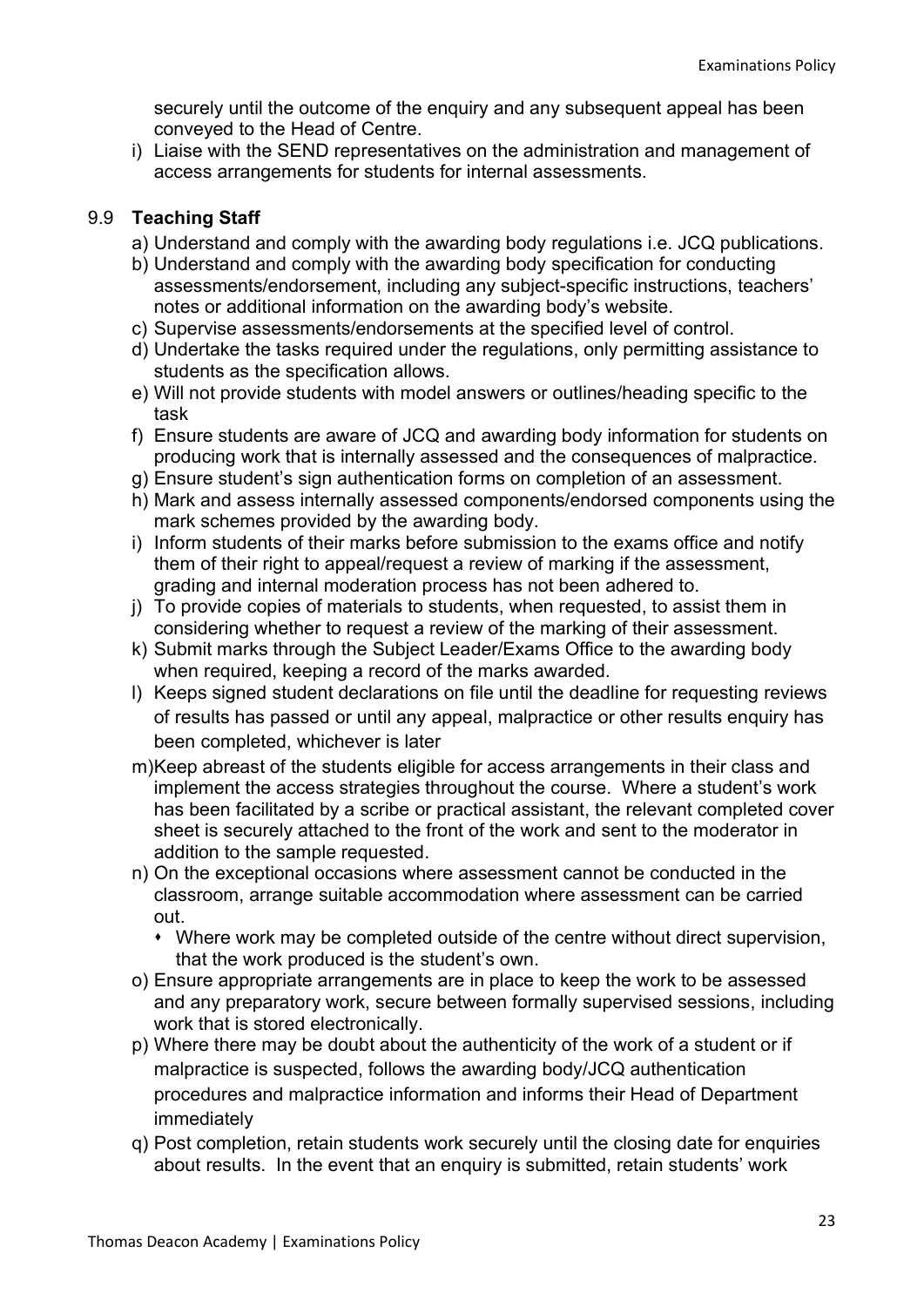securely until the outcome of the enquiry and any subsequent appeal has been conveyed to the centre.

r) Ask the appropriate SEND representative for any assistance required for the administration and management of access arrangements.

#### 9.10 Exams Officer

- a) Ensure students are entered for assessment units before the deadline for final entries, as supplied by the Exam Link/Subject Leader
- b) Where confidential materials are directly received by the exams office; to be responsible for receipt, safe storage and safe transmission, whether in CD or hard copy format.
- c) Download and distribute mark sheets for teaching staff to use, collect and return mark sheets to awarding bodies before published deadlines.
- d) Submit marks, endorsement grades and samples to the awarding bodies/ moderators within the set deadline dates; keeping records to track what has been sent/received back
- e) Where a student is eligible, submits an application for special consideration to the awarding body in the prescribed timescale

#### 9.11 SEND Co-ordinator

- a) Ensure all access arrangements have been applied for.
- b) Work with SEND representatives to ensure support for access arrangement students are met.
- c) Work with teaching staff to ensure requirements for support staff are met.
- d) Manage support in line with published IA timetable.

See Appendix 2: GCSE Controlled Assessment Risk Management, for further details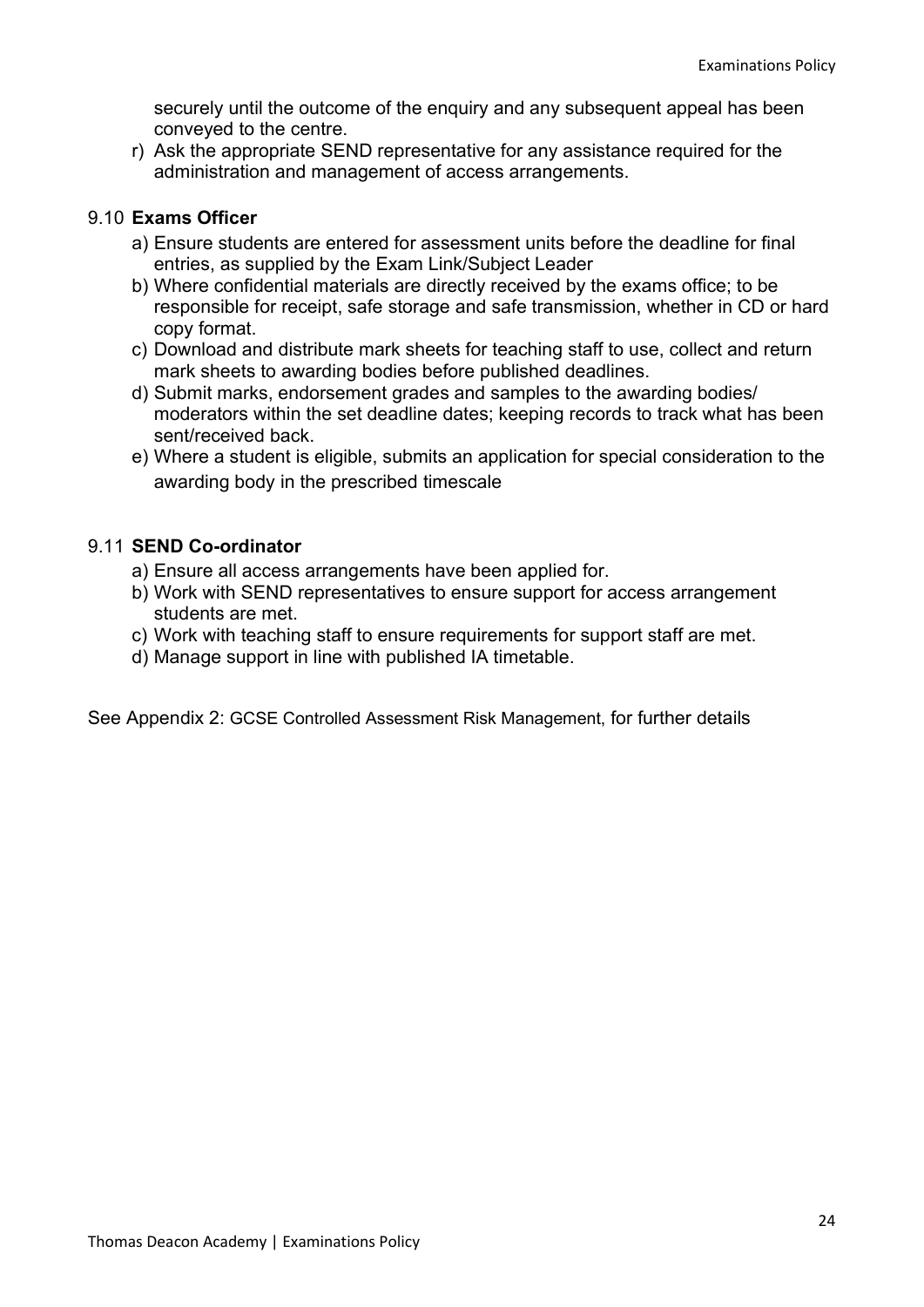## APPEALS

## Internal Assessments/Non Examination Assessments

- 10.1 The Thomas Deacon Academy is committed to ensuring that whenever it's staff mark students' work this is done fairly, consistently and in accordance with the regulations and awarding body's specification and subject-specific associated documents.
- 10.2 Work will be marked by staff who have appropriate knowledge, understanding and skill and who have been trained in this activity. Work is authenticated in line with the requirements of the awarding body and will be internally moderated and standardised to ensure consistency of marking. Raw marks will be reported to students one month before the awarding body's submission deadline date.
- 10.3 If a student does not believe that this may have happened in relation to their work, he/she may appeal. An Appeal can only be made against the assessment process and not against the mark to be submitted to the awarding body.
	- a) Appeals should be made as early as possible in order to ensure that the internal appeals process is completed prior to the submission of centre marks to the awarding body.
	- b) Appeals must be made in writing.
- 10.4 This applies to all exam work that is assessed internally within the Thomas Deacon Academy, for example Non Examined Assessments, coursework and controlled assessments for GCSE, A Level, BTEC and Cambridge National/Technical courses.
	- a) The student/parent/guardian should initially approach the subject teacher to discuss the issue. They can request copies of materials to assist them in considering whether to make a request for a review of the centre's marking.
	- b) If there is still a concern the student/parent/guardian should submit a request for a review of marking in writing to the Head of Department (HOD); this should be within 5 working days of the marks having been given by the teacher.
	- c) The HOD should give an initial reply within 48 hours. All the evidence will be reviewed to ensure that the work has been marked and internally moderated as per awarding body regulations. If deemed necessary, the HOD can request a remark/re-moderation of the student's work. A full response should be given to the complainant within 5 working days from the day the request for a review was received.
	- d) If the student/parent/guardian is not satisfied with the reply they should refer the appeal to the Vice Principal. This must be made, in writing, within 2 working days of receiving the reply from the HOD, giving detailed and specific reasons why they disagree with the HOD's outcome.
	- e) The Vice Principal should normally meet the student/parent/guardian to discuss the appeal. The Vice Principal will review all the evidence and make a reply within 10 working days from receiving the appeal.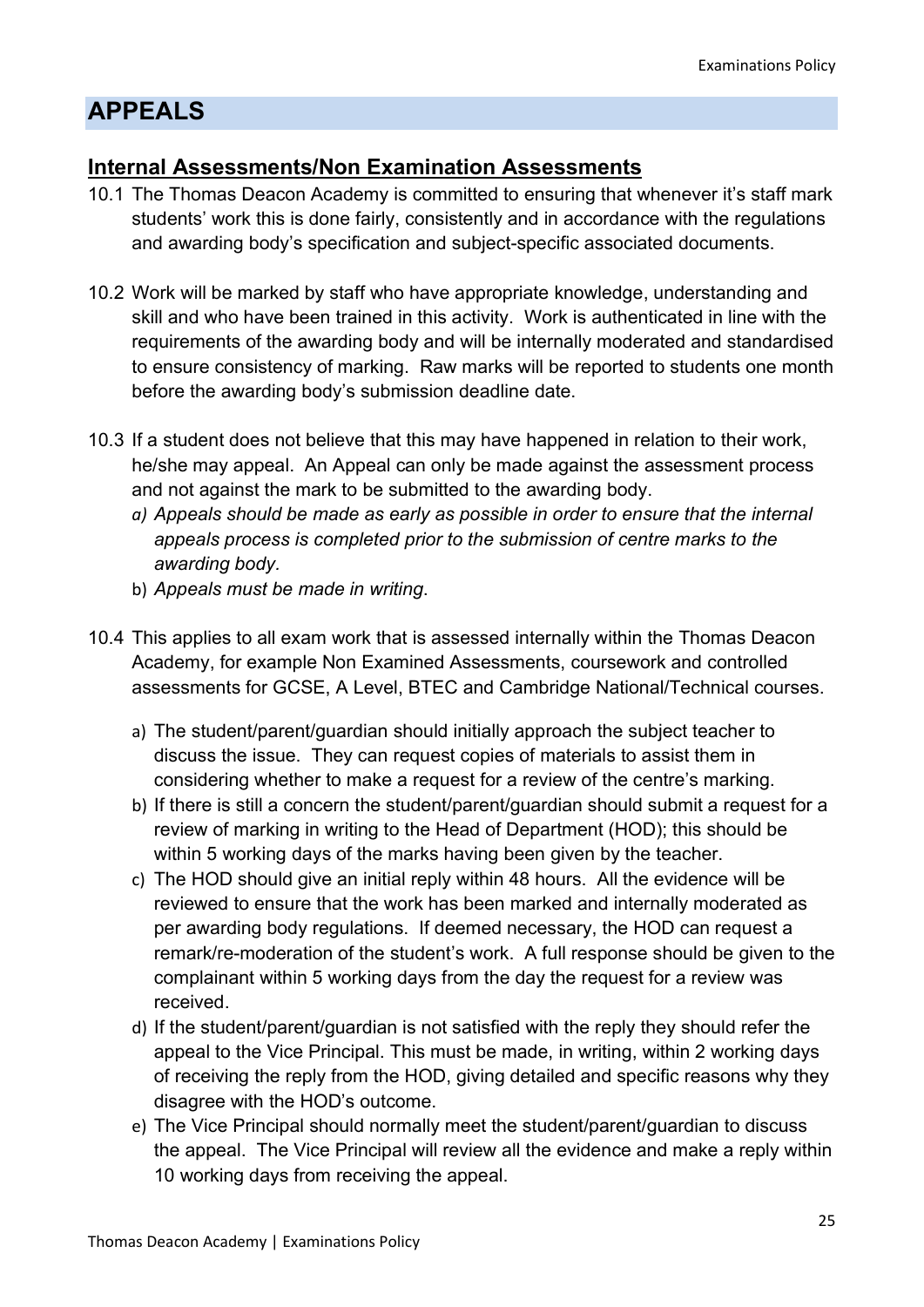- f) If the student/parent/guardian is still not satisfied with the reply, the student/parent/guardian should refer the appeal to the Principal, this must be done within 1 working day of the outcome from the Vice Principal
- g) The Principal should review all the evidence and inform the student/parent/guardian of the outcome within 5 working days.
- 10.5 The above timings do not include designated school holidays. The decision of the Principal is final.
- 10.6 A written record will be kept at each stage and made available to the awarding body upon request. Should the appeal bring any irregularity in procedures to light, the awarding body will be informed.

### External Assessments

- 10.7 This applies to all exam work that is assessed externally. In general, it relates to written papers and to pieces of coursework/controlled assessment that are wholly assessed externally.
- 10.8 It is possible to appeal against the procedures of an Awarding Body in the conduct of an examination. This is not to be confused with an Exam Result Enquiry. It is not possible to appeal against the outcome of a Result Enquiry unless there is evidence that the awarding body was not adhering to the Code of Practice; guidance can be found in the JCQ publications Post-results services http://www.jcq.org.uk/examsoffice/post-results-services and A guide to the awarding bodies' appeals processes http://www.jcq.org.uk/exams-office/appeals
- 10.9 An appeal might be in relation to the inappropriate application of a mark scheme or a change in specification without it being properly made known to Centres. In each case the Head of Centre and the Exams Officer will look at the Code of Practice to determine if there has been a procedural error.
- 10.10 Any appeal must be made through the Vice Principal on behalf of students; submissions will not be accepted from individual students.
- 10.11 If a procedural error is identified the Exams Officer will initiate the Appeals Procedure with the relevant Awarding Body. This may take up to six months after the results are published before an outcome is known.
- 10.12 The arbiter is the Examinations Appeals Board (EAB) and their decision is final.

## Enquiries About Results (EARs)

10.13 In the event that a Head of Department refuses to allow a student to submit an Enquiry about Results (see Section 13), the student has the right to appeal, in writing, to the Vice Principal. If they still do not agree with the decision, a final appeal can be made to the Principal; their decision is final.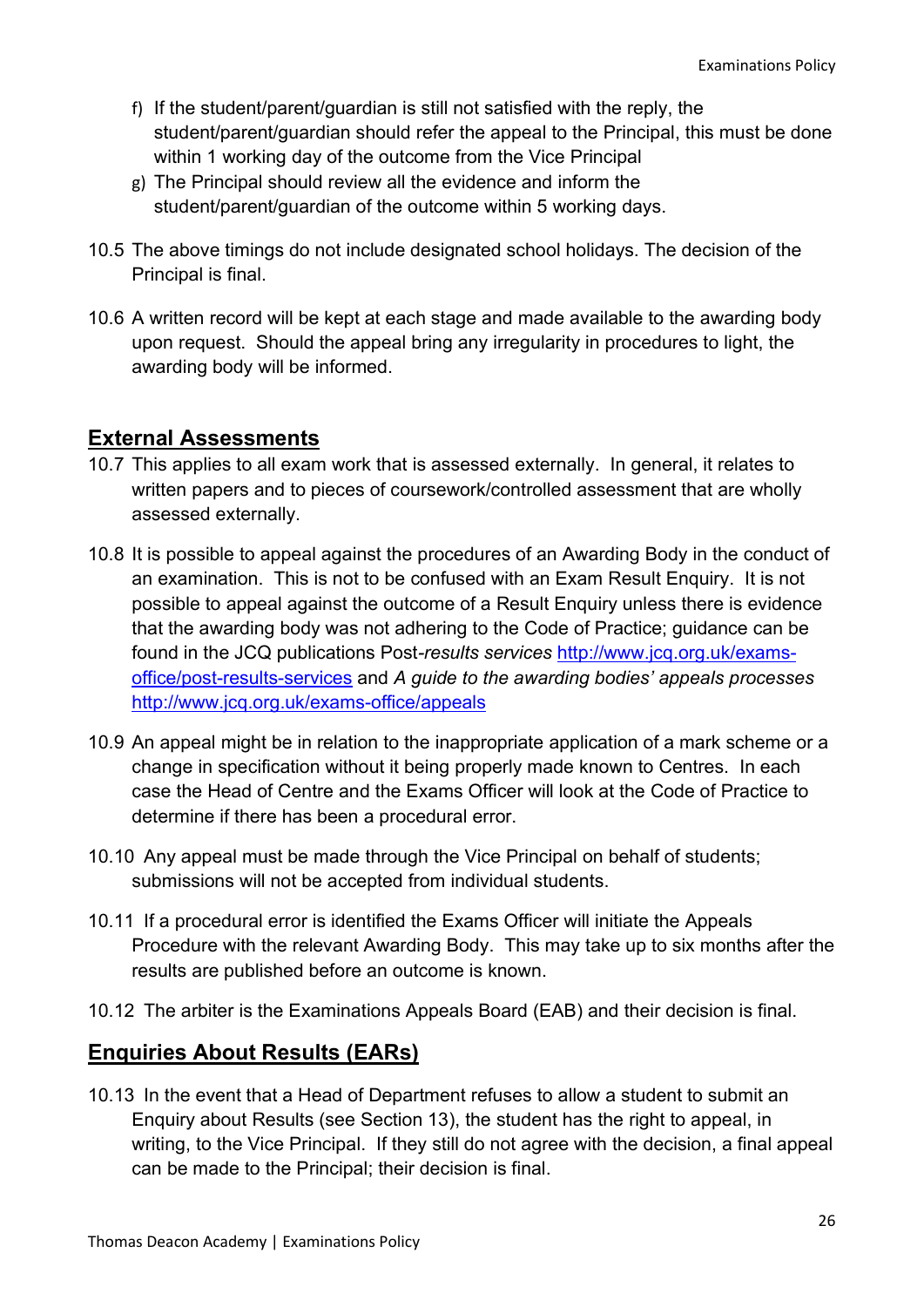10.14 In all instances, the awarding body's deadline date must be adhered to\*. Requests past this date will not be accepted by the awarding body, it is therefore the student's responsibility to ensure they request an EAR and allow time for any necessary appeals.

\*the deadline dates for EARs is communicated to students prior to and on the day exam results are published along with the relevant fees by the Exams Office.

10.15 If an EAR is made and the student wishes to appeal the decision given by the awarding body, they must contact the exams office within 24 hours of the outcome being provided to the student. The EO will provide details of the criteria and evidence needed to appeal the decision.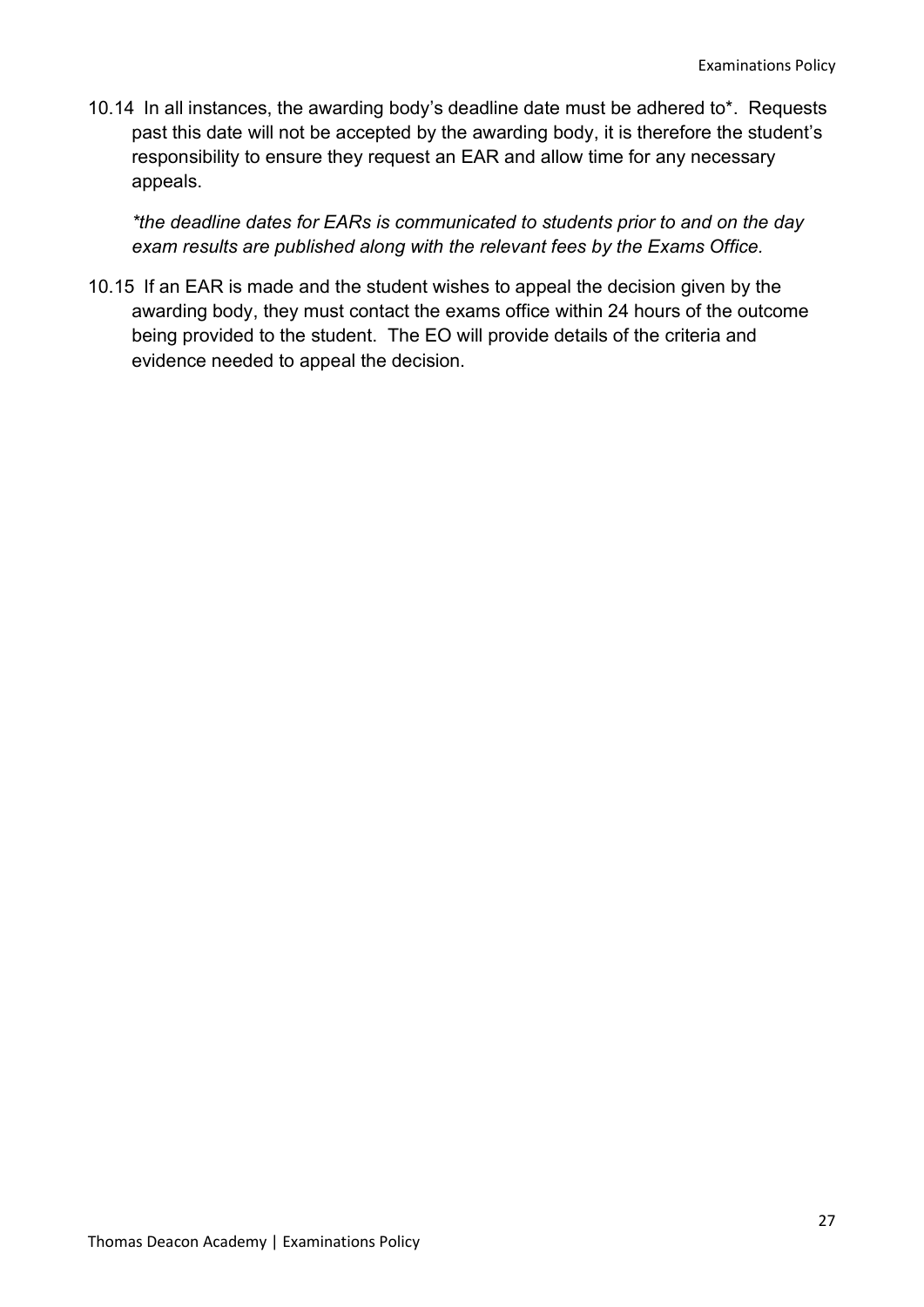## INTERNAL VERIFICATION (IV)

- 11.1 The IV process should be valid, reliable and cover all assessors, regardless of the programme of study. The IV procedure is open, fair, free from bias and detailed and accurate IV decisions are kept within each department.
- 11.2 The Thomas Deacon Academy will
	- a) ensure that all centre assessment instruments are verified as fit for purpose.
	- b) verify an appropriate structured sample of assessor work from all programmes and teams, to ensure centre programmes conform to awarding body standards and requirements.
	- c) plan an annual IV schedule, linked to assignment plans.
	- d) define, maintain and support effective IV roles.
	- e) ensure that identified staff will maintain secure records of all IV activity.
	- f) brief and train staff of the requirements for current IV procedures.
	- g) promote IV as a developmental process between staff.
	- h) provide standardised IV documentation.
	- i) use the outcomes of IV to enhance future assessment practice.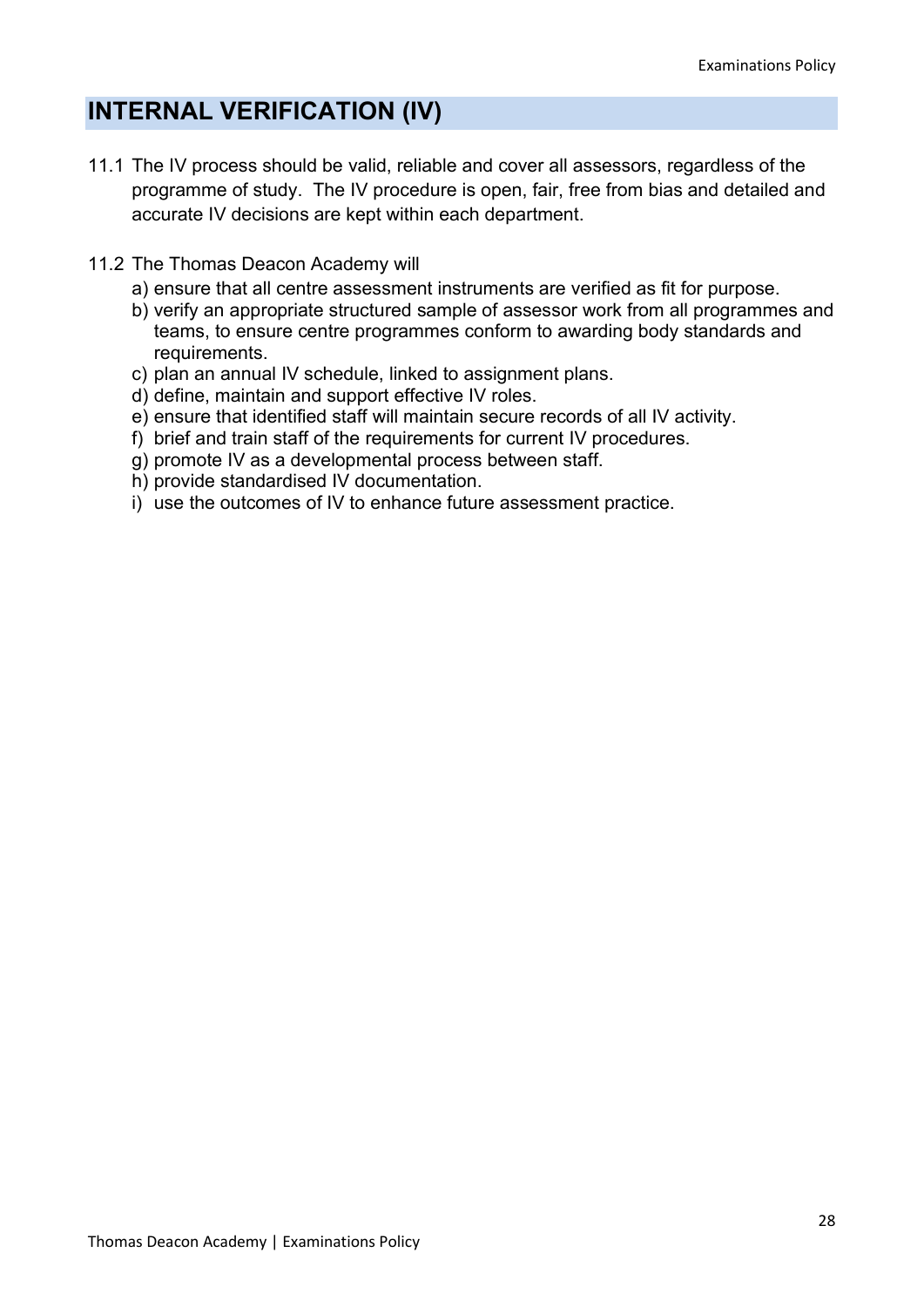## MALPRACTICE

- 12.1 The Academy will seek to minimise the risk of malpractice by informing staff and students of the awarding bodies' policies and penalties. Students will be informed by classroom teachers, exam assemblies, notices in bulletins, and emails throughout the academic year.
- 12.2 The Thomas Deacon Academy has a 'Whistle Blowing' policy for reporting malpractice.

## Staff Malpractice

12.3 All investigations and sanctions will be conducted in line with the Academy's own disciplinary procedures and the JCQ Suspected Malpractice in Examinations and Assessment procedures.

## Student Malpractice

- 12.4 In the case of assessment, students will:
	- a) be shown the appropriate formats to record cited texts, other materials and information sources.
	- b) be asked to declare that the work is their own and sign the appropriate authentication forms.
	- c) be asked to provide evidence that they have interpreted and synthesised appropriate information and acknowledged any sources used.
- 12.5 In the case of written examinations:
	- a) appropriate posters and notices will be clearly displayed inside and outside the exam venue
	- b) a verbal warning will be issued before the start of examinations and students given the opportunity to hand in any unauthorised materials.
- 12.6 Any incident of alleged malpractice will be dealt with promptly and objectively. Investigations will be conducted in a form commensurate with the nature of the malpractice allegation.
- 12.7 The student will be made aware of the allegation, the possible consequences and given an opportunity to respond. All stages of the investigation will be documented and the student advised on the right of appeal.
- 12.8 The JCQ Suspected Malpractice in Examinations and Assessment procedures will be adhered to at all times.
- 12.9 Any penalties and/or sanctions by the Academy, where incidents are proven, will be appropriate to the offence committed. See Appendix 1 for examples of malpractice by students and staff.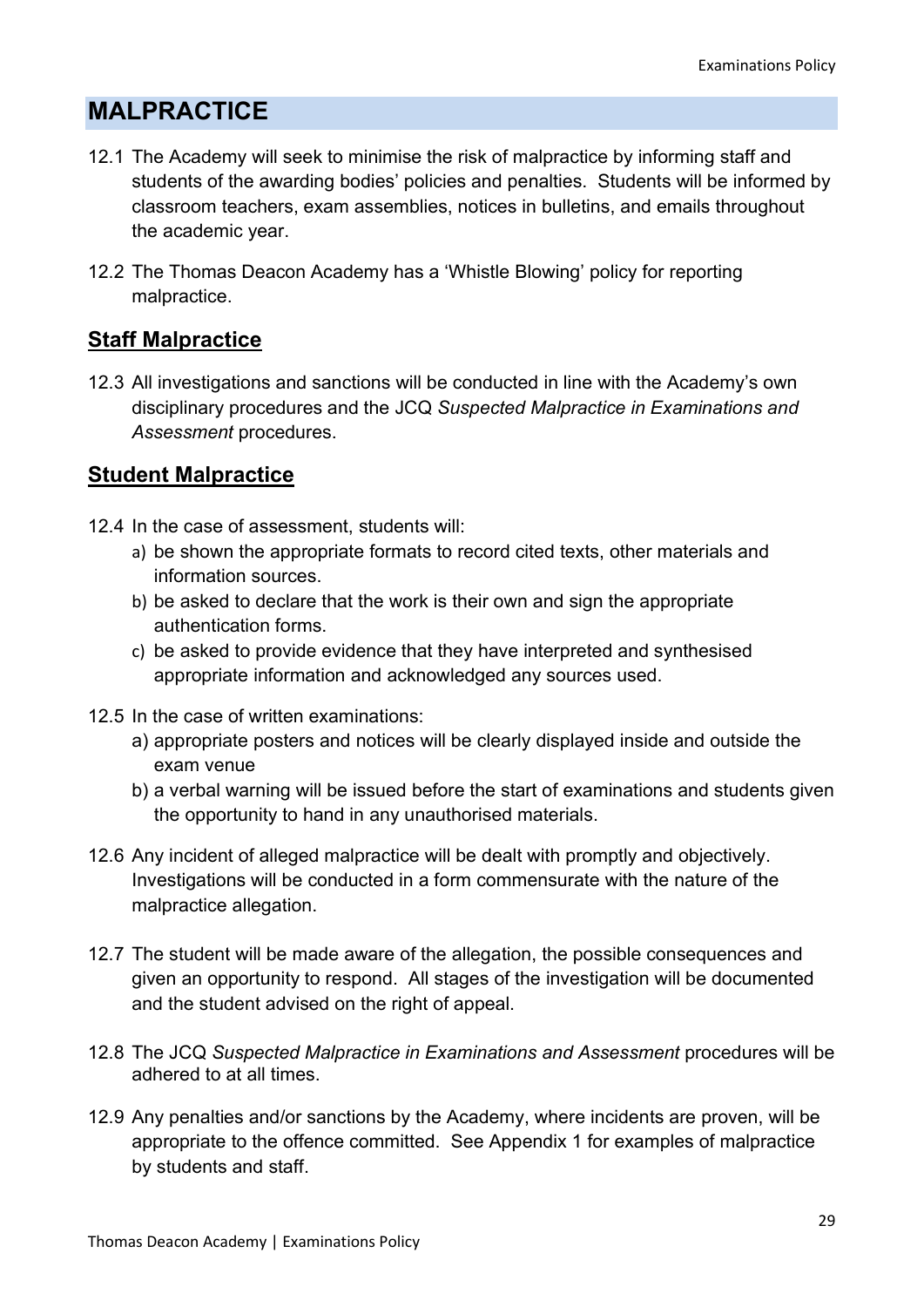## RESULTS, ENQUIRIES ABOUT RESULTS AND ACCESS TO **SCRIPTS**

### Results

- 13.1 The Head of Centre is responsibility for ensuring results are kept entirely confidential and restricted to key members of staff until the official date and time of release of results to students.
- 13.2 The Exams Officer will publish the dates of results for each exam series. They will inform students in advance of when and how results will be released to them.
- 13.3 Students will receive individual result slips; these can only be collected in person on results day at the Academy or by providing the exams office with a stamped addressed envelope for results to be posted. Results will not be emailed, given out over the telephone or to a third party. If a student is unhappy about a result, they can request the Academy to submit an Enquiry About Results i.e. a clerical check or a review of results, or an Access to Script (marked written paper returned).
- 13.4 Arrangements for the school to be open on results days are made by the Head of Centre and the Exams Officer.
- 13.5 The provision of staff on results day is the responsibility of the Head of Centre.
- 13.6 Dates for EAR and ATS will be published before results day to staff and students.

### Special Consideration

Special consideration is a post-examination adjustment to a student's mark or grade to reflect temporary illness, temporary injury or some other event outside of the student's control at the time of the assessment, which has had, or is reasonably likely to have had, a material effect on a student's ability to take an assessment or demonstrate his or her normal level of attainment in an assessment. It cannot remove the difficulty faced by the student and the awarding bodies can only make minor adjustments to the marks awarded.

- 13.7 There are two types of special consideration
	- a) a student is present but disadvantaged. The awarding body can apply an enhancement of the student's mark of between 0% - 5%
	- b) a student is absent for acceptable reasons. The exam is in the terminal series (e.g. final exam session before final qualification grades are awarded) and the minimum requirements for enhanced grading in cases of acceptable absence can be met. If there is an opportunity for the students to be re-entered in the next available exam series before certification, special consideration will not be applied for.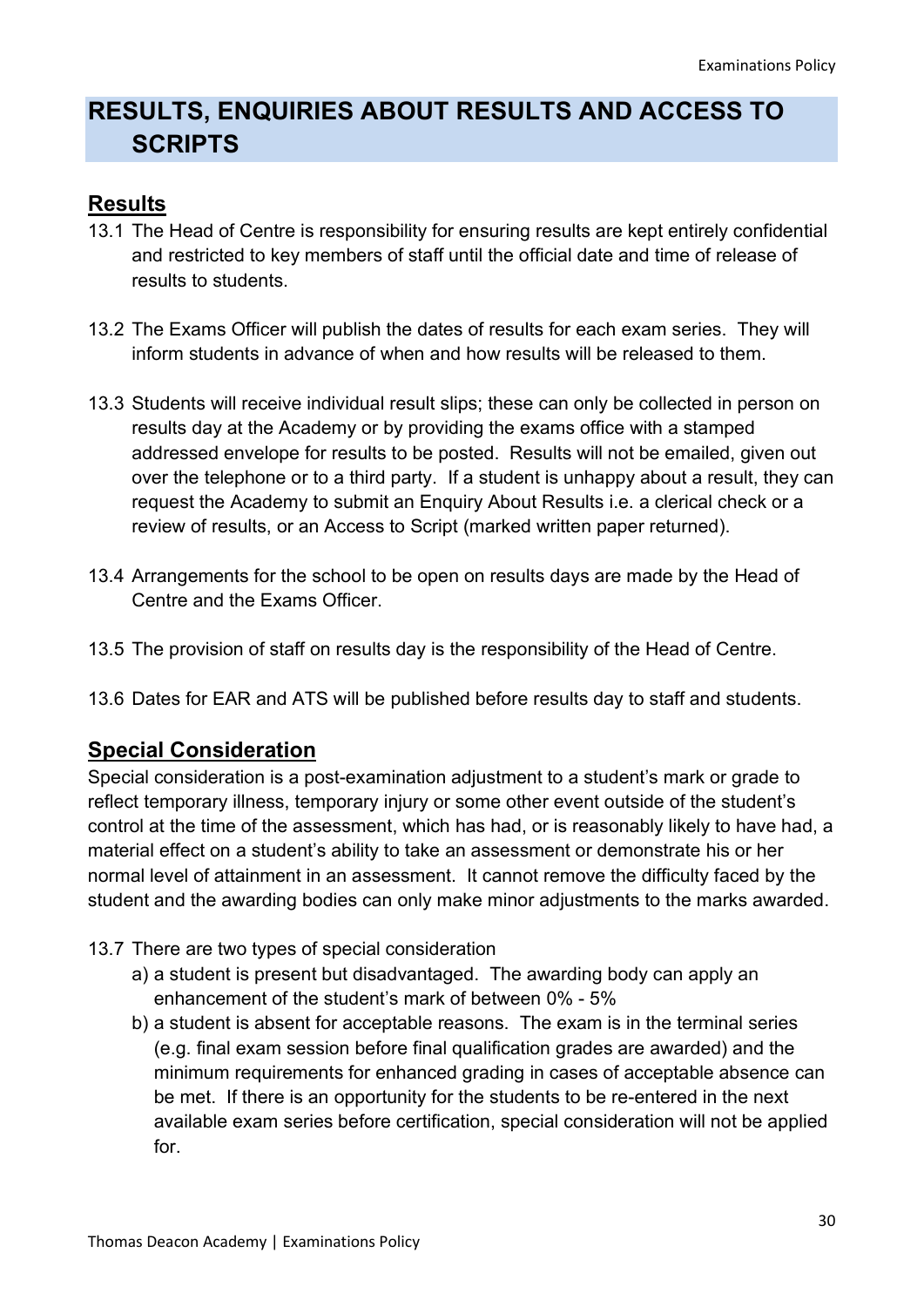- 13.8 It is the student's responsibility to inform the exams office of any circumstances affecting their exams.
- 13.9 The Exams Officer will require appropriate evidence or information, either from the student or where appropriate, from centre staff before any application will be submitted to the awarding body.
- 13.10 Where eligible, special consideration will be applied for per JCQ's publication A guide to the Special Consideration Process. This may be for one individual exam or a whole series of exams depending on the circumstances.
- 13.11 There may be situations where candidates should not be entered for an examination; this decision will be taken by the Head of House and a Vice/Deputy Vice Principal in liaison with parents/the candidate.

## Enquiry About Results (EARs)

- 13.11 Students can request an EAR for their own exam results, the fees for this are payable by the student. A signed consent form and fee must be provided before an EAR application will be processed.
- 13.12 A Service 2 EAR (Review of Results) request can be made by a HOD or SL only with signed consent of the student(s); emails are not permissible forms of written consent. All requests made at the Academy's expense must be agreed by the relevant HOD before processing by the exams office.
- 13.13 Requests for a Service 3 EAR (Review of moderation of coursework) must be approved at Vice Principal level or higher before processing by the exams office.
- 13.14 The awarding body deadline date for requests is final and requests will not be accepted after this date.
- 13.15 In the event that a member of staff refuses to accept an EAR made by a student, the student has the right to appeal (Page 15).

### Access to Scripts (ATS)

- 13.16 After the release of results, students may request the return of their exam scripts at their own expense.
- 13.17 Exam Links or Vice Principals may request scripts for investigation for teaching purposes at the Academy's expense. The students' written permission must be obtained before the application is made to the exam office; these will be processed via the non-priority service offered by the awarding bodies.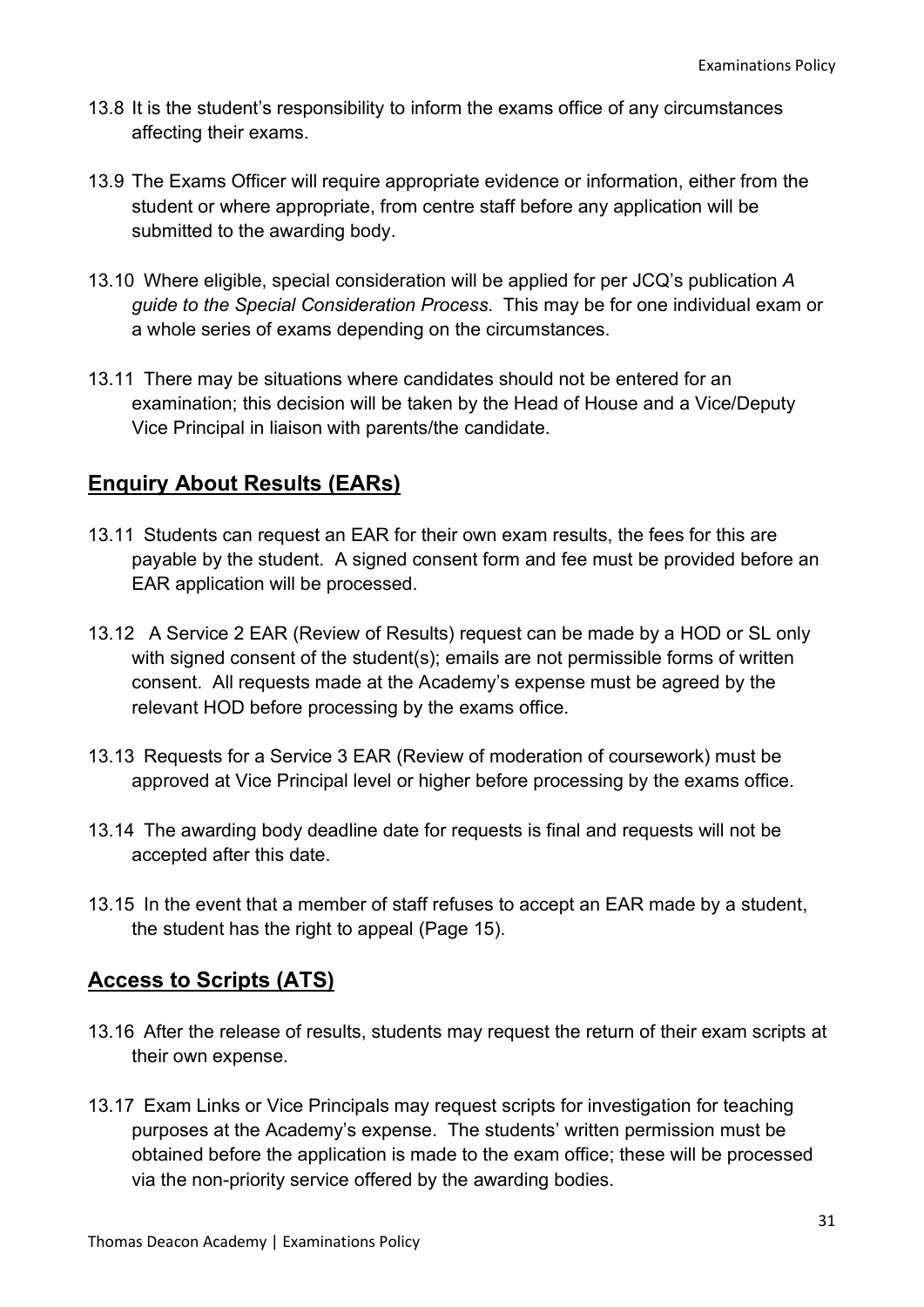- 13.18 There are two services available for ATS requests; Priority and Non-Priority:
	- a) Priority applications: a copy of the exam script will be received before the deadline date for EARs.
	- b) Non-Priority requests: an electronic copy or the original script will not be received until after the deadline date for EARs.
- 13.19 The awarding bodies determine
	- a) the availability of units available for ATS
	- b) the service availability for each component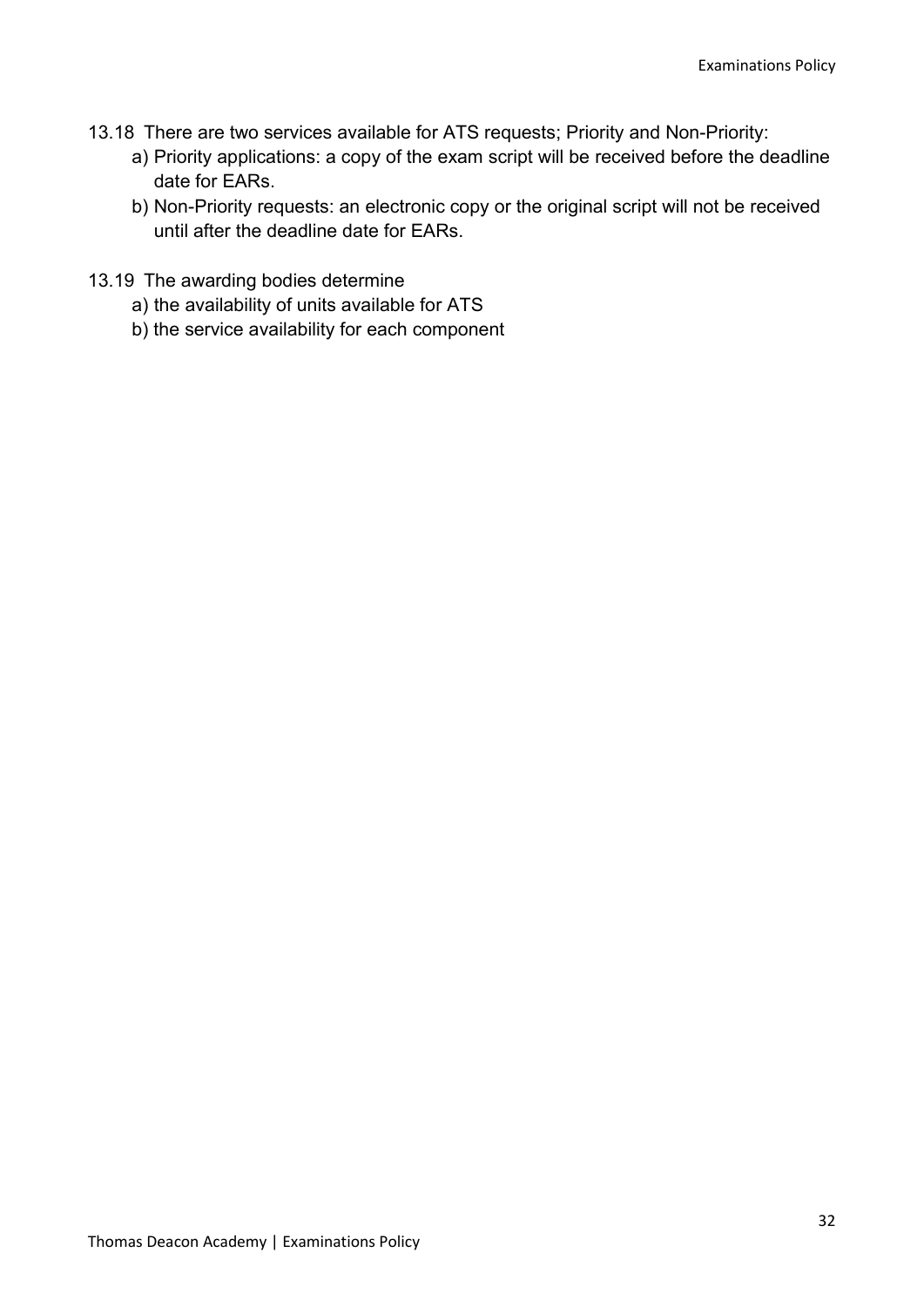## **CERTIFICATES**

- 14.1 Certificates received from the awarding bodies will be monitored to ensure accuracy of details and qualifications awarded.
- 14.2 Students should collect and sign for their certificates in person. When this is not possible, certificates may be collected by a third party, provided they have written authorisation by the student to do so. In all instances, photographic ID must be shown and a receipt signed before certificates are released.
- 14.3 Certificates will be posted on receipt of a letter from the student confirming the address and payment of a fee for a traceable postal service.
- 14.4 Certificates are kept for a minimum of one year from receipt into the centre; after which time they are destroyed in accordance with awarding body guidelines. The student is liable for any fees charged by the awarding bodies for certificates requested after this period or for replacement certificates in the event of loss/damage.
	- a) For those students who have left the Academy and not collected their certificates within 12 months, the exams office will post at least one letter addressed to the parents at the last know home address as reminder before the certificates are destroyed.
	- b) For those students still at the Academy, email reminders will be sent either directly to individual students or via their tutor.
- 14.5 A certificate log will be kept by the exams office, see Exams Archiving Policy.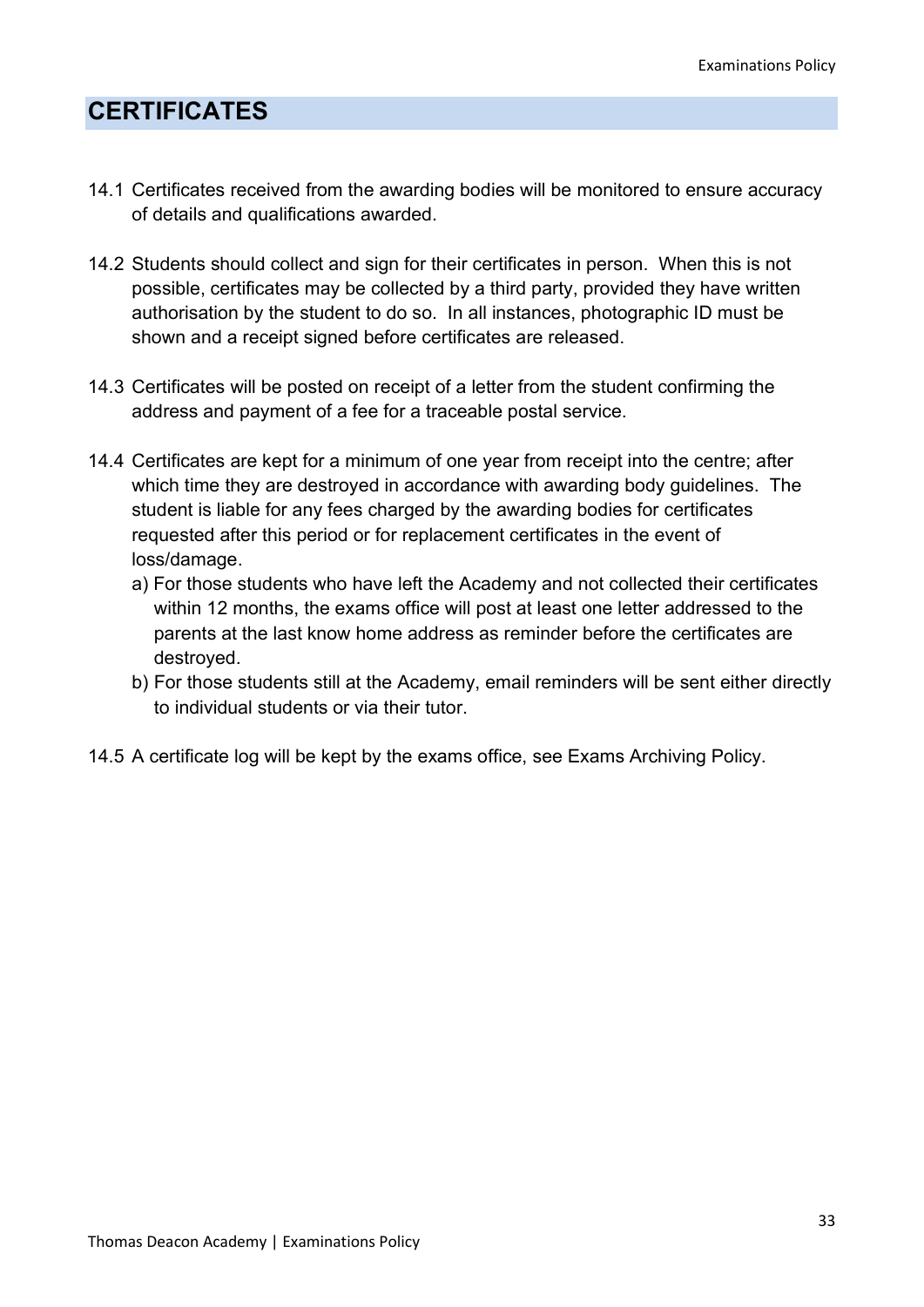## EMERGENCY PROCEDURES

- 15.1 In the event that the Academy is closed due to bad weather all efforts will be made so that external exams will proceed as normal.
- 15.2 In the case of an early warning of bad weather a member of the Facilities Team will visit the Academy at 06:15. They will assess the situation and phone the Principal to discuss the conditions.
- 15.3 The Principal will make a decision regarding possible closure. In certain circumstances the Academy may need to stay open for a specific reason such as external exams. Therefore, staff living within walking distance of the Academy, should make every effort to attend in order to support in caring for any students who turn up.
- 15.4 In the event that external exams are scheduled:
	- a) The Exams Officer will be advised of the situation at the earliest opportunity. The designated SLT staff member will deputise as the on-site Exams Officer if needed.
	- b) The Exams Office is responsible for contacting those invigilators that live within walking distance of the school to request their attendance.
- 15.5 Also see the Examinations Contingency Plan Policy.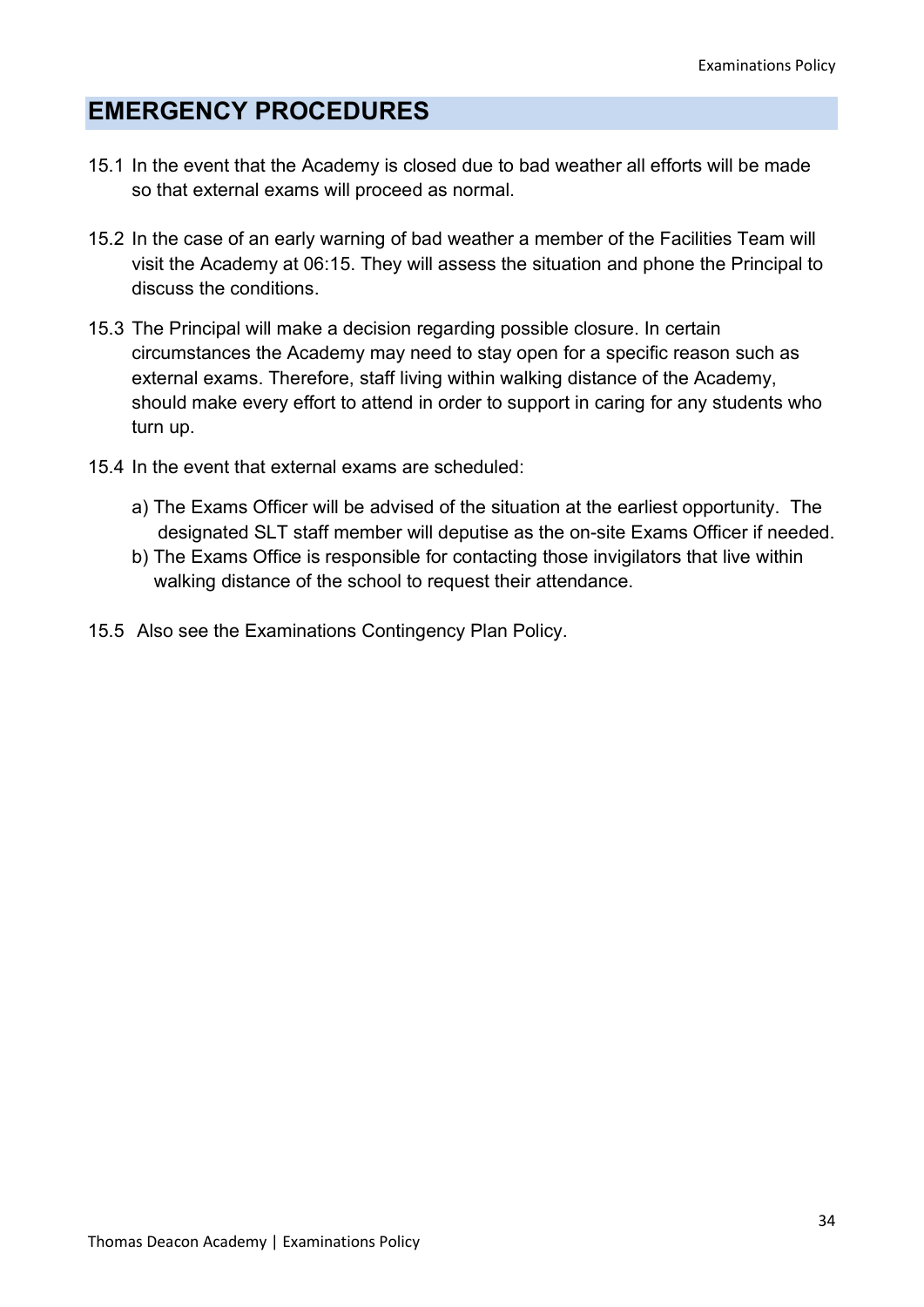## EMERGENCY EVACUATION PROCEDURE

16.1 In the event of an emergency evacuation of an exam venue, the safety of the students and staff is paramount. This may be due to the school fire alarm sounding, or, in exceptional circumstances, where students are severely disadvantaged or distressed by remaining in the room, for example serious illness of a student or invigilator.

#### 16.2 Exam security must be maintained at all times; any breaches should be reported immediately to the exams office.

- 16.3 For exams in the main Academy building:
	- a) The students must leave all materials on their desks. If there is a small cohort of students, the invigilator can collect exam scripts/materials and take these with them. In the event return to the exam room is not permissible, the exam can then take place at another venue.
	- b) The Lead Invigilator will note the time, collect the attendance list and evacuate the students from the exam room to the designated assembly point.
	- c) A roll call/head count must be taken to ensure all students/staff are out of the building.
	- d) Absences must be reported immediately to the Evacuation Officer in charge and the Exams Officer.
	- e) The exams office staff will make their way to the assembly point to assist.
- 16.4 For exams in the Exam Hall:
	- a) to c) as above.
	- f) The Lead Invigilator must telephone the exams office to notify them of the situation and any absences.
	- g) The exams office staff will make their way to the exam room/assembly point to assist.
- 16.5 The Exams Officer will contact the necessary awarding body to advise them of the situation and for quidance.
- 16.6 If notified it is safe to return by the Evacuation Co-ordinator, the students should be escorted back to the exam venue. If possible, the Lead Invigilator will restart the exam, giving students the full remaining time allowance.

#### Roles and Responsibilities:

- 16.7 Head of Centre ensures emergency evacuation policy is fit for purpose and complies with relevant health and safety regulations.
	- a) Ensures any instructions form relevant local or national agencies are followed where applicable e.g. emergency services, National Counter Terrorism Security **Office**
	- b) Where safe to do so, ensures students are given the opportunity to sit exams for their published duration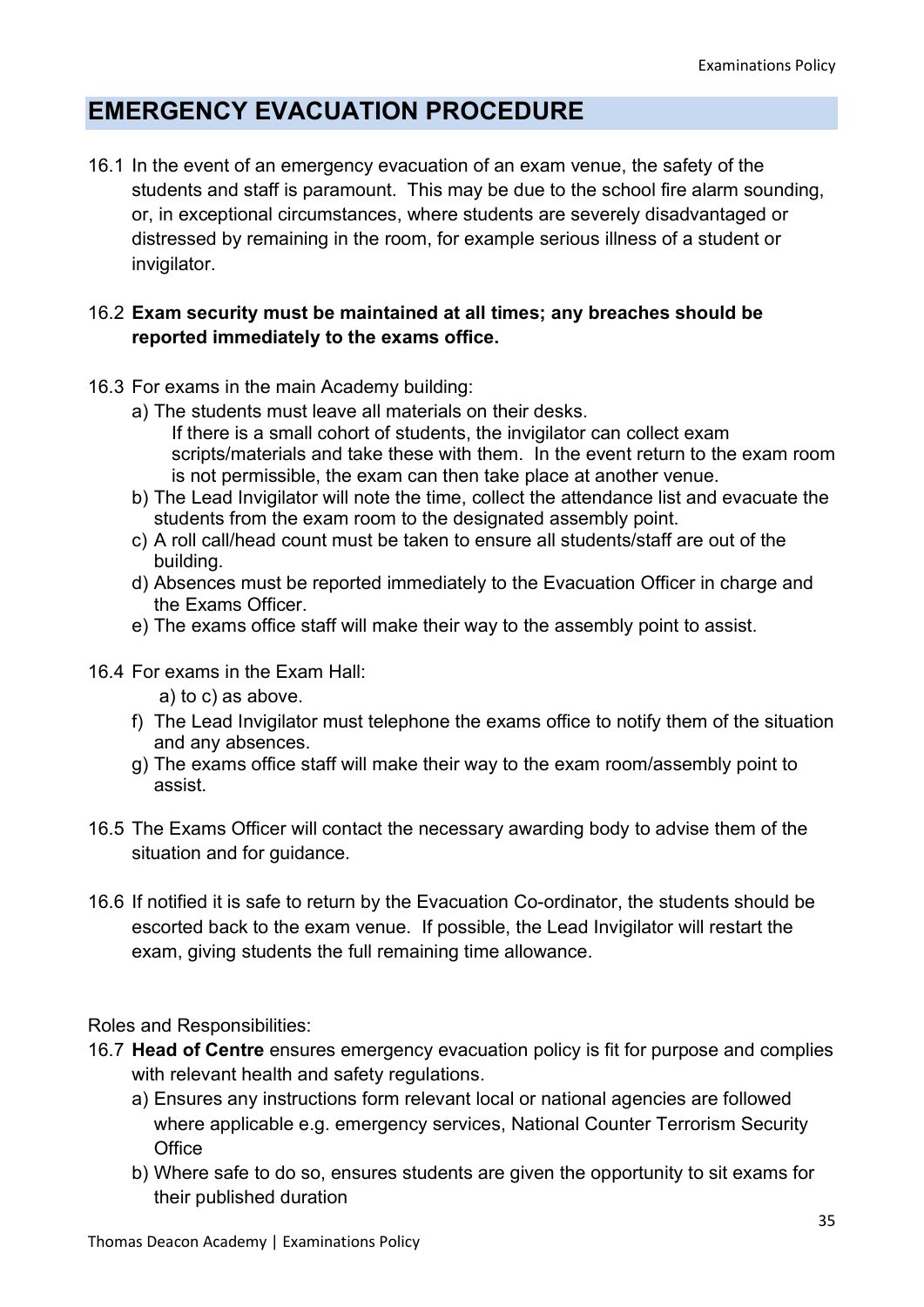- 16.8 Vice Principal/Senior Leaders responsible for centre-wide emergency evacuation procedures
	- a) Ensures all staff and appointed fire marshals are aware of the policy and procedures to be followed when an emergency evacuation of an exam room is required
	- b) Ensures appropriate arrangements are in place for the emergency evacuation of a disabled student from an exam room where different procedures or assistance may need to be provided for the student, and that the student is informed of what will happen in the event of an emergency evacuation

#### 16.9 Exams officer

- a) Ensures invigilators are trained in emergency evacuation procedures and how an incident and actions taken must be recorded
- b) Ensures students are briefed prior to exams taking place, on what will happen in the event of an emergency in the exam room, via emails and assemblies.
- c) Provide invigilators with a copy of the emergency evacuation procedure for every exam room
- d) Provides a standard invigilator announcement for each exam room which includes appropriate instructions for students about emergency procedures and what will happen if the fire alarm sounds
- e) Provides an exam room incident log in each exam room
- f) Ensures appropriate follow-up is undertaken after an emergency evacuation reporting the incident to the awarding body and the actions taken through the special consideration process where applicable for individual or groups of students

#### 16.10 Invigilators

- a) By attending training and/or update sessions, ensure they understand what to do in the event of an emergency in the exam room
- b) Follow the actions required in the emergency evacuation procedure issued to them for every exam room
- c) Confirm with the exams officer, where different procedures or assistance may need to be provided for a disabled student they are invigilating
- d) Record details on the exam room incident log to support follow-up reporting to the awarding body by the exams officer (see below)

#### 16.11 Other relevant centre staff

Support the senior leader, SEND Co-ordinator, Exams Officer and invigilators in ensuring the safe emergency evacuation of exam rooms

- 16.12 Recording details: As soon as practically possible and safe to do so, details should be recorded. Details must include:
	- a) the actual time of the start of the interruption
	- b) the actions taken
	- c) the actual time the exam(s) resumed
	- d) the actual finishing time(s) of the resumed exam(s)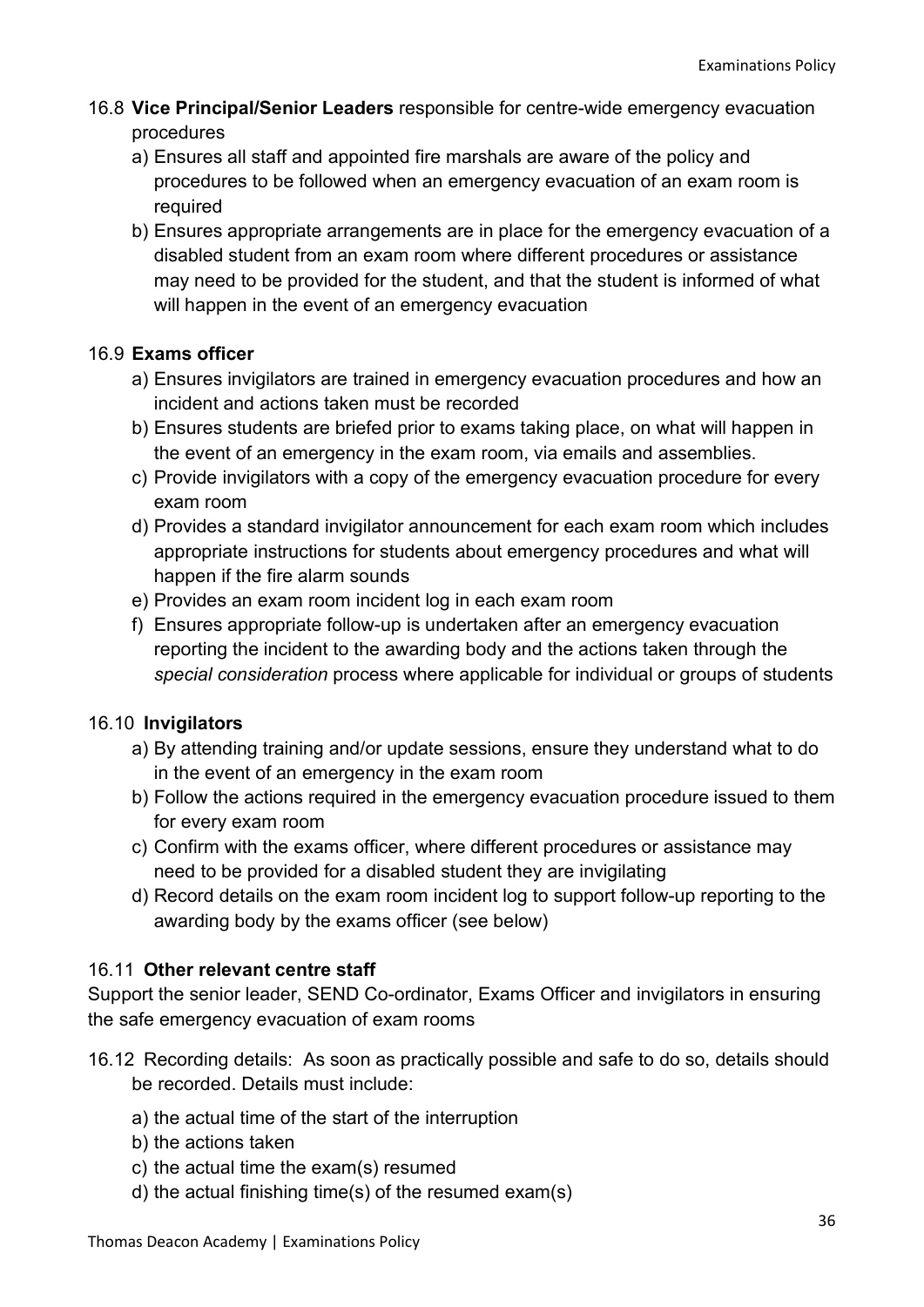e) Further details could include report on student behaviour throughout the interruption/evacuation, a judgement on the impact on students after the interruption/evacuation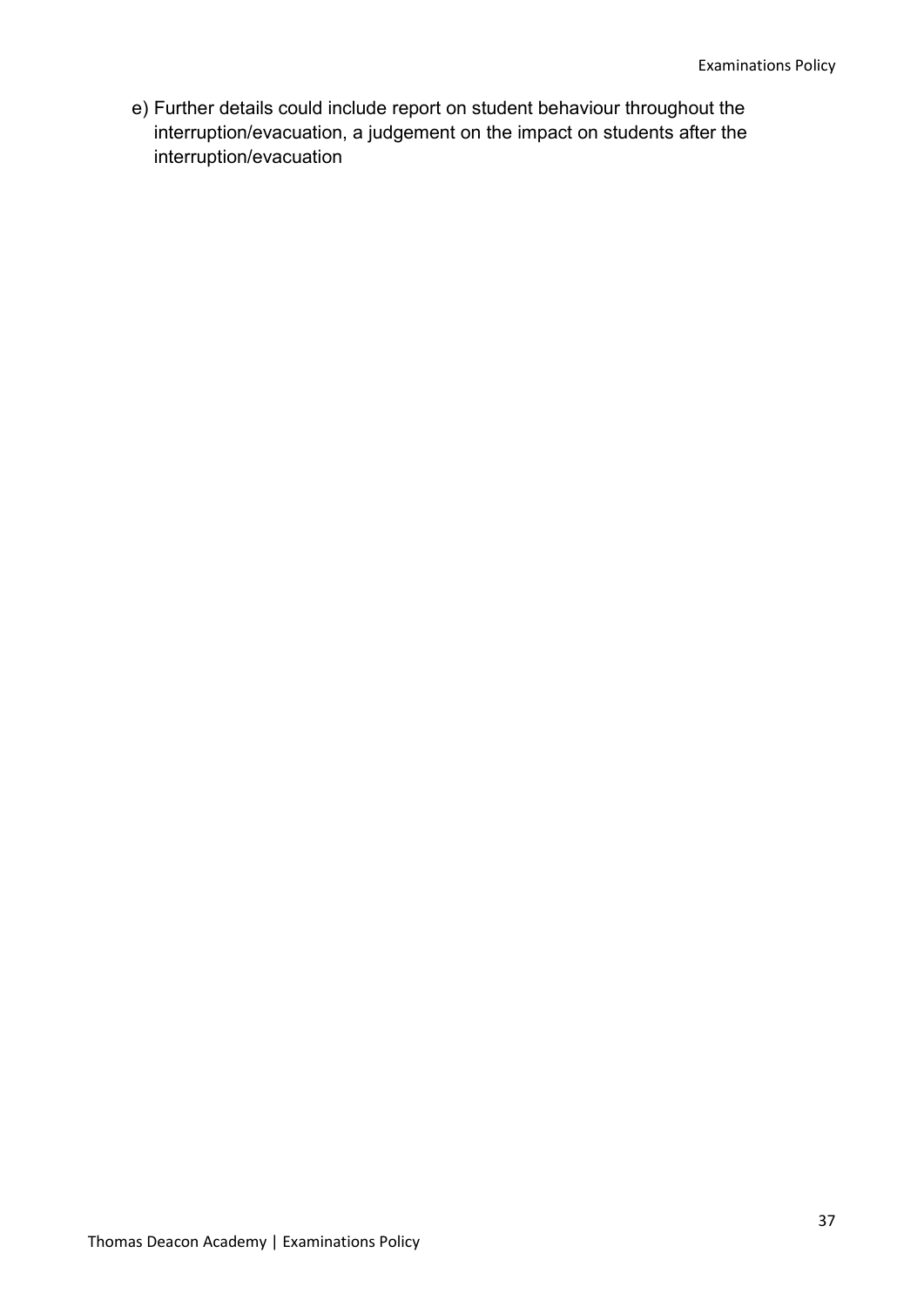## General Data Protection Regulation Policy (GDPR)

- 17.1 The Academy complies with the regulations as set out by the Data Protection Act 2018 (DPA 2018) and the General Data Protection Regulation (GDPR)
- 17.2 There is a requirement for the exams office to hold exams-related information on students taking external examinations. Exam related data may be shared with: Awarding bodies Joint Council for Qualifications Department for Education Local Authority The Media Companies such as SISRA, ALPS, Pixl, Fisher Family Trust for data analysis purposes.
- 17.3 Data can be shared electronically or by hard copy. Where possible secure extranet sites are used e.g. e-AQA, OCR Interchange, Pearson Edexcel Online.
- 17.4 Data may relate to exam entries, access arrangements, the conduct of exams and non-examination assessments, special consideration requests, malpractice applications, exam results and post result information.
- 17.5 In the unlikely event of a data breach, the Exams Officer will immediately report this to the VP in the first instance. A full investigation will be carried out in line with the TDET GDPR Policy.
- 17.6 Notification will take place to enable individuals who may have been affected to take steps to protect themselves or to allow the appropriate regulatory bodies to perform their functions, provide advice and deal with complaints.
- 17.7 All students' exam-related information even that not considered personal or sensitive under the DPA/GDPR – will be handled in line with DPA/GDPR guidelines.
- 17.8 Where personal exams data is required by a third party e.g. for a job reference, data will only be shared with a third party if the request is accompanied with permission from the student to release the information.
- 17.9 In the case of looked after children, or those in care, individual student data may be required by the local authority or other relevant authorities. Prior to any data being shared, the Exams Officer will confirm with the GDPR Lead that an agreement is in place to share the information with the authority.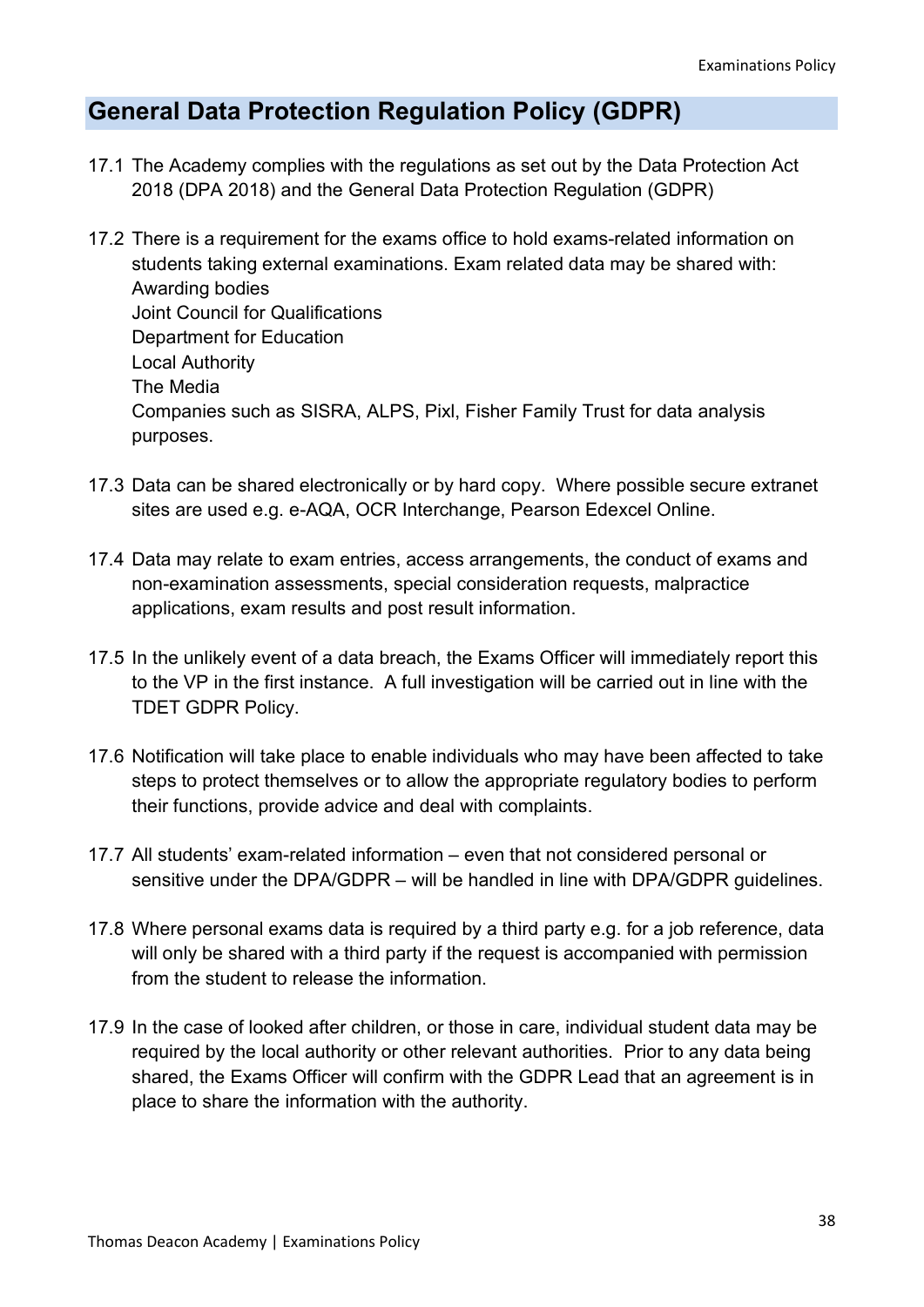## OTHER RELEVANT POLICIES

- 18.1 The Academy's policies on the above can be found in the Staff Handbook, on the Staff Portal and where applicable on the public Academy website. Other useful policies/documents are:
	- a) Examinations Access Arrangements Policy
	- b) Examinations Archiving Policy
	- c) Examinations Complaints and Appeals Policy
	- d) Examinations Contingency Plan
- 18.2 Whole School policies
	- a) Disability and Equality Scheme
	- b) Equal Opportunities
	- c) Health & Safety
	- d) Data Protection Policy

This policy will be reviewed on an annual basis: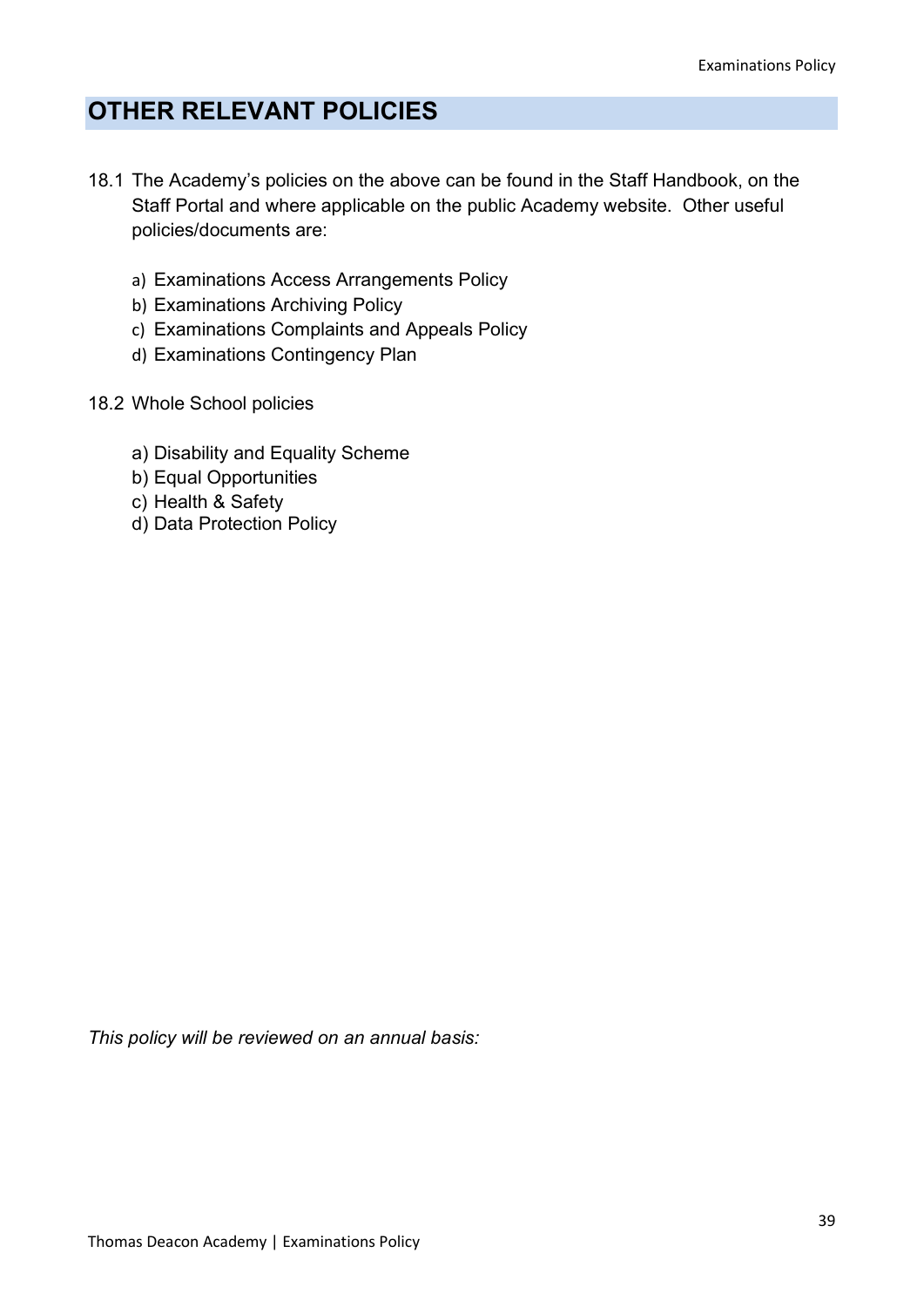#### APPENDIX 1

The following examples of malpractice are not exhaustive and other instances may be considered at the Thomas Deacon Academy's or Awarding Body's discretion:

Malpractice by a Student:

- Plagiarism of any nature
- Collusion by working collaboratively with other students to produce work that is submitted as their own individual work
- Copying (including the use of ICT to aid copying)
- Allowing work to be copied including posting written coursework on the internet
- Deliberate destruction or theft of another's work
- Fabrication of results or alteration of any results documentation, including certificates
- False declaration of authenticity in relation to the contents of a portfolio or coursework
- Impersonation by pretending to be someone else in order to produce work or take an assessment/examination/test in another's name
- Breach of instructions or advice of an invigilator, teacher or awarding body in relation to examinations or assessment rules and regulations
- Failing to abide by conditions of supervision to maintain security of the examinations or assessment
- Disruptive behaviour in the examination room or during assessment sessions (including the use of offensive language)
- Exchanging, obtaining, receiving, passing on information (or the attempt to) which could be examinations related by means of talking, electronic, written or non-verbal communications
- The misuse, or attempted misuse of examination and assessment materials and resources
- Being in possession of confidential materials in advance of the exam or assessment
- Bringing into the examination room notes/books in the wrong format or inappropriately annotated texts (where notes or texts are permitted)
- The inclusion of inappropriate, offensive or obscene materials in scripts, coursework or assessments
- Being in possession of unauthorised materials in the examination room or assessment situation for example: mobile phone, notes, study guides, own blank papers, calculators and dictionaries (where prohibited), personal organisers, translators, iPods, MP3 players, pagers, reading pens, smart watches etc.
- Behaving in a manner to undermine the integrity of the examination or assessment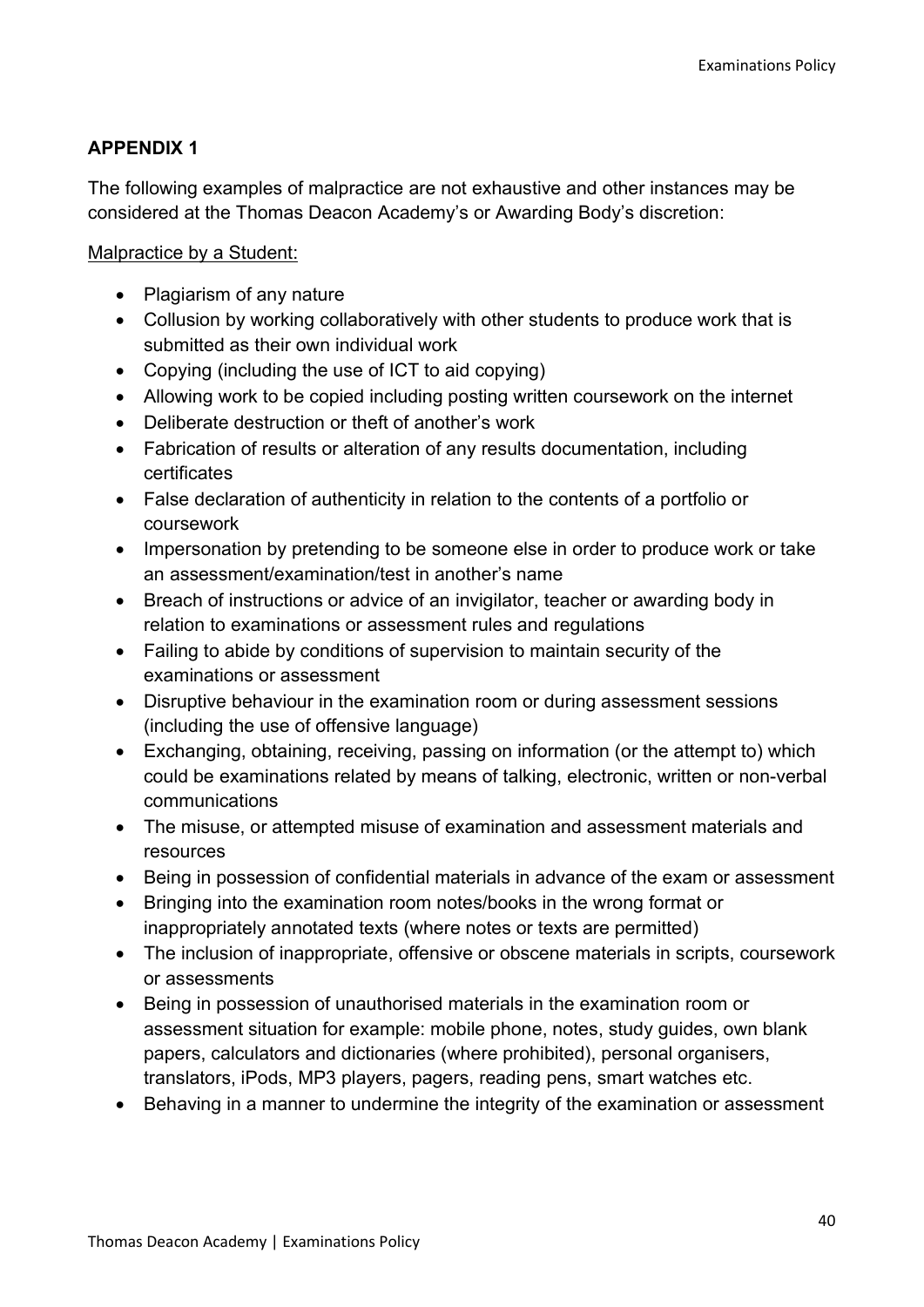#### Malpractice by Staff:

- Improper assistance to learners, including prompting in language speaking examinations by means of signs, verbal or written prompts
- Inventing or changing marks for internally assessed work where there is insufficient evidence of the learners' achievement to justify the marks or assessment decision
- Failure to keep student coursework/portfolios/examination materials secure, including computer files on which assessment material is stored
- Discussing or otherwise revealing secure information in public e.g. internet forum/social networking sites
- Fraudulent claims for certificates
- Assisting students in the production of work for assessment, where the support has potential to influence the outcomes
- Producing falsified witness statements
- Allowing evidence, which is known by the staff member, not to be the student's own
- Facilitating and allowing impersonation
- Misusing the conditions for access arrangements
- Falsifying records/certificate by alterations, substitution or fraud
- Fraudulent certificate claims; claiming for a certificate prior to the student completing all the requirements of assessment
- Moving the time or date of a fixed examination (beyond the arrangements permitted by the JCQ regulations)
- Failing to supervise adequately, students who are affected by a timetable variation
- Permitting, facilitating or obtaining unauthorised access to examinations material prior to an examination
- Tampering with examination scripts or coursework after collection and before dispatch to the awarding body/examiner/moderator/verifier
- Failing to report an instance of suspected malpractice in examinations or assessments as soon as possible after such an instance occurs or is discovered
- Failing to conduct a thorough investigation into suspected malpractice
- The inappropriate retention or destruction of certificates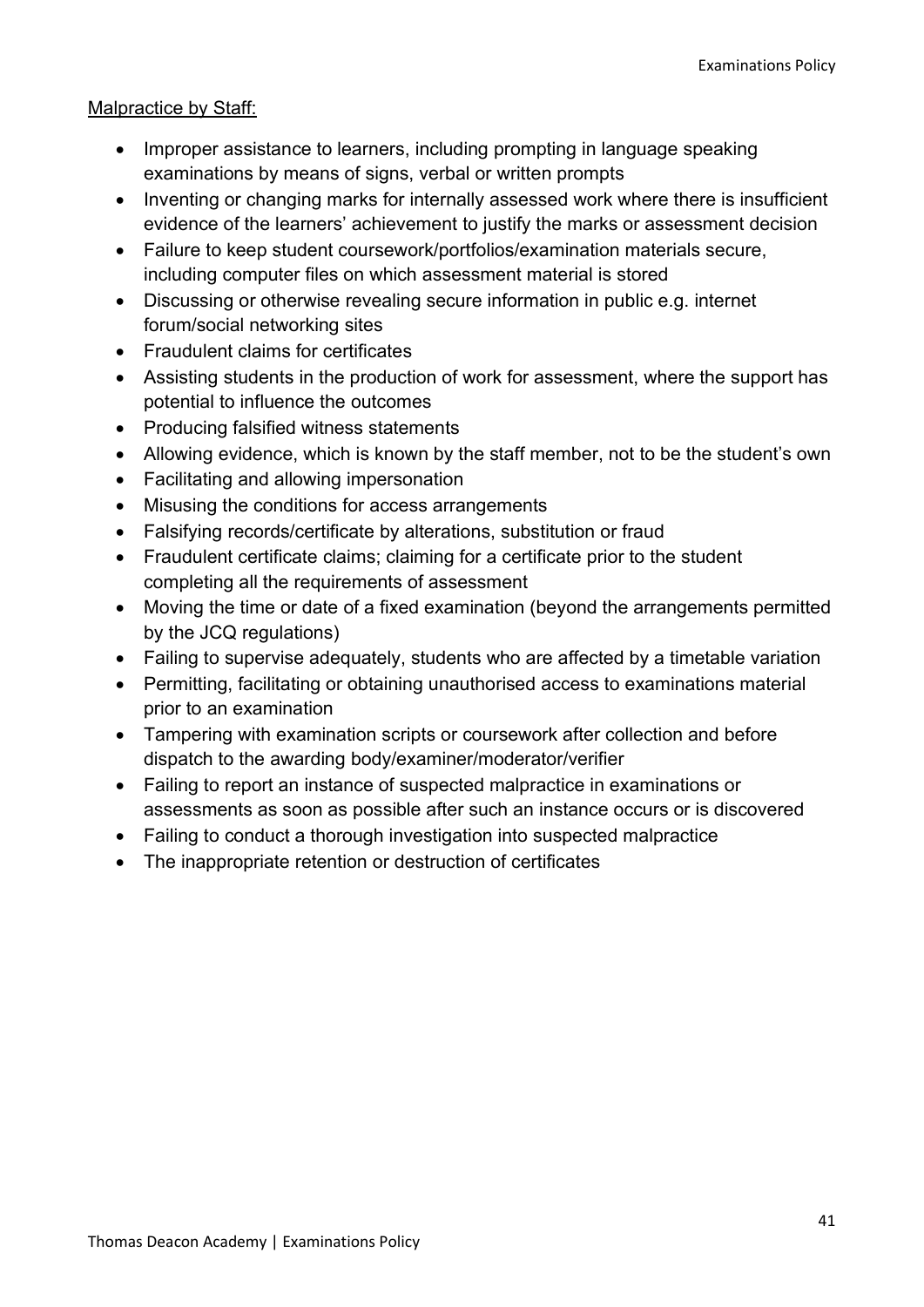## APPENDIX 2: NEA Risk Management

| <b>Example risks and issues</b>                                        | <b>Possible remedial action</b>                                                                                                                                               | <b>Staff</b>                                                                              |                    |  |
|------------------------------------------------------------------------|-------------------------------------------------------------------------------------------------------------------------------------------------------------------------------|-------------------------------------------------------------------------------------------|--------------------|--|
|                                                                        | <b>Forward planning</b>                                                                                                                                                       | <b>Action</b>                                                                             |                    |  |
| <b>Timetabling</b>                                                     |                                                                                                                                                                               |                                                                                           |                    |  |
| Controlled assessment schedule<br>clashes with other activities        | Plan/establish priorities well ahead (e.g.<br>at the start of the academic year)                                                                                              | Plan dates in consultation with school<br>calendar – negotiate with other parties         | VP, Exams Office   |  |
| Too many controlled assessments<br>close together across GCSE subjects | Plan controlled assessments so they are<br>spaced over the duration of the course                                                                                             | Space controlled assessments to allow<br>students sometime between them                   | VP, HoDs           |  |
| <b>Accommodation</b>                                                   |                                                                                                                                                                               |                                                                                           |                    |  |
| Insufficient space in classrooms for<br>students                       | Once the size of the cohort is known at<br>the start of the year, flag instances where<br>regular classroom space may not be<br>suitable to conduct controlled<br>assessments | Use more than one classroom or multiple<br>sittings where necessary                       | HoDs, Exams Office |  |
| Insufficient facilities for all students                               | Careful planning ahead and booking of<br>rooms/centre facilities                                                                                                              |                                                                                           | HoDs               |  |
| Downloading awarding body set tasks                                    |                                                                                                                                                                               |                                                                                           |                    |  |
| IT system unavailable on day of<br>assessment                          | Download tasks well ahead of scheduled<br>assessment date in all cases                                                                                                        | Book IT equipment well ahead and<br>download tasks before scheduled date of<br>assessment | IT Services, HoDs  |  |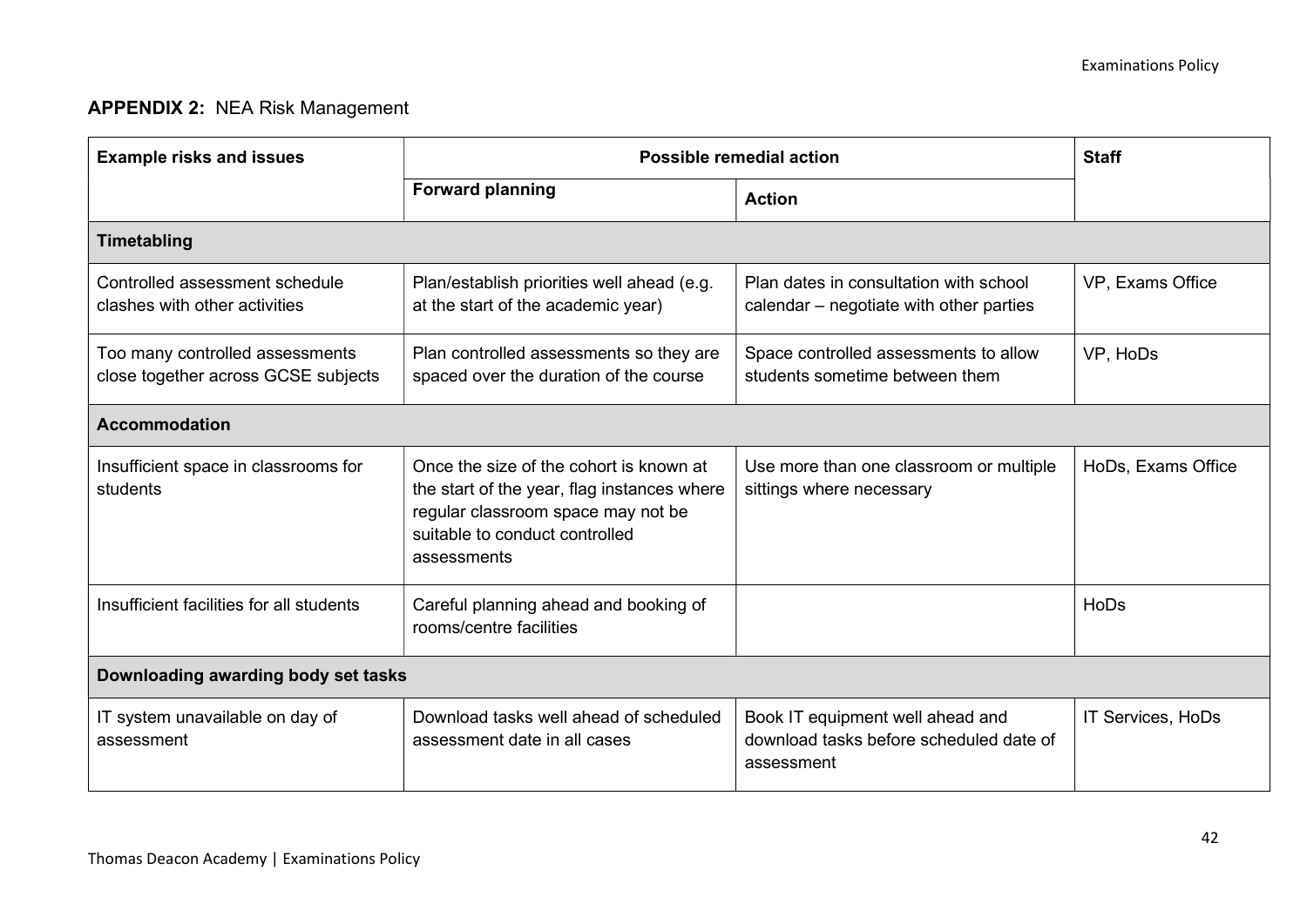|                                                                                                                         | <b>Forward Planning</b>                                                                                                 | <b>Action</b>                                                                                                                                                  | <b>Staff</b>           |
|-------------------------------------------------------------------------------------------------------------------------|-------------------------------------------------------------------------------------------------------------------------|----------------------------------------------------------------------------------------------------------------------------------------------------------------|------------------------|
| Teaching staff unable to access task<br>details                                                                         | Test secure access rights ahead of<br>controlled assessment schedule every<br>year and every session                    | Ensure teaching staff have access rights<br>for the correct area of awarding body<br>secure extranet sites well ahead of the<br>controlled assessment schedule | <b>IT Services</b>     |
| Loss of task details in transmission                                                                                    | Download tasks well ahead of scheduled<br>assessment date                                                               | Contact awarding body and ask for<br>replacement task; download again                                                                                          | HoDs, Exams Office     |
| <b>Absent students</b>                                                                                                  |                                                                                                                         |                                                                                                                                                                |                        |
| Students absent for all or part of<br>assessment (various reasons)                                                      | Plan alternative session(s) for students<br>as long as within awarding body dates                                       |                                                                                                                                                                | <b>HoDs</b>            |
| <b>Control levels for task taking</b>                                                                                   |                                                                                                                         |                                                                                                                                                                |                        |
| The assessment is undertaken under<br>incorrect level of control (time,<br>resources, supervision and<br>collaboration) | Ensure teaching staff know what level is<br>applicable and understand what is<br>involved. Provide training if required | Seek guidance from the awarding body                                                                                                                           | HoDs, Exams Office     |
| <b>Supervision</b>                                                                                                      |                                                                                                                         |                                                                                                                                                                |                        |
| Student study diary/plan not provided<br>or completed*                                                                  | Ensure teaching staff are aware of the<br>need for study diary/plans to be<br>completed early in course                 | Ensure students start, continue and<br>complete study diary/plans that are signed<br>after every session                                                       | <b>Subject Leaders</b> |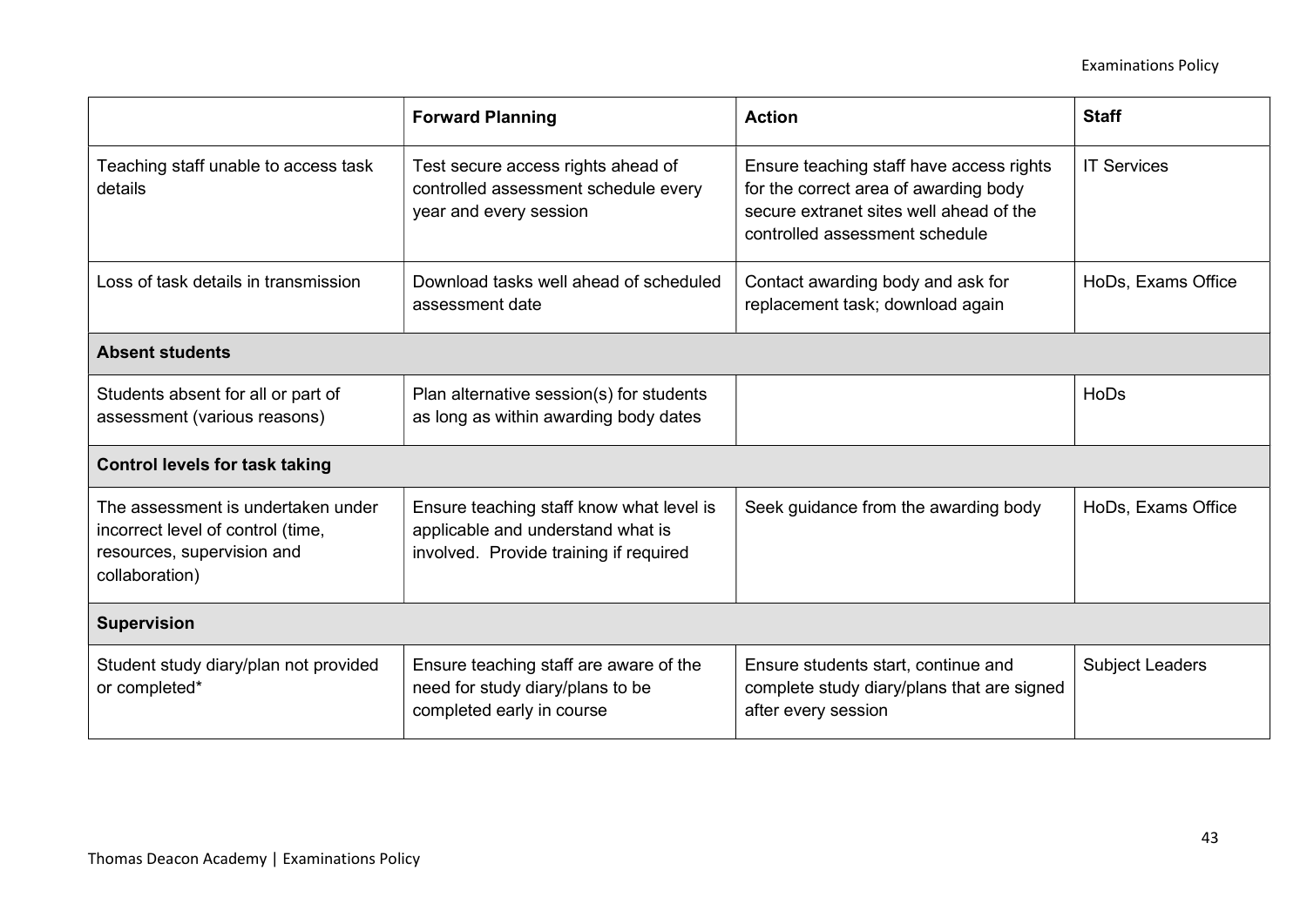|                                                                                                               | <b>Forward Planning</b>                                                                                                                                                  | <b>Action</b>                        | <b>Staff</b>          |
|---------------------------------------------------------------------------------------------------------------|--------------------------------------------------------------------------------------------------------------------------------------------------------------------------|--------------------------------------|-----------------------|
| Teaching staff do not understand that<br>the supervision of controlled<br>assessments is their responsibility | Ensure teaching staff fully understand the<br>nature of controlled assessments and<br>their role in supervising assessments                                              |                                      | HoDs                  |
| A suitable supervisor has not been<br>arranged for an assessment where<br>teaching staff are not supervising  | A suitable supervisor must be arranged<br>for any controlled assessment session<br>where a teacher is not supervising, in line<br>with the awarding body's specification |                                      | <b>Exams Office</b>   |
| <b>Task setting</b>                                                                                           |                                                                                                                                                                          |                                      |                       |
| Teaching staff fail to correctly set tasks                                                                    | Ensure teaching staff fully understand the<br>task setting arrangements as defined in<br>the awarding body's specification**                                             | Seek guidance from the awarding body | HoDs, Subject Leaders |
| Assessments have not been<br>moderated in line with the awarding<br>body's specification                      | Check specification and plan required<br>moderation appropriately                                                                                                        | Seek guidance from the awarding body | VP, HoDs              |

\* Not all Non Examination Assessments will require the completion of a study diary or study plans

\*\* All tasks whether set by the awarding body or the centre must be developed in line with the requirements of the specification.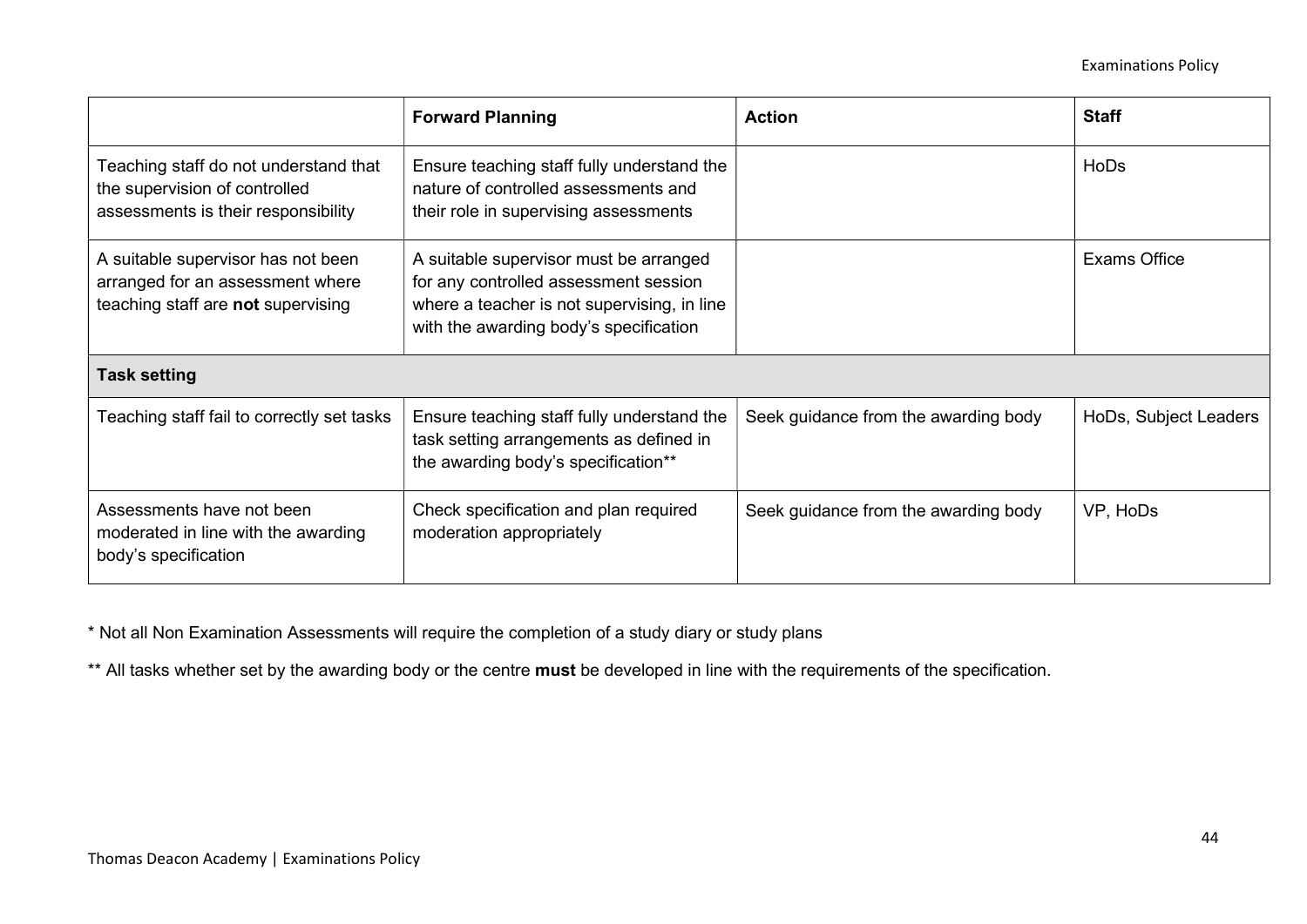|                                                                     | <b>Forward Planning</b>                                                                                                                                                                                         | <b>Action</b>                                                                                                | <b>Staff</b>          |  |
|---------------------------------------------------------------------|-----------------------------------------------------------------------------------------------------------------------------------------------------------------------------------------------------------------|--------------------------------------------------------------------------------------------------------------|-----------------------|--|
| <b>Security of materials</b>                                        |                                                                                                                                                                                                                 |                                                                                                              |                       |  |
| Assessment tasks not kept secure<br>before assessment               | Ensure teaching staff fully understand the<br>importance of task security                                                                                                                                       | Contact the awarding body to<br>request/obtain different assessment<br>tasks                                 | <b>HoDs</b>           |  |
| Students' work not kept secure during<br>or after assessment        | Define the appropriate level of security, in<br>line with the awarding body's<br>requirements, for each department as<br>necessary                                                                              | Seek guidance from the awarding body                                                                         | HoDs, Subject Leaders |  |
| Insufficient or insecure storage space                              | Look at provision for suitable storage at the<br>start of the GCSE course                                                                                                                                       | Find alternative storage within the centre                                                                   | HoDs                  |  |
| <b>Deadlines</b>                                                    |                                                                                                                                                                                                                 |                                                                                                              |                       |  |
| Deadlines not met by students                                       | Ensure all students are briefed on<br>deadlines and the penalties for not meeting<br>them                                                                                                                       | Mark what students have produced by<br>the deadline<br>Seek guidance from awarding body on<br>further action | HoDs                  |  |
| Deadlines for marking and/or<br>paperwork not met by teaching staff | Ensure teaching staff are given clear<br>deadlines (prior to the awarding body<br>deadline) to complete marking/paperwork<br>(Marks can then be processed and<br>submitted ahead of awarding body<br>deadlines) | Seek guidance from awarding body                                                                             | HoDs, SLT             |  |